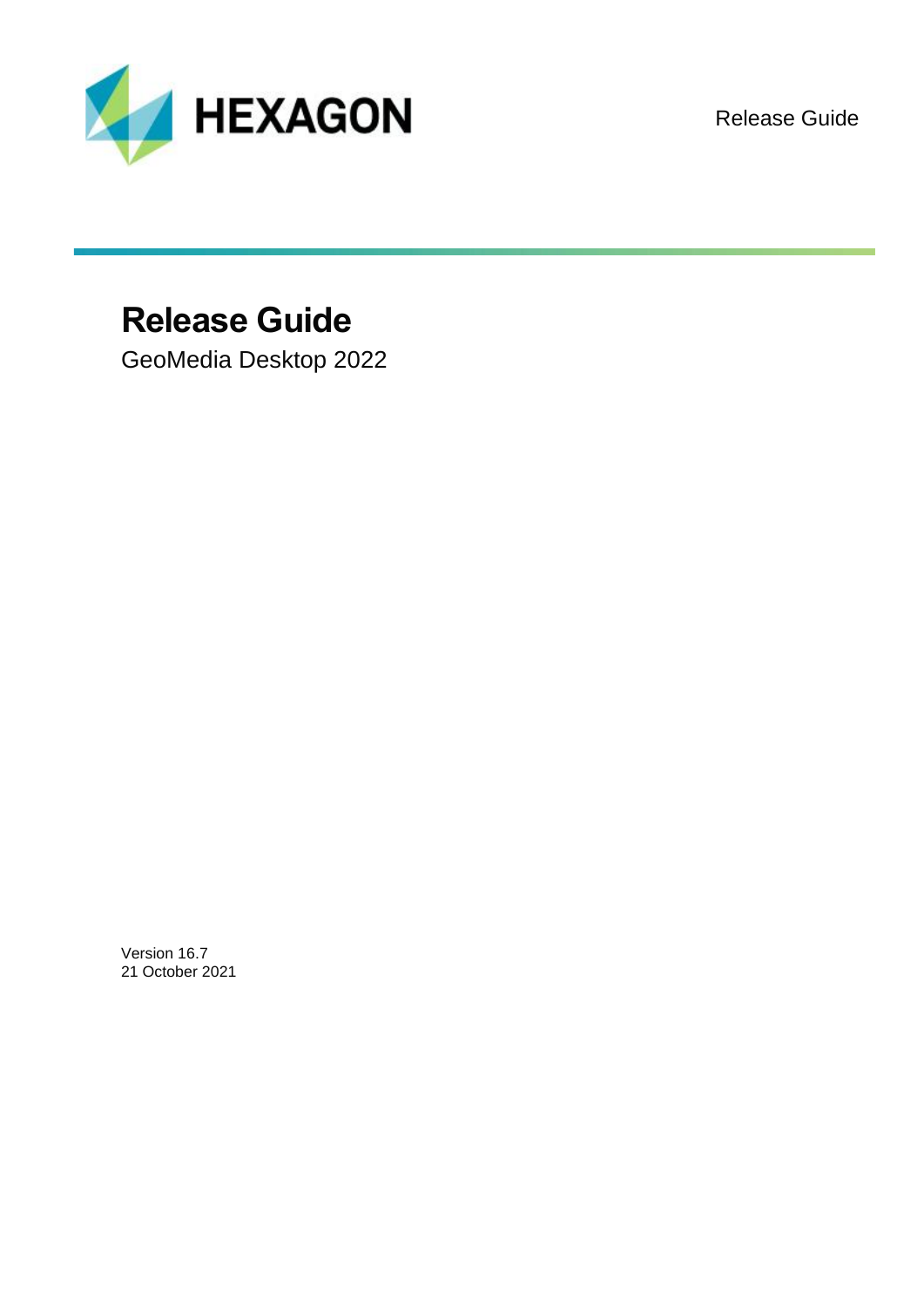

# **Contents**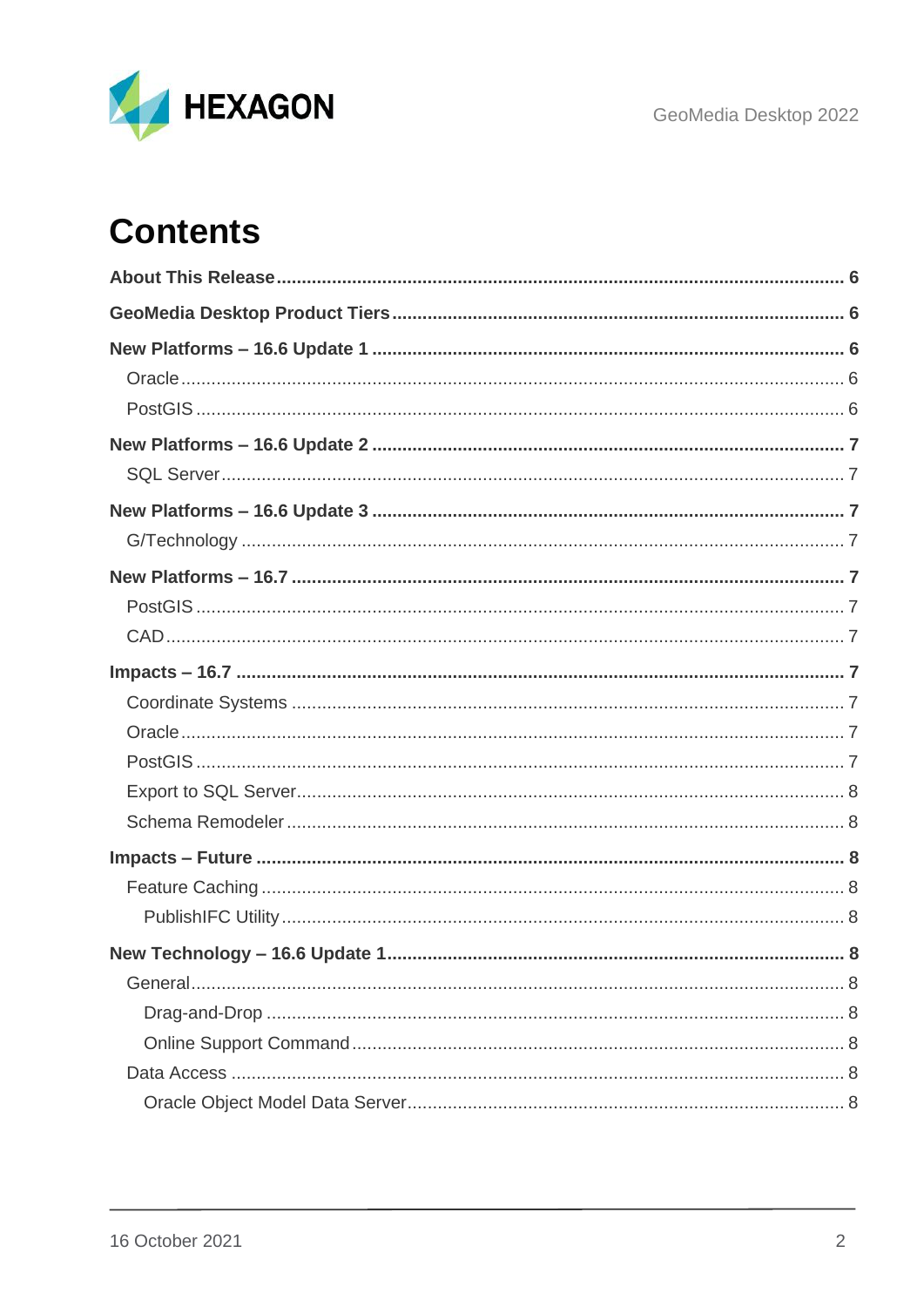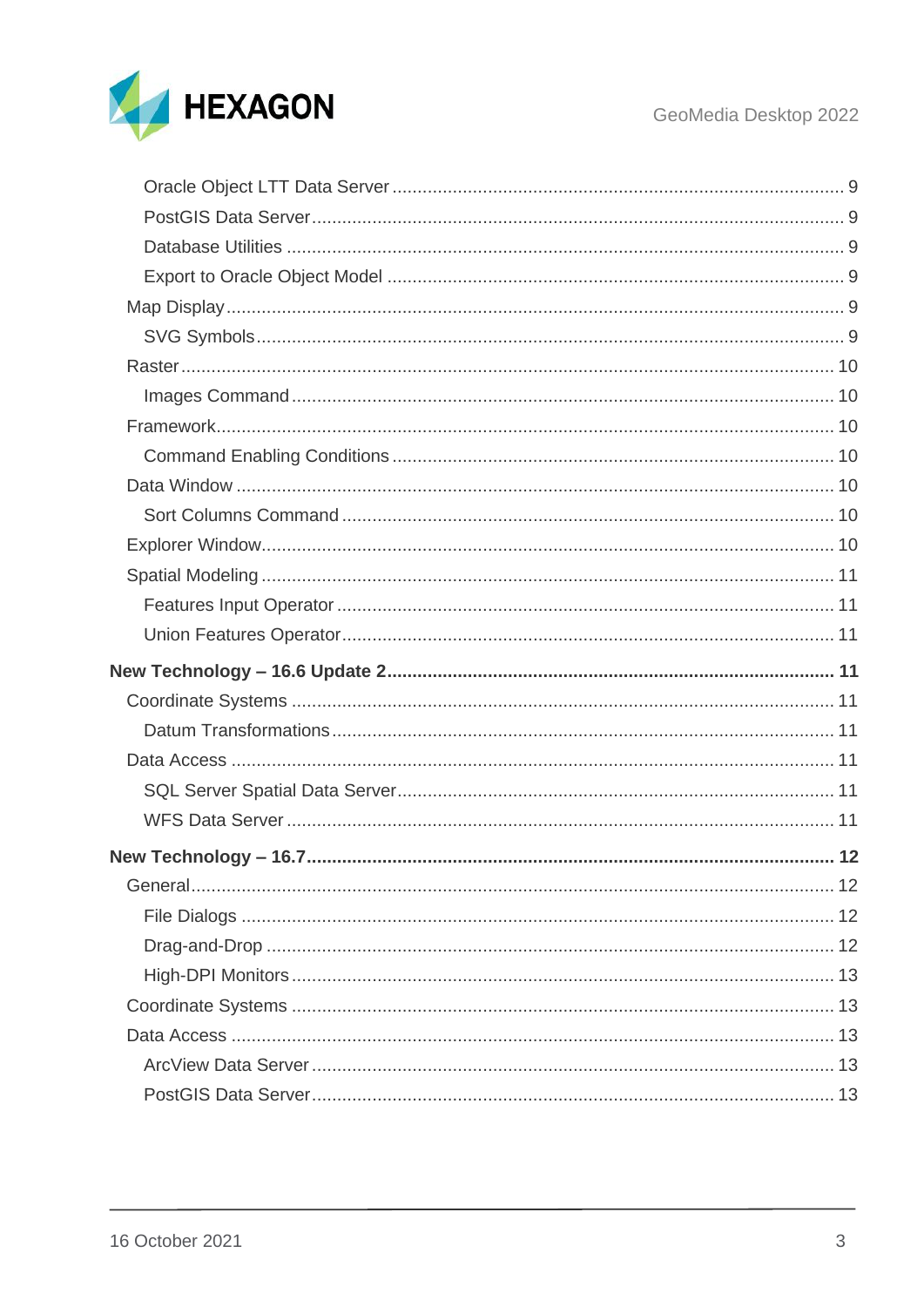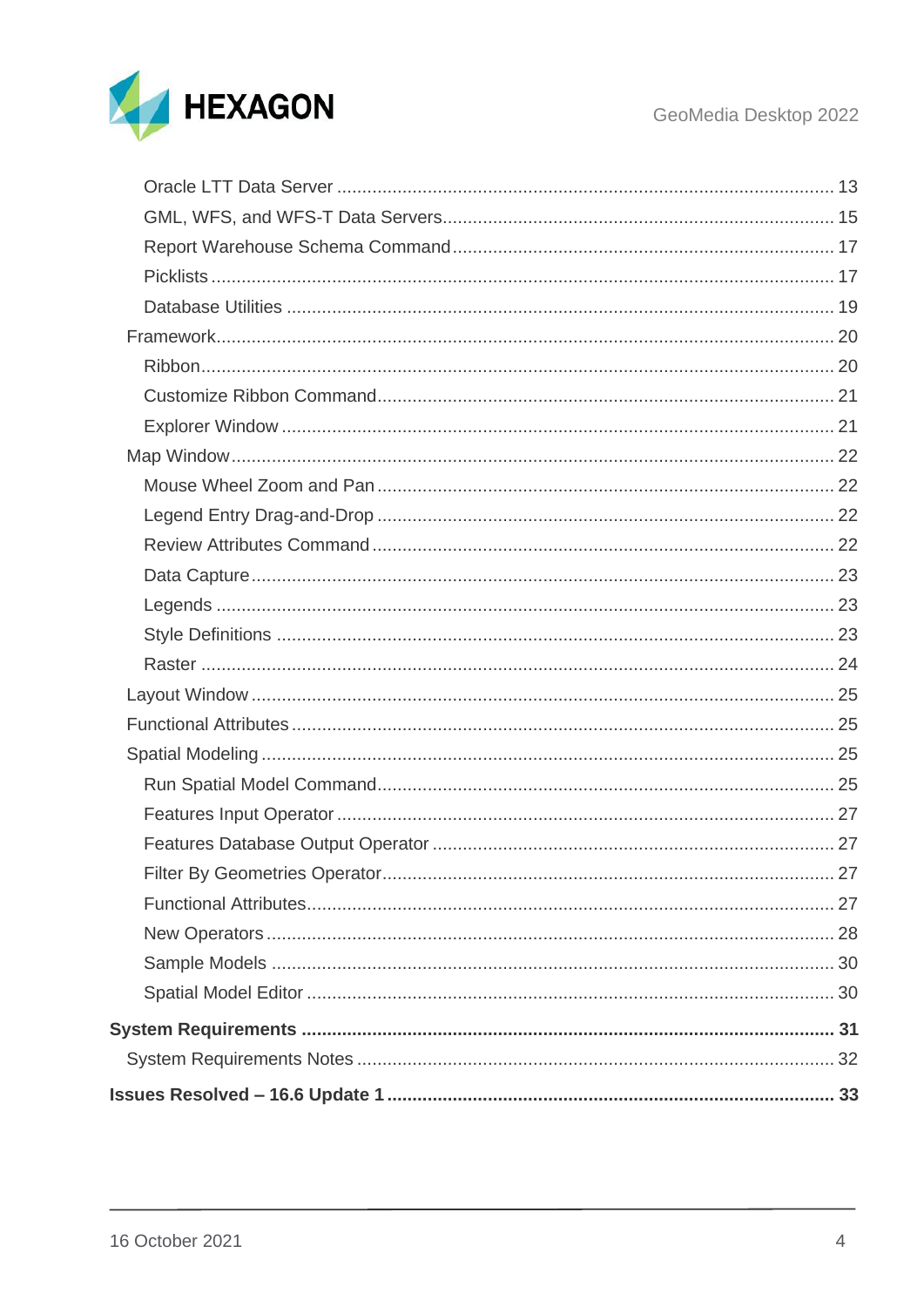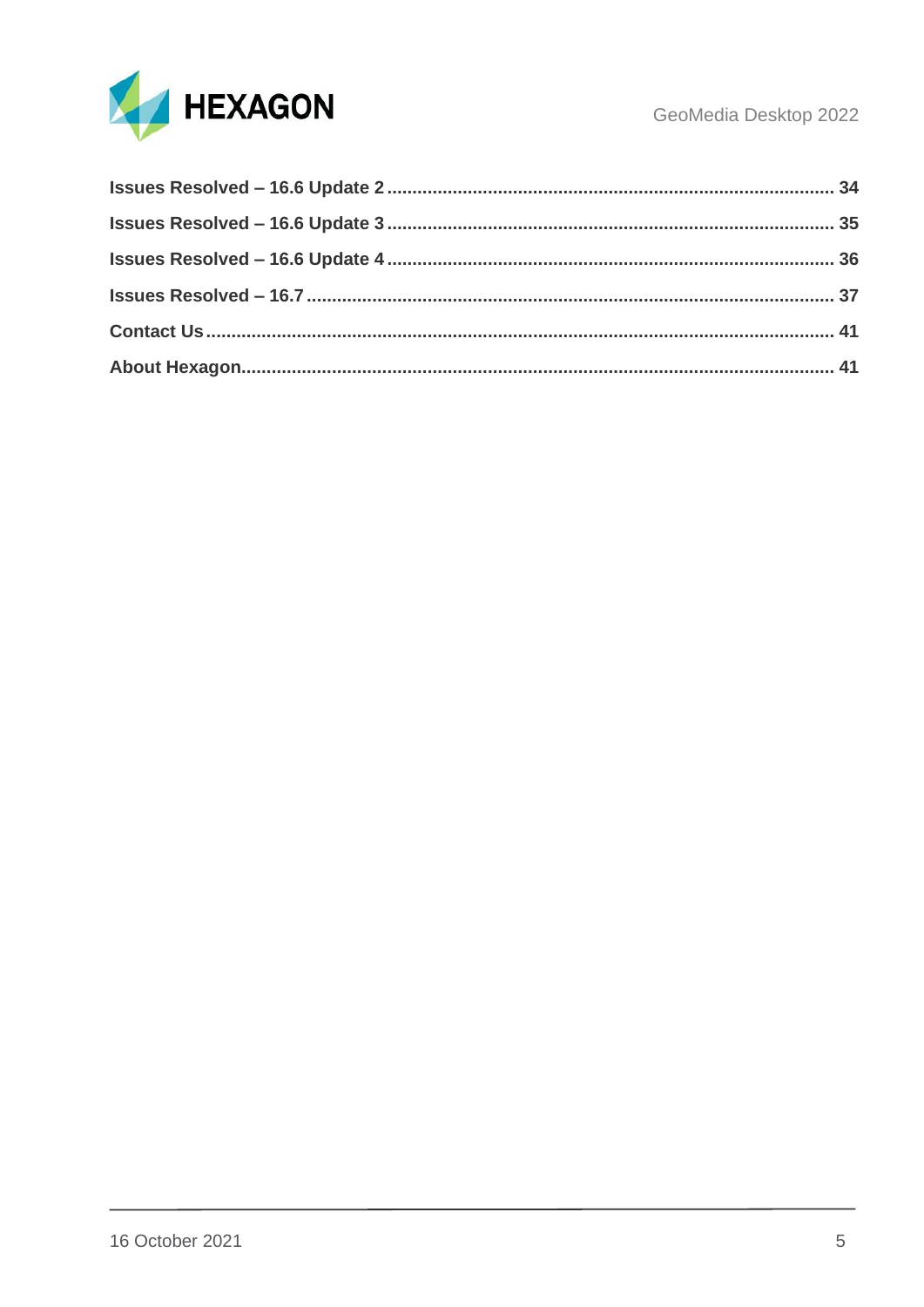# <span id="page-5-0"></span>**About This Release**

This document describes the enhancements, fixes, and system requirements for GeoMedia 2022.

This release includes both enhancements and fixes. For information on new features, see the New Technology section. For information on fixes that were made for this release, see the Issues Resolved section. For information on hardware and software requirements, see the System Requirements section.

This document is only an overview and does not provide all the details about the product's capabilities. See [the product description,](https://bynder.hexagon.com/m/722a49b1be53661e/original/Hexagon_GSP_GeoMedia_Product_description_2022.pdf) [the online help](https://hexagongeospatial.fluidtopics.net/search/all?filters=HGD_Product~%2522GeoMedia%2522&content-lang=en-US) and other documents provided with GeoMedia for more information.

# <span id="page-5-1"></span>**GeoMedia Desktop Product Tiers**

GeoMedia® is a flexible and dynamic GIS package for creating, updating, managing, and analyzing your valuable geospatial information. Generate and update vector layers. Perform dynamic spatial analysis and generate reports. Automatically create and update maps. Manage data and map production more efficiently. GeoMedia is available in three product tiers: Essentials, Advantage, and Professional.

GeoMedia Essentials enables you to query and analyze a wide variety of geospatial data sources. It also includes ERDAS IMAGINE Essentials, giving you the ability to do simple image preparation.

GeoMedia Advantage has all the functionality of GeoMedia Essentials and is excellent for data collection and editing, processing, and analyzing elevation and terrain data including LiDAR. It also includes data validation and sophisticated raster analysis tools.

GeoMedia Professional includes all of the features of the previous tiers and provides enterprise-wide, multiuser data management and analysis. Manage linear networks, produce professional cartographic maps, conduct advanced feature editing, manage parcel holdings, conduct utility network analysis, monitor and control changes, integrate data from multiple sources, and assure overall data quality with GeoMedia **Professional** 

# <span id="page-5-2"></span>**New Platforms – 16.6 Update 1**

<span id="page-5-3"></span>**Oracle** Oracle 19c is now supported.

<span id="page-5-4"></span>PostGIS PostGIS 3.0/PostgreSQL 12.1 is now supported.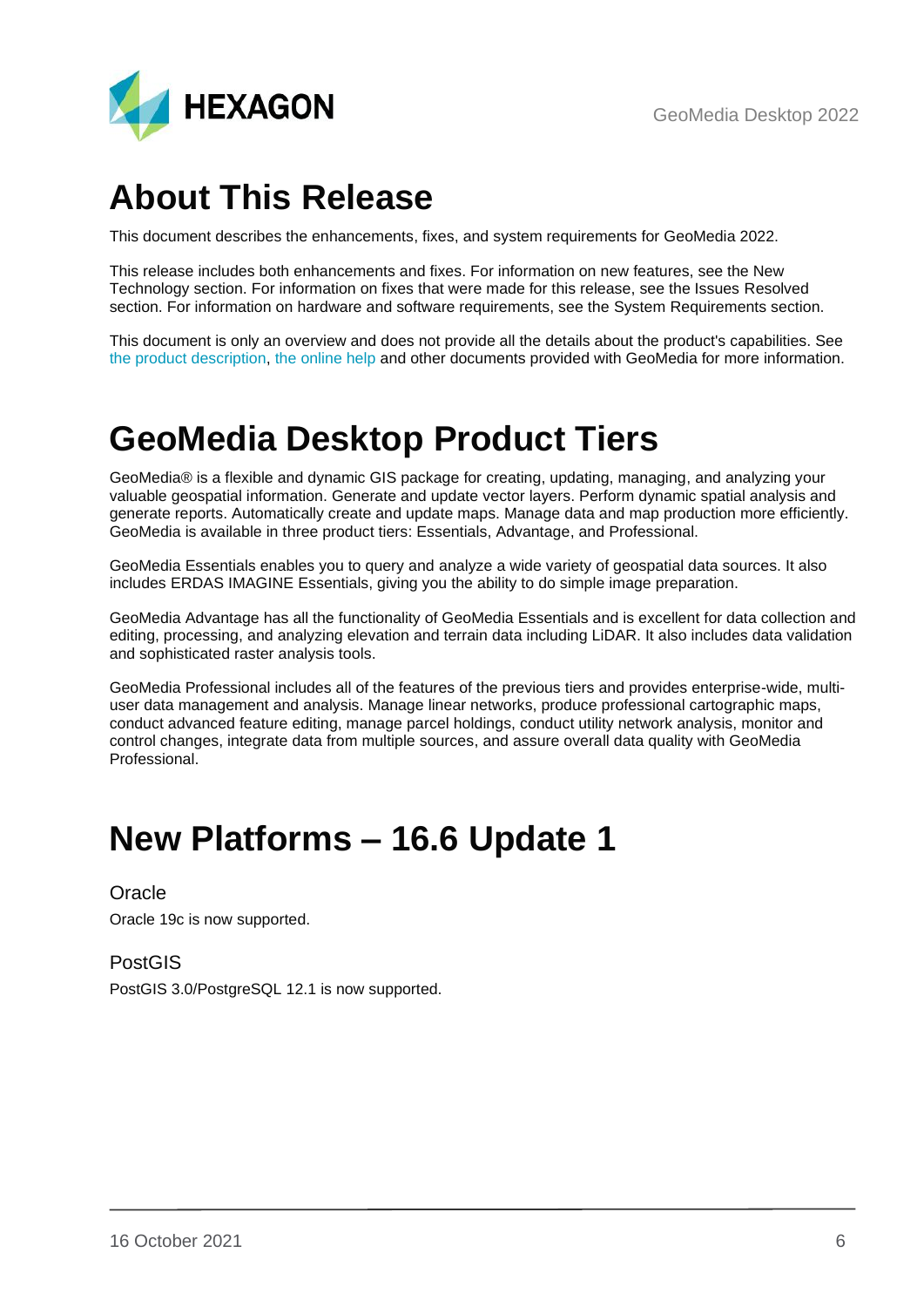GeoMedia Desktop 2022



# <span id="page-6-0"></span>**New Platforms – 16.6 Update 2**

<span id="page-6-1"></span>SQL Server SQL Server 2019 is now supported.

# <span id="page-6-2"></span>**New Platforms – 16.6 Update 3**

<span id="page-6-3"></span>G/Technology

The unified auditing capability of Oracle is now supported by the G/Technology data server.

# <span id="page-6-4"></span>**New Platforms – 16.7**

<span id="page-6-5"></span>PostGIS

PostGIS 3.1/PostgreSQL 13 is now supported.

<span id="page-6-6"></span>C<sub>A</sub>D

MicroStation CONNECT design files are confirmed to be compatible with GeoMedia.

# <span id="page-6-7"></span>**Impacts – 16.7**

## <span id="page-6-8"></span>Coordinate Systems

When creating a Coordinate System definition from scratch, the default vertical datum is now "User-defined (non-standard)" rather than EGM96, so that later use of the Coordinate System, especially for a 2D coordinate system definition, is not mistakenly compromised by declaration of an incorrect vertical datum.

## <span id="page-6-9"></span>**Oracle**

Version 11.2.0.4 is no longer supported by Oracle, and therefore is no longer supported for GeoMedia.

## <span id="page-6-10"></span>PostGIS

PostgreSQL 9.3 with PostGIS 2.1 is no longer supported by The PostgreSQL Global Development Group, and therefore is no longer supported for GeoMedia.

PostgreSQL 9.4 with PostGIS 2.2 is no longer supported by The PostgreSQL Global Development Group, and therefore is no longer supported for GeoMedia.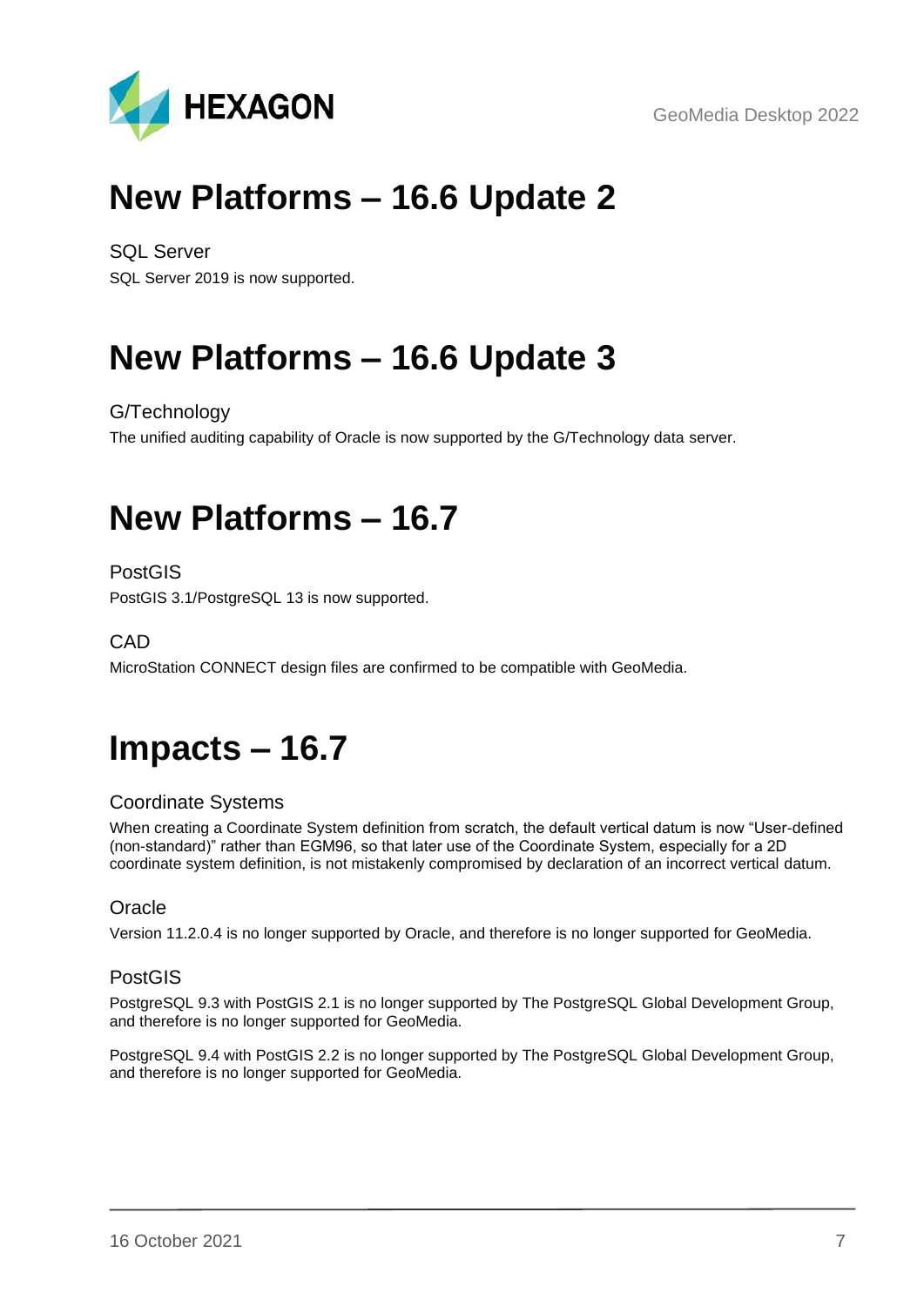

## <span id="page-7-0"></span>Export to SQL Server

This command and service no longer provide the ability to export to SQL Server 2008 Spatial format, as this version of SQL Server has been deprecated by both Microsoft and GeoMedia.

## <span id="page-7-1"></span>Schema Remodeler

This utility no longer provides the ability to export to SQL Server 2008 Spatial format, as this version of SQL Server has been deprecated by both Microsoft and GeoMedia.

## <span id="page-7-2"></span>**Impacts – Future**

<span id="page-7-3"></span>Feature Caching

## <span id="page-7-4"></span>PublishIFC Utility

Since the introduction of PublishIFC.exe utility and its companion DataSourceMonikerCreator.exe, IFC publishing has been supported through two avenues — data servers and feature accessors. In the future, the feature accessor mechanism will be deprecated, and only data servers supported. It is recommended even with GeoMedia 16.5 that all publishing of IFC files be done via data servers.

# <span id="page-7-5"></span>**New Technology – 16.6 Update 1**

## <span id="page-7-6"></span>General

## <span id="page-7-7"></span>Drag-and-Drop

Data that has been attached to a GeoWorkspace via drag-and-drop can now be accessed and used in scores of commands throughout the GeoMedia product line. In most places where a treeview of feature classes and queries is presented for selection, look for a new Attached Data branch.

## <span id="page-7-8"></span>Online Support Command

This command now goes to a GeoMedia-specific landing page for all kinds of online support activities, such as discussions, training, support, and documentation.

## <span id="page-7-9"></span>Data Access

#### <span id="page-7-10"></span>Oracle Object Model Data Server

This data server now supports long identifiers (names of tables, columns, indexes, etc.) when working with Oracle database versions 12.2 and higher. For more information, see the help topics "GeoMedia's GDOSYS Metadata Schema" and "Using Database Utilities with the Oracle Spatial Object Model."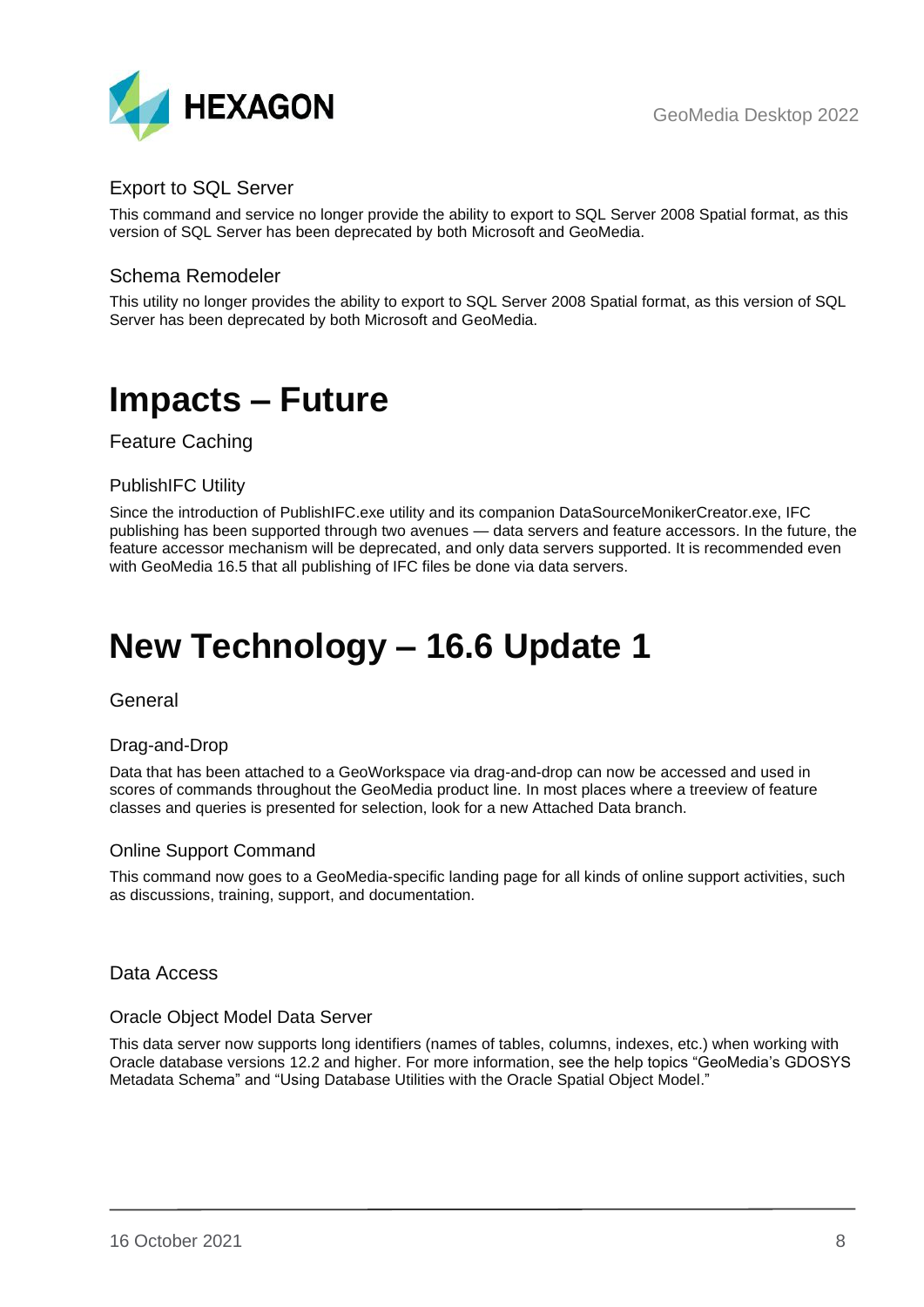

## <span id="page-8-0"></span>Oracle Object LTT Data Server

This data server now supports long identifiers (names of tables, columns, indexes, etc.) when working with Oracle database versions 12.2 and higher. For more information, see the help topics "GeoMedia's GDOSYS Metadata Schema," "Using Database Utilities with the Oracle Spatial Object Model," and "Overview of the Transaction Administrator Utility."

## <span id="page-8-1"></span>PostGIS Data Server

This data server has improved interpretation of the "numeric" field type, ensuring more precise mapping to GeoMedia data types, including integer types.

This data server now supports connection via a PostgreSQL service name. The connection syntax for the data server has been extended, and the user interface has an additional text field for entering the service name. Depending on how the service is defined, the service name may be used alone or in conjunction with other connection parameters.

## <span id="page-8-2"></span>Database Utilities

This utility now supports connection to a PostGIS database via a PostgreSQL service name. The user interface has an additional text field for entering the service name. Depending on how the service is defined, the service name may be used alone or in conjunction with other connection parameters.

This utility now supports the various Oracle TIMESTAMP data types (TIMESTAMP, TIMESTAMP WITH TIME ZONE, TIMESTAMP WITH LOCAL TIME ZONE), permitting them to be mapped to a Date attribute and subsequently to be served to GeoMedia.<sup>1</sup>

## <span id="page-8-3"></span>Export to Oracle Object Model

This command and service now support long identifiers (names of tables, columns, indexes, etc.) when working with Oracle database versions 12.2 and higher. For more information, see the help topics "GeoMedia's GDOSYS Metadata Schema" and "Using Database Utilities with the Oracle Spatial Object Model."

<span id="page-8-4"></span>Map Display

## <span id="page-8-5"></span>SVG Symbols

Support for SVG symbols within style definitions has been extended to include additional characteristics in the 'd' attribute of a path element, including: 'v,' 'V,' 'c,' 'C,' 's,' 'S,' 'h,' 'H,' 'q,' 'Q,' 't,' 'T,' 'l,' 'L,' 'm,' 'M,' 'a,' 'A,' 'z,' 'Z.' This provides new capabilities for move to coordinate, straight line to coordinate, horizontal line, vertical line, return to start of path, cubic and quadratic Bezier curve, and oval.

<sup>&</sup>lt;sup>1</sup> It is important to note that Oracle TIMESTAMP columns may contain fractional second information. GeoMedia Date fields do not contain fractional second information. When TIMESTAMP columns are brought into GeoMedia, these fractional seconds are not served. The values are displayed according to the format specified for that field without any fractional second information, and they participate in analytical operations without the fractional second information. If GeoMedia writes a Date value to a TIMESTAMP column, it does not write any fractional second information, whether editing an existing value or performing output of that data value to another table or export format. If no edits are made to the Date column via GeoMedia, then the original source TIMESTAMP value with any fractional second information will be unchanged.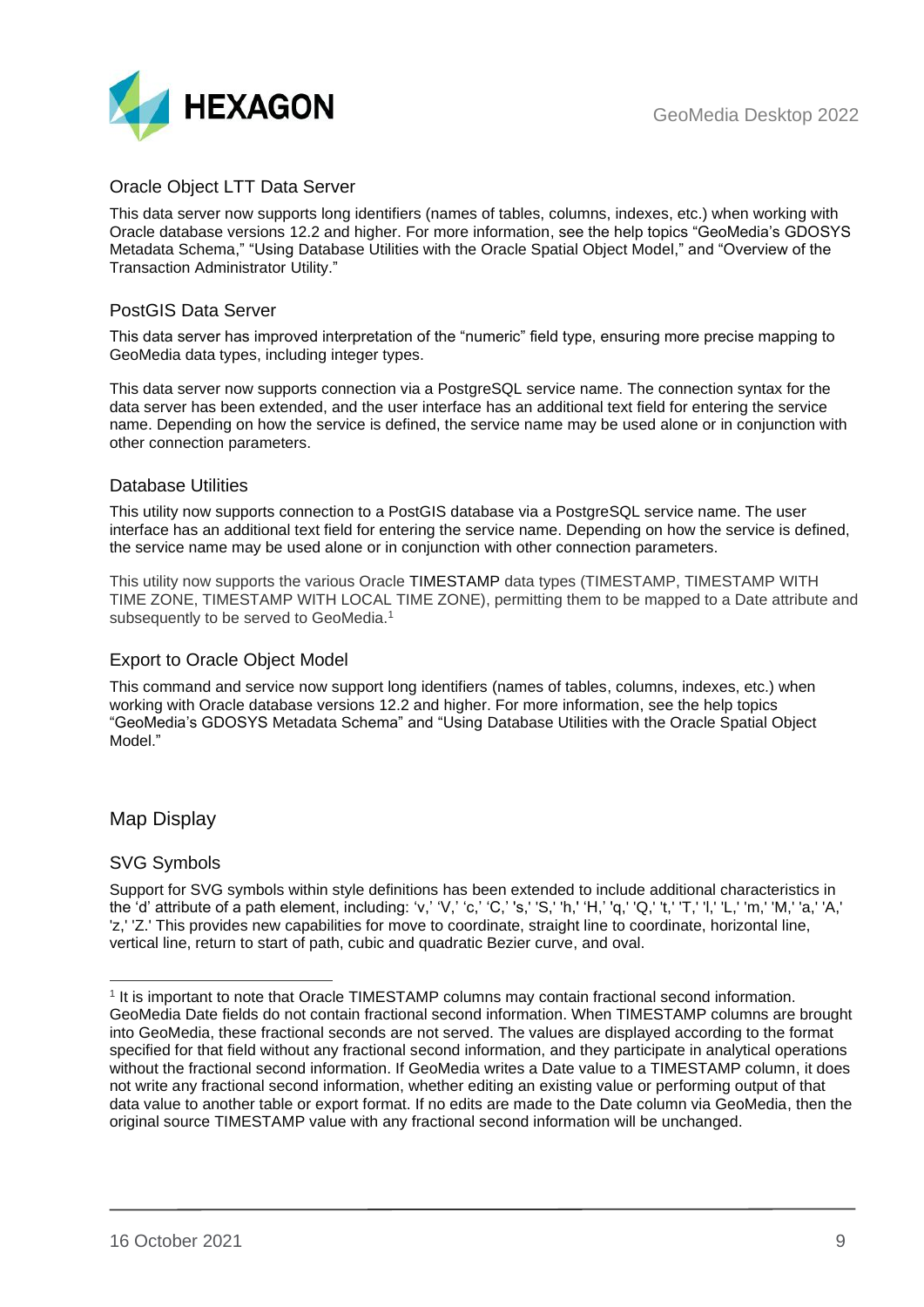

Additional improvements have also been made in support of rendering SVG files as symbols, including broader support for transformation including nested transformations and broader support for styles including SVG styles, limited support of CSS styles, and style inheritance.

SVG files may now be served in their entirety as symbols, rather than strictly treating them as symbol libraries containing named symbols. When an SVG file is chosen for a Symbol style on the Style Properties dialog, if it has no embedded symbols, then no symbols are listed for selection and the SVG file is treated as a symbol itself.

## <span id="page-9-0"></span>Raster

#### <span id="page-9-1"></span>Images Command

This command now supports the ability to validate, delete, update, and display image features not only from feature classes, but also from queries and attached data.

## <span id="page-9-2"></span>Framework

## <span id="page-9-3"></span>Command Enabling Conditions

A variety of commands now have their enabling conditions relaxed. The following commands no longer require a warehouse connection to be present or open, so that they can be invoked using attached data as well as warehouse-resident data:

- Select Set Properties
- Geometry Information
- Fit Selected
- Display Selected Images
- **Select Text**
- **Locate Feature**
- Run Spatial Model

## <span id="page-9-4"></span>Data Window

#### <span id="page-9-5"></span>Sort Columns Command

A new command, Sort Columns, is provided on the Table ribbon tab. This command can be used in conjunction with the existing Sort Ascending and Sort Descending commands to sort the data window using multiple columns simultaneously. It presents the current sort criteria for the data window and allows it to be altered using an ordered set of one or more columns, each of which can be sorted ascending or sorted descending.

## <span id="page-9-6"></span>Explorer Window

Attached data and queries can now be renamed. Click on a selected node in the treeview to rename it.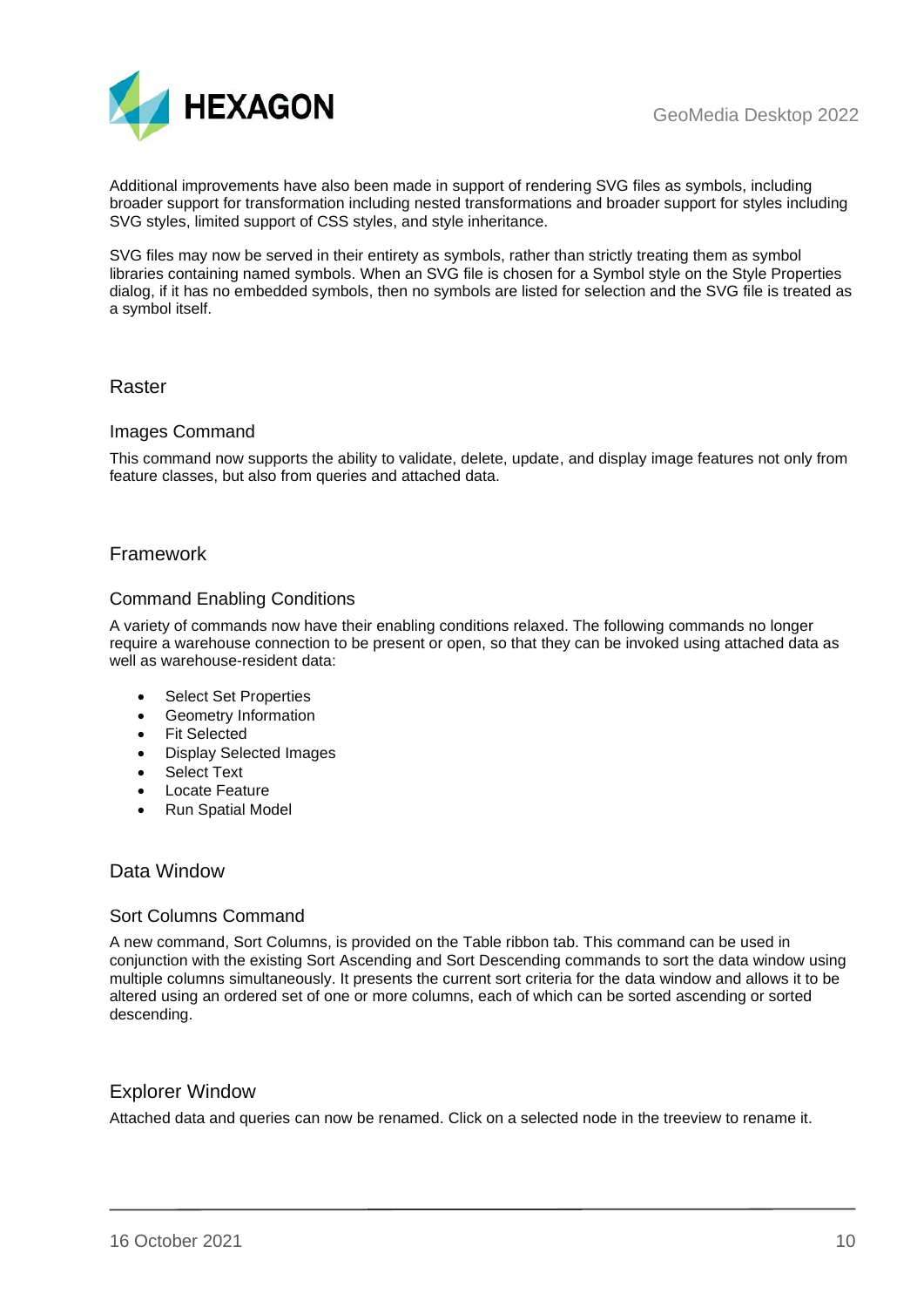

Attached data and queries can now be deleted. Right-click on a node in the treeview and choose Delete.

## <span id="page-10-0"></span>Spatial Modeling

## <span id="page-10-1"></span>Features Input Operator

When accessing feature data from a PostGIS data source, this operator now supports the serving of attributes with the data type "numeric."

When accessing feature data from an Oracle data source, this operator now supports the serving of attributes with any of the TIMESTAMP data types (TIMESTAMP, TIMESTAMP WITH TIME ZONE, TIMESTAMP WITH LOCAL TIME ZONE).

## <span id="page-10-2"></span>Union Features Operator

The various "FeatureIn" ports on this operator now accept a List of Features as input, in addition to the singular Features data type that is already supported.

# <span id="page-10-3"></span>**New Technology – 16.6 Update 2**

<span id="page-10-4"></span>Coordinate Systems

#### <span id="page-10-5"></span>Datum Transformations

New datum transformations have been added to autodt.ini that are pertinent to the region of Germany.

## <span id="page-10-6"></span>Data Access

#### <span id="page-10-7"></span>SQL Server Spatial Data Server

This data server now supports read-write data operations (insert, update, delete) on feature classes even in the absence of GeoMedia metadata. In such a configuration, the Refresh with Warehouse Changes command on the Manage Data tab of the ribbon is not able to refresh with the changes of other users due to the lack of GeoMedia modification logging tables in the database. Other users' changes may only be seen if a warehouse connection is reopened. In this configuration, the schema of the database remains read-only for GeoMedia.

## <span id="page-10-8"></span>WFS Data Server

This data server now offers a connection parameter that can be entered through the "Additional parameters" control on the Advanced Options dialog. It allows the user to designate that the geometry data returned by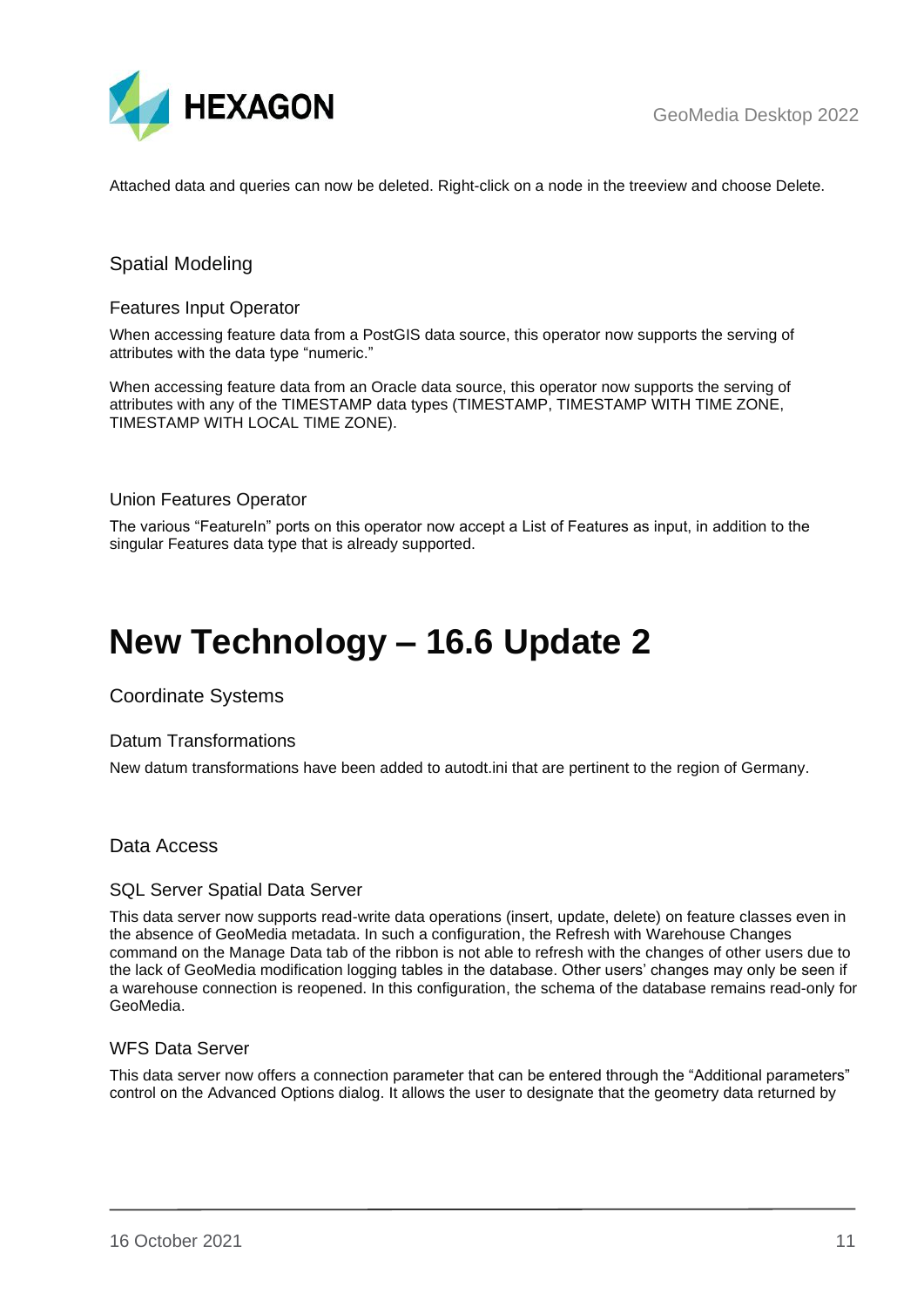

the service is to be treated as 3D rather than the default of 2D, even when the service fails to designate the SRSDimension attribute.

This data server now offers two optional behaviors, controlled through checkboxes on the Advanced Options dialog, that can offer aid in case of issues with the WFS implementation. These options are "Download feature classes and process locally" and "Ignore schemas defined in GML."

This data server now serves only those attributes that were explicitly defined by the user, no longer serving system-level attributes defined as part of the GML infrastructure.

# <span id="page-11-0"></span>**New Technology – 16.7**

## <span id="page-11-1"></span>General

## <span id="page-11-2"></span>File Dialogs

The Windows dialogs used for file open, folder open, and file save actions have been enhanced to present the familiar modern explorer interface seen in Windows Explorer. The interface provides a navigation button and address bar, a command bar and search box, navigation pane with extensible favorite links, details pane that can be customized to show different views (from icons at various scales to various details), and a preview pane that can be optionally displayed.

| Load Coordinate System From File<br><b>GM</b> |                |                      |              |                                 |                    | $\times$                     |
|-----------------------------------------------|----------------|----------------------|--------------|---------------------------------|--------------------|------------------------------|
| Look in:                                      |                | GeoWorkspaces        |              | ۰                               | ←自合國▼              |                              |
|                                               | Name           |                      |              | Date modified                   | Type               |                              |
| <b>Quick access</b>                           |                | Libraries            |              | 7/30/2020 11:17 AM              | <b>File folder</b> |                              |
|                                               |                | <b>SharedRules</b>   |              | 5/4/2016 3:02 PM                | <b>File folder</b> |                              |
|                                               |                | <b>SpatialModels</b> |              | 2/12/2021 1:33 PM               | <b>File folder</b> |                              |
| Desktop                                       |                | <b>Styles</b>        |              | 2/12/2021 1:32 PM               | <b>File folder</b> |                              |
|                                               |                | ≌ EPSG4326.csf       |              | 9/24/2019 4:16 AM               |                    | Intergraph Define Coordinat. |
|                                               |                |                      |              |                                 |                    |                              |
| Libraries                                     |                |                      |              |                                 |                    |                              |
|                                               |                |                      |              |                                 |                    |                              |
| This PC                                       |                |                      |              |                                 |                    |                              |
|                                               |                |                      |              |                                 |                    |                              |
| <b>Network</b>                                |                |                      |              |                                 |                    |                              |
|                                               | ≺              |                      |              |                                 |                    | $\rightarrow$                |
|                                               |                |                      |              |                                 |                    |                              |
|                                               | File name:     |                      | EPSG4326.csf |                                 |                    | Open                         |
|                                               | Files of type: |                      |              | Coordinate System Files (*.csf) |                    | Cancel                       |

## <span id="page-11-3"></span>Drag-and-Drop

The capability provided with the 2020 release to drag-and-drop warehouse files and raster files into a map window or the Explorer window has been extended to permit drop into the legend of a map window. This includes the ability to control precisely where within the legend the new legend entries are to be created.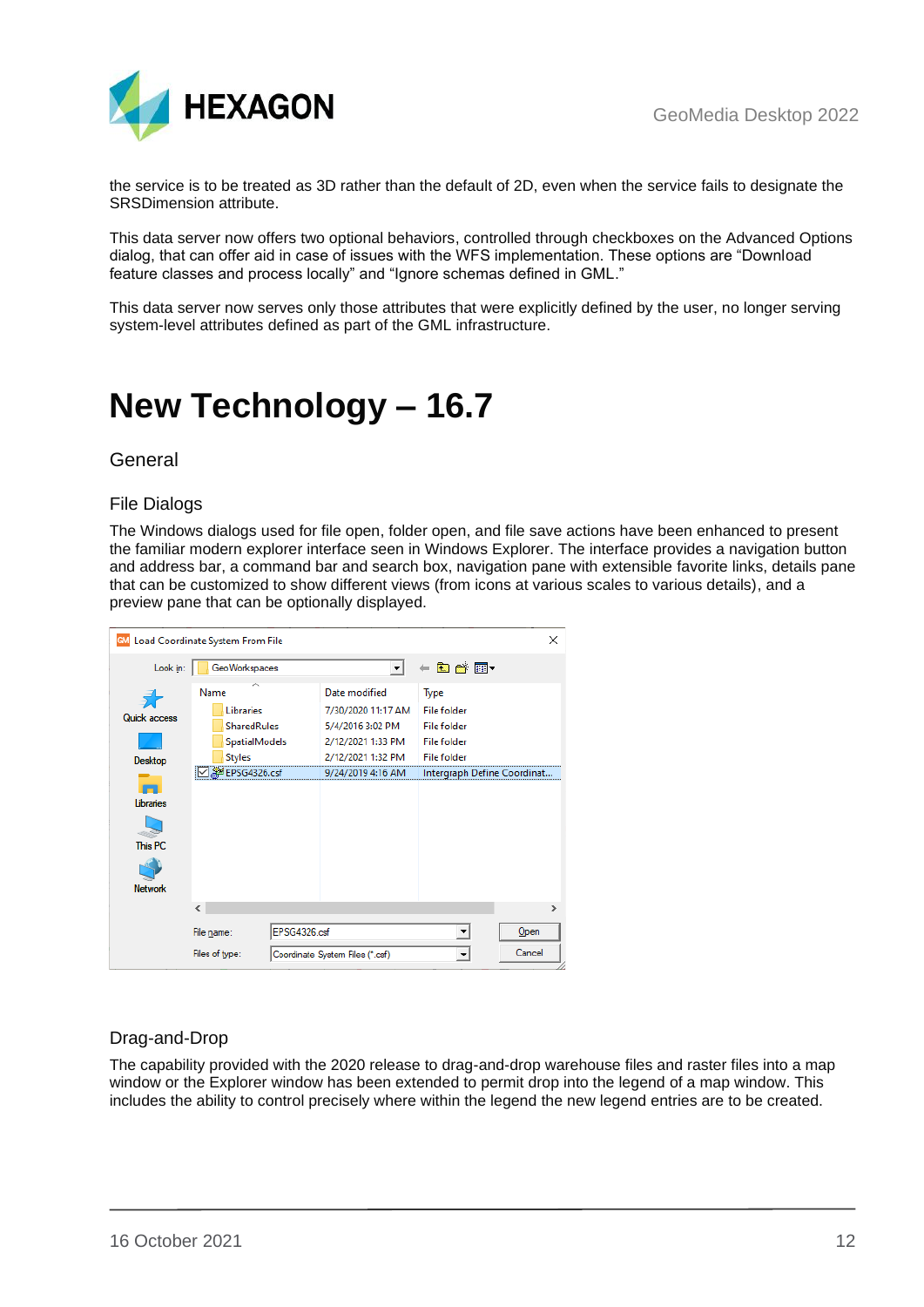

## <span id="page-12-0"></span>High-DPI Monitors

A manifest is now delivered that instructs Windows 10 to run GeoMedia using the high-DPI scaling override mode of "System" so that when running with Display Settings that scale the size of text, apps, and other items to greater than 100%, the system will automatically adjust to counteract certain negative effects of that scaling and GeoMedia will present better on high-resolution monitors.

## <span id="page-12-1"></span>Coordinate Systems

When creating a Coordinate System definition from scratch, the default vertical datum is now "User-defined (non-standard)" rather than EGM96, so that later use of the Coordinate System, especially for a 2D coordinate system definition, is not mistakenly compromised by declaration of an incorrect vertical datum.

Coordinate Reference System (CRS) support for EPSG codes has now been updated from version 9.7 to version 9.8.15 of the EPSG Geodesy Dataset. Support has been added for 85 new EPSG codes as well as a set of datum transformations related to new EPSG codes in Saudi Arabia.

Support for Compound type EPSG CRS codes has been added to the existing support for Projected, Geographic 2D, and Geographic 3D types. 153 Compound CRS codes are now supported.

When a CRS is defined via an EPSG code, that EPSG code is now retained as part of the CRS definition so that if the CRS is later output as an EPSG code, the code originally entered is output. New API is also provided for EPSG handling.

## <span id="page-12-2"></span>Data Access

## <span id="page-12-3"></span>ArcView Data Server

This data server now supports CPG files that contain a code page indicator for the shapefile dataset. With this improvement, it is no longer necessary to create a warehouse configuration (INI) file in order to specify the code page.

## <span id="page-12-4"></span>PostGIS Data Server

This data server now supports SSL connections to Azure-resident PostGIS databases.

## <span id="page-12-5"></span>Oracle LTT Data Server

The Commit and Discard commands associated with this data server now support the partial commit and discard of only deleted features. It has previously been possible to commit/discard all changes or selected changes. However, only newly inserted or updated features can be selected, so it has not been possible to partially commit/discard only deleted features. A new option for this purpose is now provided on each dialog — "Commit deleted features only" and "Discard deleted features only," respectively.

In addition, these commands now support the commit and discard of features in a query created by the Query Modified Features command.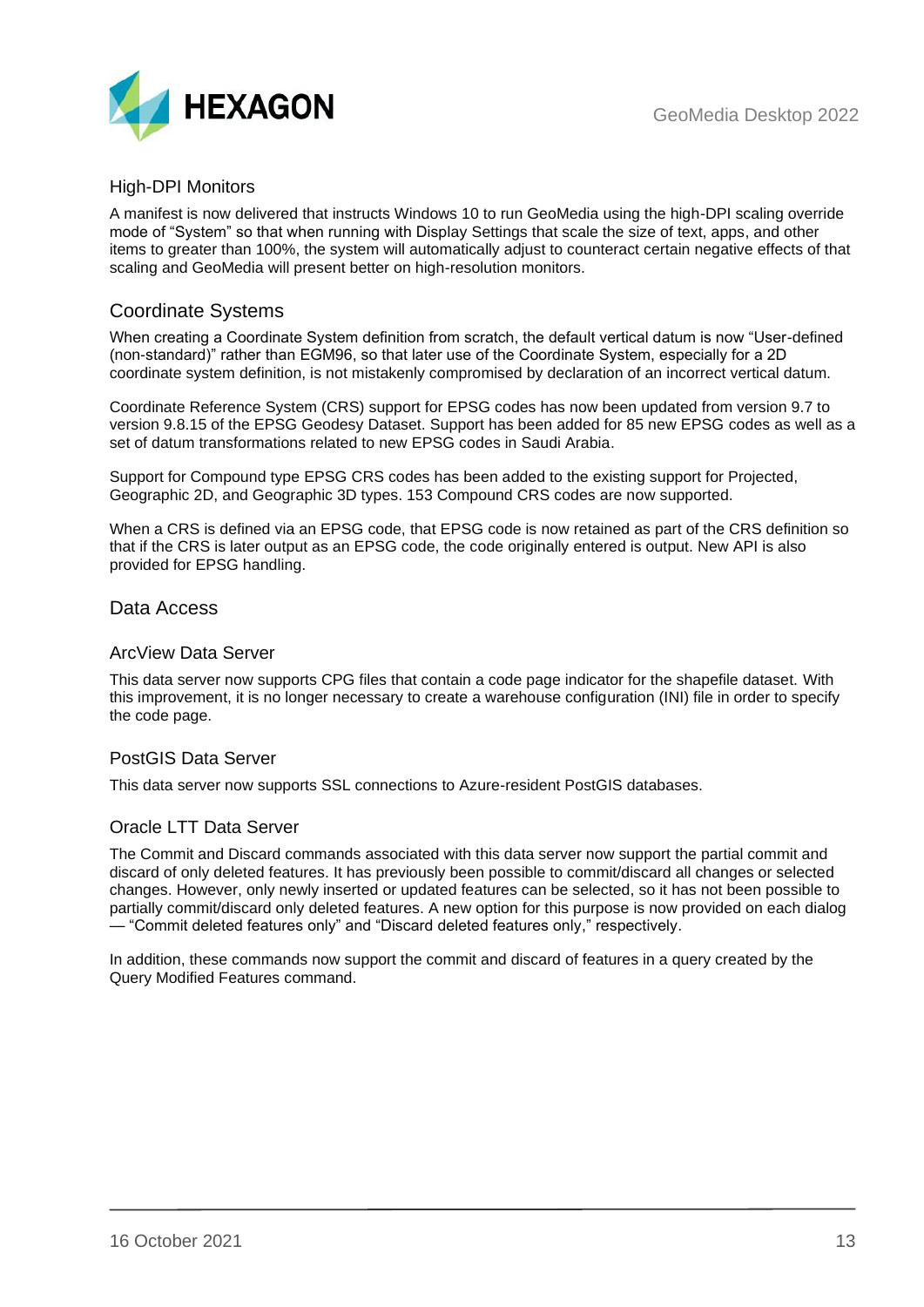

| Commit                                                                                                                                                                                                                 | $\times$<br><b>Discard</b>                                                                                                                                                                                                                                | $\times$ |
|------------------------------------------------------------------------------------------------------------------------------------------------------------------------------------------------------------------------|-----------------------------------------------------------------------------------------------------------------------------------------------------------------------------------------------------------------------------------------------------------|----------|
| Revision set<br>Connection:<br>gtm_test<br>Active revision set: o2_test<br>Description:                                                                                                                                | Revision set<br>Connection:<br>$\blacktriangledown$<br>gtm_test<br>Active revision set: o2_test                                                                                                                                                           |          |
| <b>Options</b><br>C Commit active revision set<br>C Commit selected features only<br>C Commit deleted features only<br>Commit guery of modified features<br>deleted CITIES<br>$\mathbf{R}^{\prime}$<br>▾∣<br><b>OK</b> | <b>Options</b><br>C Discard all features in revision set<br>Retire active revision set<br>C Discard selected features only<br>C Discard deleted features only<br>• Discard guery of modified features<br>deleted CITIES<br>$\overline{P}$<br>OK<br>Cancel | Cancel   |

The Query Modified Features command associated with this data server now provides greater control of the query content by allowing inserts, updates, and deletes to be chosen separately for inclusion. Previously, only deleted features could be either included or excluded; inserts and updates were always included.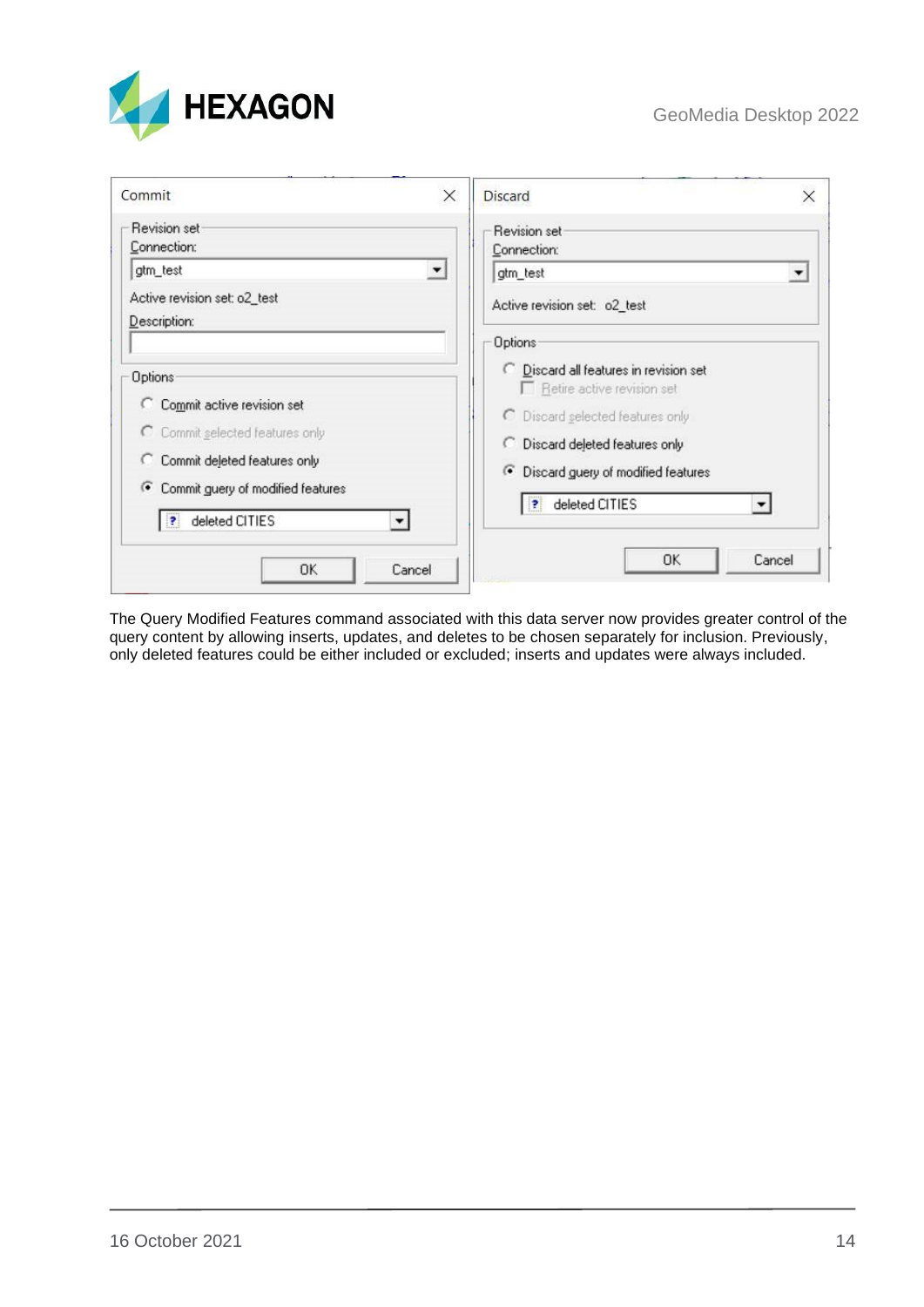

| Select features in                                                                                                                                                | <b>Revision Sets</b><br>Show inserted features<br>U<br>C Active                                                               |
|-------------------------------------------------------------------------------------------------------------------------------------------------------------------|-------------------------------------------------------------------------------------------------------------------------------|
| gtm_test<br>$\overline{\phantom{a}}$<br>GTM_TEST.LINES1000I<br>ᄉ<br>GTM_TEST.POLYS1000I<br>GTM TEST.PTS1000I<br><b>GTM TEST RIVERS</b><br>v<br><b>TEST STATES</b> | $\overline{\mathbf{v}}$ Show updated features<br>C Specified<br>Show deleted features<br>Revision Sets:<br>o2_test<br>p1_test |
| Output result as query:<br>Query name:<br>Modified features for GTM_TEST.STATES<br>Description:                                                                   | Display query in map window<br>⊽<br>Map window name:<br>Style:<br>MapWindow1<br>▼                                             |
|                                                                                                                                                                   | Display query in data window<br>Data window name:<br>DataWindow1<br>$\mathcal{L}$                                             |
|                                                                                                                                                                   |                                                                                                                               |

## <span id="page-14-0"></span>GML, WFS, and WFS-T Data Servers

These data servers now provide an option on the Advanced connection dialog to "Serve attributes of GML elements as additional GeoMedia attributes." This caters to a peculiarity of the INSPIRE implementation of WFS that deviates from typical WFS implementations.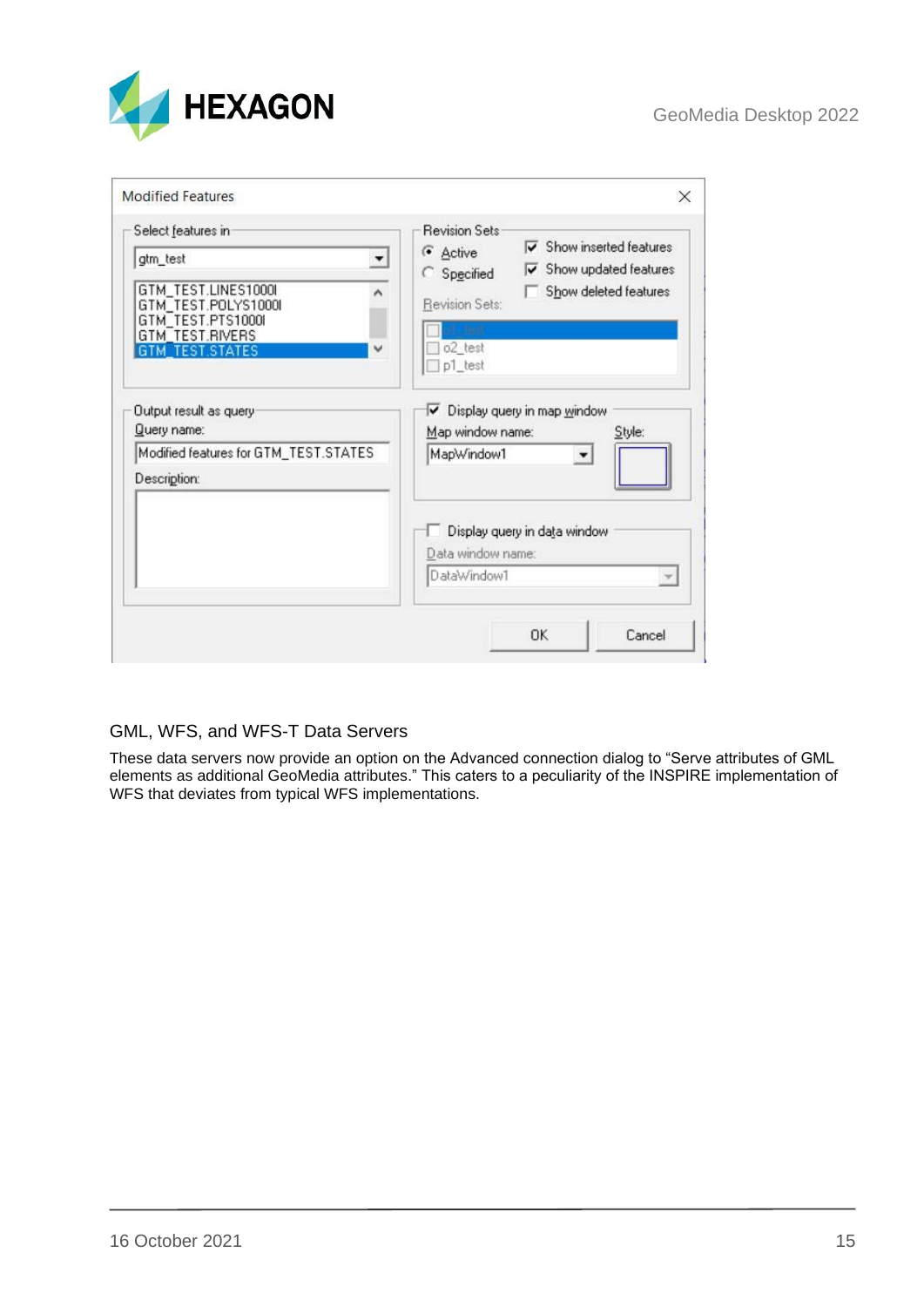

| <b>Advanced Options</b>                   |       |                                                                                                                                             |                 |    | X      |
|-------------------------------------------|-------|---------------------------------------------------------------------------------------------------------------------------------------------|-----------------|----|--------|
| Swap coordinates<br>Geographic Projected  |       |                                                                                                                                             |                 |    |        |
| Authentication<br>User name:<br>Password: |       | Select feature classes to be loaded and override default coordinate<br>system assignments (please wait for server's response when checked): |                 |    |        |
| Name                                      | Title | Preferred SRS/CRS                                                                                                                           | <b>CSF File</b> |    |        |
|                                           |       |                                                                                                                                             |                 |    |        |
| Maximum number of features to return:     |       | □ Serve attributes of GML elements as additional GeoMedia attributes<br>In case of issues with the WFS implementation                       |                 |    |        |
|                                           |       | Download feature classes and process locally                                                                                                |                 |    |        |
| Ignore schemas defined in GML             |       |                                                                                                                                             |                 |    |        |
| Additional parameters:                    |       |                                                                                                                                             |                 |    |        |
|                                           |       |                                                                                                                                             |                 |    |        |
|                                           |       |                                                                                                                                             |                 | OK | Cancel |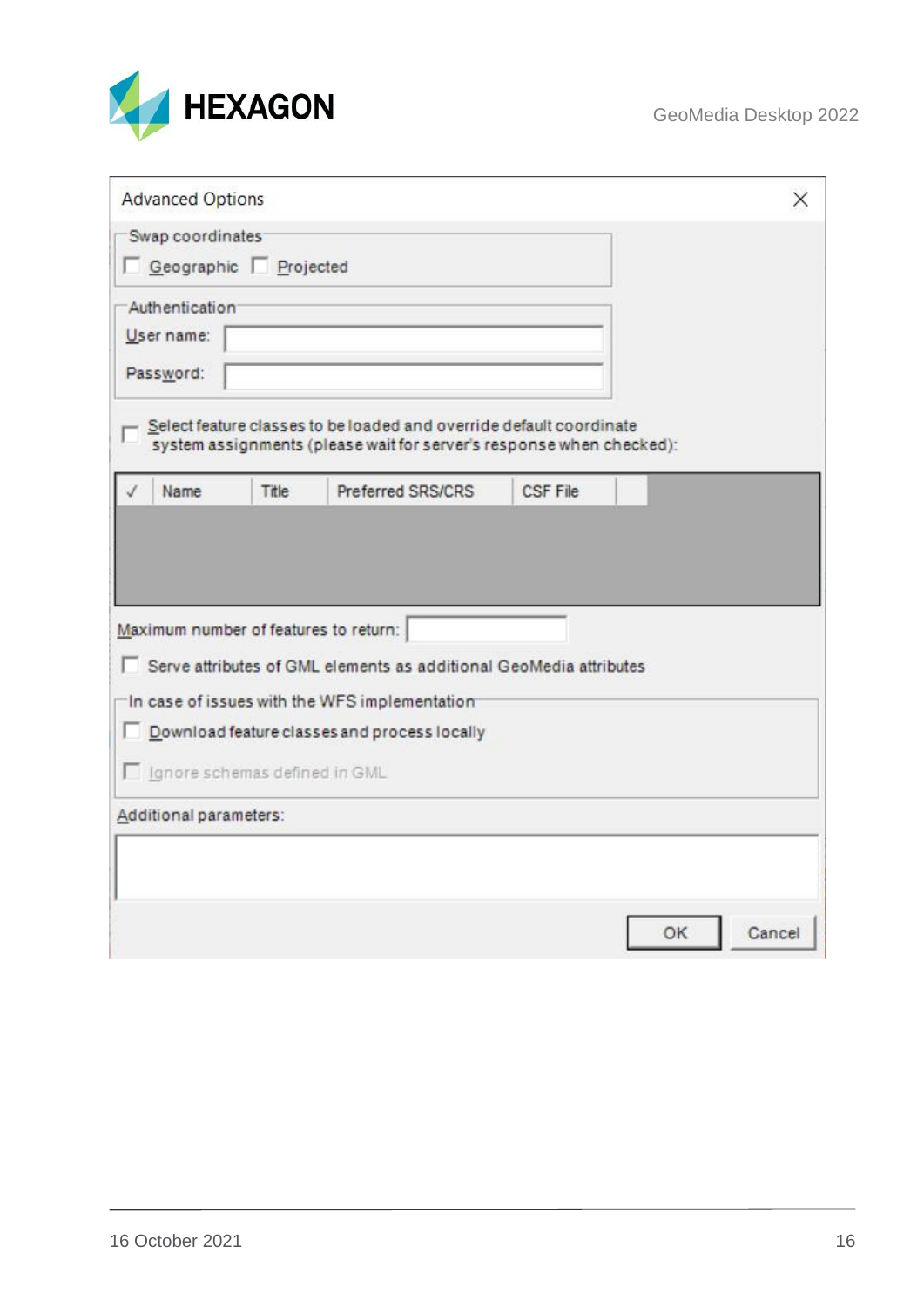

## <span id="page-16-0"></span>Report Warehouse Schema Command

This command now allows nongraphic and coverage (raster) feature classes to be included in the report.

| Report Warehouse Schema                                                                                                                                  |
|----------------------------------------------------------------------------------------------------------------------------------------------------------|
| Connection:                                                                                                                                              |
| USS ampleData Set                                                                                                                                        |
| Feature classes                                                                                                                                          |
| Cities<br>Counties<br>GeotaggedImages<br>HighwayInterchange<br>Interstates<br><b>Rivers</b><br>RouteShield<br>StateNameLabels<br>States<br>USSampleImage |
|                                                                                                                                                          |
|                                                                                                                                                          |
| $\Box$ Include feature counts<br>Unselect All<br>Select All                                                                                              |
| Close<br>Report                                                                                                                                          |

This command also now offers a checkbox allowing the user to include in the report a count of the number of features in each feature class. Use of this option may decrease performance.

| ReportSchema.txt - Notepad     |                                |          |     |
|--------------------------------|--------------------------------|----------|-----|
| File Edit Format View Help     |                                |          |     |
|                                | <b>WAREHOUSE SCHEMA REPORT</b> |          |     |
|                                |                                |          |     |
| Connection: USSampleData Set   |                                |          |     |
|                                |                                |          |     |
| Feature Class: Counties (Area) |                                |          |     |
| Feature Count: 3,110           |                                |          |     |
| Attribute Name                 | <b>Type</b>                    | Required | Key |
| -----------                    | ----                           |          | --- |
| TD.                            | Long                           |          | Yes |
| <b>FIPS</b>                    | Text                           |          |     |
| <b>COUNTY NAME</b>             | Text                           |          |     |
| <b>STATE FIPS</b>              | Text                           |          |     |
| <b>STATE NAME</b>              | Text                           |          |     |

#### <span id="page-16-1"></span>**Picklists**

For application developers, public API is now provided for retrieving picklist information for an attribute GField of a GRecordset served through OriginatingPipe.

• A new "Picklist" extension on the GField returns a Picklist interface that can return the set of valid values for the field, convert between a picklist value and description (and vice versa), and more.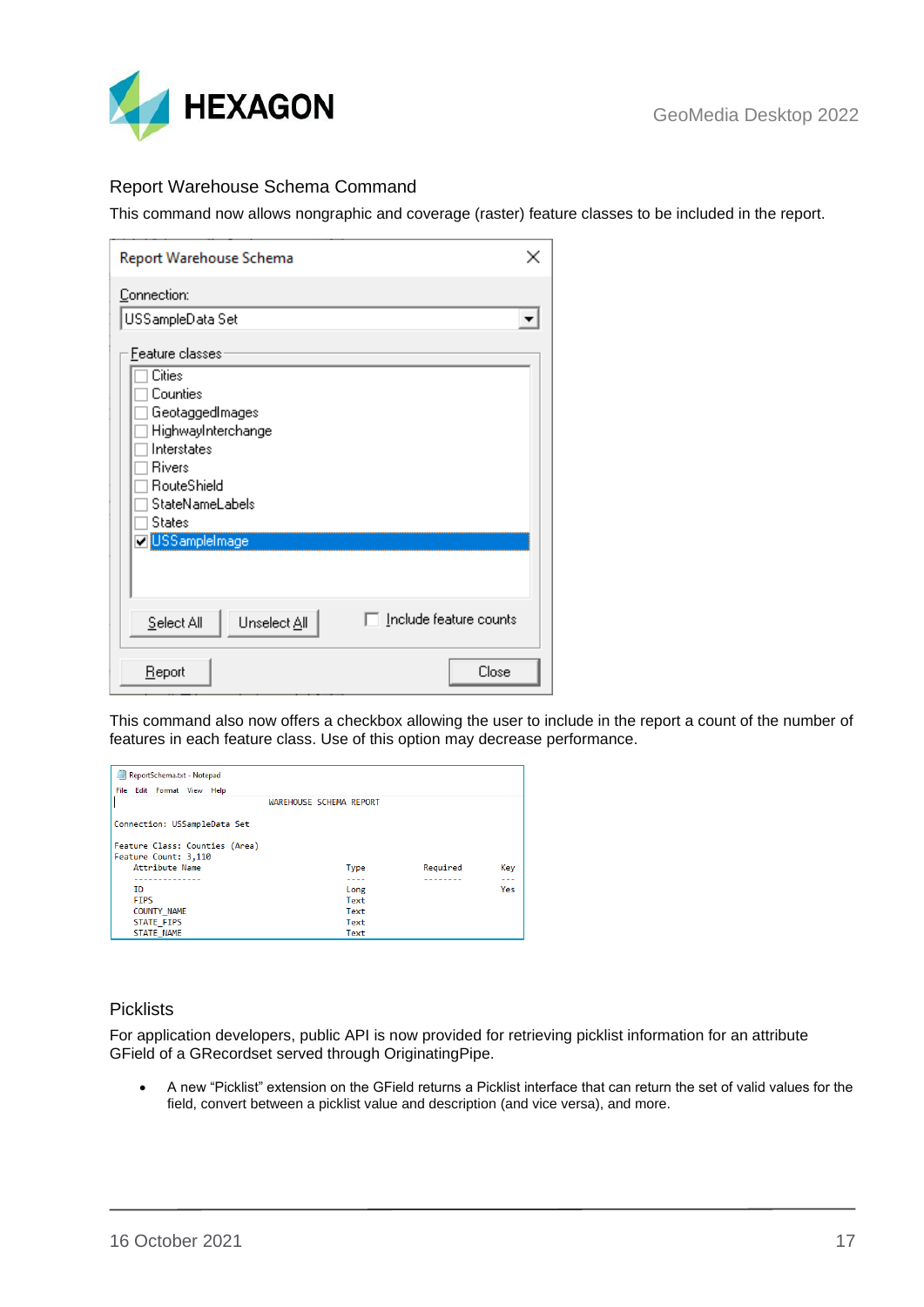

• A new "PicklistMetadata" extension on the GField returns a PicklistMetadata interface that can provide the full definition of the picklist, including source connection, table, and fields.

Picklist definitions for attributes are now conveyed through queries and categories and are therefore available for use throughout the product, not solely when working with feature classes.

Feature Class Definition command now offers an Assign Picklist button. It invokes a dialog that allows assignment of a picklist definition to be made to the attribute.

|   | Key        | <b>Name</b>     | Type              | <b>Description</b> | $\sim$ |
|---|------------|-----------------|-------------------|--------------------|--------|
|   | ليسم       | ID              | <b>AutoNumber</b> |                    |        |
|   |            | <b>FIPS</b>     | Text              |                    |        |
|   |            | COUNTY_NAME     | Text              |                    |        |
|   |            | STATE_FIPS      | Text              |                    |        |
| ▶ |            | STATE_NAME      | Text              |                    |        |
|   |            | P <sub>OP</sub> | Double            |                    |        |
|   |            | <b>WHPOP</b>    | Double            |                    |        |
|   |            | <b>BLKPOP</b>   | Double            |                    |        |
|   |            | <b>HISPPOP</b>  | Double            |                    |        |
|   |            | <b>ASIANPOP</b> | Double,           | ▶                  |        |
|   | Length: 20 |                 | Assign Picklist   | Set Primary Key    |        |
|   | Hypertext  |                 | Default value:    |                    |        |

Database Utilities also now offers an Assign Picklist button. It invokes a dialog that allows an assignment of a picklist definition to be made to the attribute.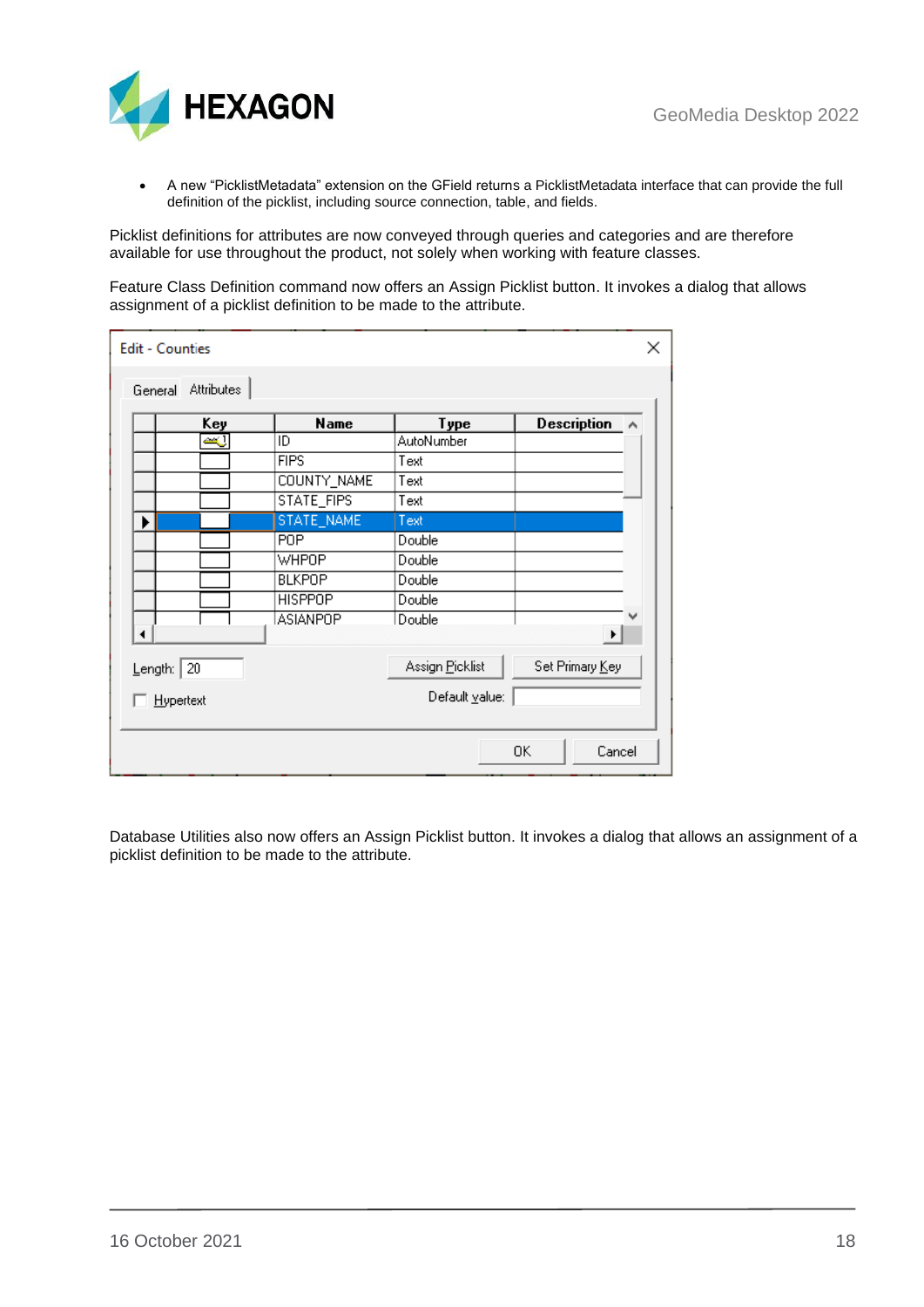

| Assign Picklist to Counties.STATE_NAME | $\mathsf{x}$ |
|----------------------------------------|--------------|
| Picklist table:                        |              |
| Value attribute:                       |              |
| Description attribute:                 |              |
|                                        |              |
| Filter:                                | Filter       |
|                                        |              |
| <b>Clear Picklist Assignment</b><br>OK | Cancel       |

Three new expression functions related to picklists are now provided:

- PicklistDescription returns the description for the current value of the picklist value field.
- PicklistLookupDescription returns the description corresponding to a given value for the picklist value field.
- PicklistLookupValue returns the value corresponding to a given description for the picklist value field.

The Convert To AFM action of the Feature Model command now converts SFM-defined picklists into AFMdefined picklists.

Export to Oracle now exports the picklist definitions for those attributes being exported that have associated picklists.

Export to SQL Server now exports the picklist definitions for those attributes being exported that have associated picklists.

Output To Feature Classes now outputs the picklist definitions for those attributes being output that have associated picklists.

#### <span id="page-18-0"></span>Database Utilities

For GeoPackage warehouses, it is now possible to map the INTEGER attribute data type of SQLite to the Double data type in GeoMedia for cases in which the numeric values require storage greater than 4 bytes.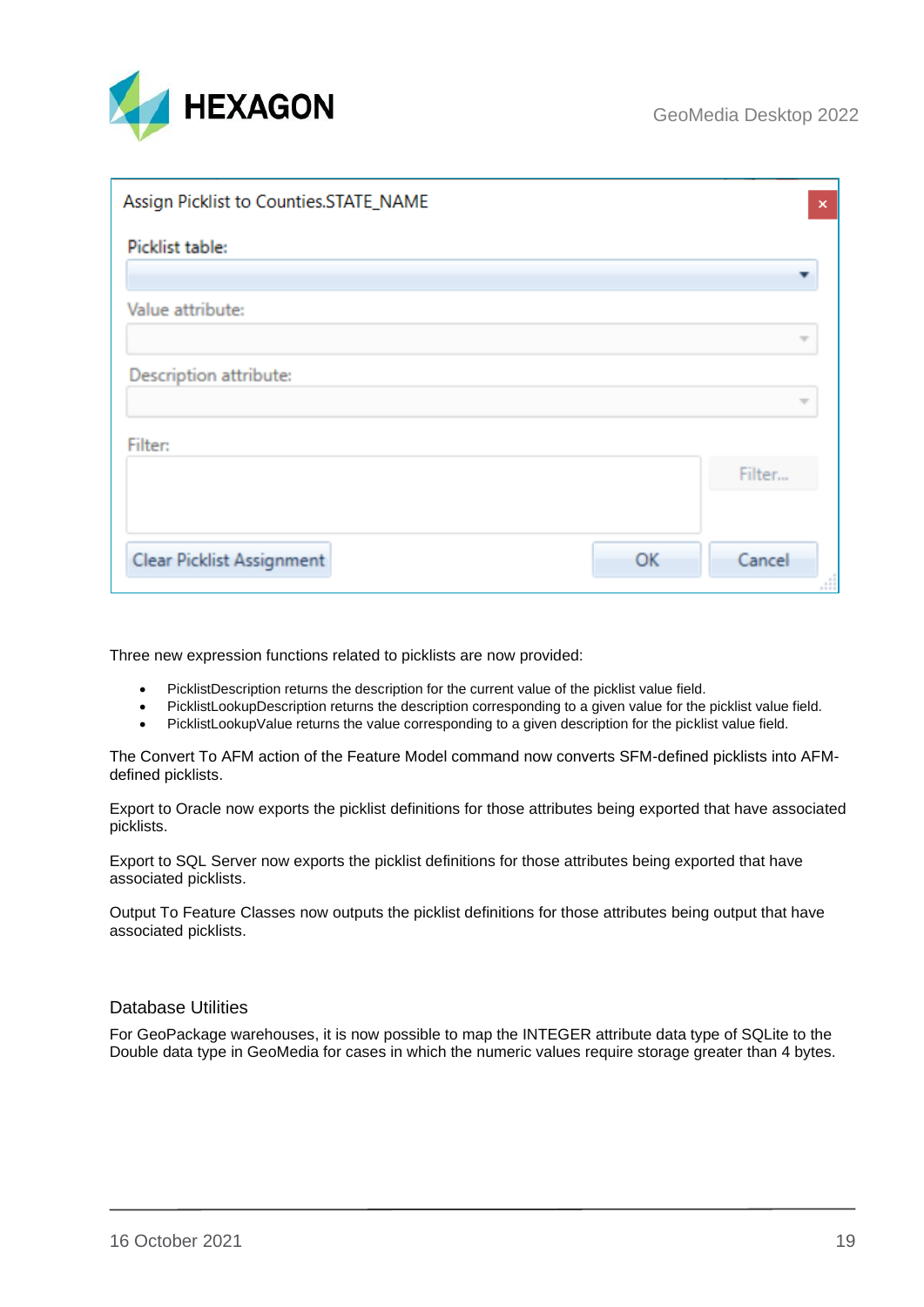

## <span id="page-19-0"></span>Framework

## <span id="page-19-1"></span>Ribbon

Several changes have been made to the ribbon bar in order to improve the visibility and accessibility of the most commonly used commands, as well as to improve usability in other ways.

- Add Legend Entries and Add Thematic Legend Entry have been promoted from their position on the Legends pulldown of the Legend panel of the Home tab. They are now large buttons directly on the ribbon.
- New Warehouse Connection and Warehouse Connections have been promoted from their position on the Warehouse pulldown of the Warehouses panel. They are now large buttons directly on the ribbon. The Warehouse pulldown is eliminated, with the remaining commands now directly on the ribbon as small buttons.
- New Warehouse Connection and Warehouse Connections have also been added to a new Warehouses panel on the Home tab, for ease of access.
- Spatial Filter and Spatial Filter Reference Features have been promoted from their position on the Spatial Filter pulldown of the Warehouses panel of the Manage Data tab. They are now large buttons directly on the ribbon within a new Spatial Filters panel. The Spatial Filters pulldown is eliminated.
- The name of the Feature Class Definition command on the Feature Data panel of the Manage Data tab has been corrected from Features to Feature Classes.
- The Spatial Filter toggle has also been added to the vertical set of small buttons in the middle of the Properties and Information panel of the Home tab, displacing the Review Attributes command on the bottom. Review Attributes is moved into the middle of the vertical set of small buttons on the righthand edge of the panel, displacing the Select Set Properties command.
- Select Set Properties is promoted to being a big button just to the left of the three commands above.
- New Data Window, Show Layout Window, and New Map Window have been promoted from their position on the Add/Show Windows pulldown of the Window panel of the Home tab. They are now small buttons directly on the ribbon. The Add/Show Windows pulldown is eliminated, with Show Overview now directly on the ribbon as a small button.
- Measure Angle has been demoted from its position as a big button in the Measure panel of the Home tab. It is now in the pulldown list within the Measure panel along with the other measurement commands, so that additional space is available on the Home tab for more commonly used commands.
- Delete Feature has been promoted from its position as a small button in the Feature panel of the Vector tab. It is now a full-size button, given the full title of Delete Feature and placed to the immediate right of Insert Feature. Other small buttons have been rearranged within that panel.
- Edit Geometry has been promoted from its position on the Edit pulldown of the Geometry panel of the Vector tab. It is now a large button directly on the ribbon in the leftmost position of this panel. There it replaces the Delete Geometry pulldown, which is removed. Its two commands, Delete Geometry and Partial Delete, have been added to the Edit pulldown.
- The Edit pulldown in the Geometry panel of the Vector tab is renamed to Edits, and its contents are reorganized on the basis of the above changes.
- The Explorer panel is moved as-is from its current position on the Home tab to a new position between the Extent and Window panels.
- Images is removed from the Feature Data panel of the Manage Data tab and added to the Raster tab, being inserted into the mix as part of a larger reorganization of the panels on that tab.
- The Raster tab and its panels and commands are reorganized into four panels labelled Insert, Manage, Display, and Output.

| 旧一   | <b>Manage Data</b><br>Home                                         | Vector<br>Analysis                                                                                  | Labeling                                                                   | Grid<br><b>Toolbox</b><br>Raster                          | Advanced                                                        |                                                                                                                                                                                                                                                                                                                                      |                                                                     |                                                                                            |                                                                       |                                                    |                                                                                                     |
|------|--------------------------------------------------------------------|-----------------------------------------------------------------------------------------------------|----------------------------------------------------------------------------|-----------------------------------------------------------|-----------------------------------------------------------------|--------------------------------------------------------------------------------------------------------------------------------------------------------------------------------------------------------------------------------------------------------------------------------------------------------------------------------------|---------------------------------------------------------------------|--------------------------------------------------------------------------------------------|-----------------------------------------------------------------------|----------------------------------------------------|-----------------------------------------------------------------------------------------------------|
|      | 翻路<br>seem in com-<br>LJ 16<br>Select Unselect<br>All<br>Selection | G<br>$\mathbf{1}$<br>≌-<br>Map Coordinate<br>System<br><b>Display</b><br>Properties and Information | $C$ Geometry<br>Attributes<br>$Select$ $\equiv$<br>Set <b>Ex.</b> WMS Info | Measure<br>Distance-<br>Measure                           | New Warehouse Warehouse<br>Connection Connections<br>Warehouses | t<br>Œ<br>e e controlle de la controlle de la controlle de la controlle de la controlle de la controlle de la controlle de la controlle de la controlle de la controlle de la controlle de la controlle de la controlle de la controlle<br>Add Legend Add Thematic Legends Styles<br><b>Legend Entry</b><br><b>Entries</b><br>Legend | $+$ Insert $-$<br>$\nabla$ Edit<br><b>PSI</b><br>X Delete -<br>Edit | $\overline{a}$<br>$\Rightarrow$<br>μy.<br>Fit<br><b>Display</b><br>Location -<br>Locations | Zoom to -<br>$\Theta$<br><b>Pan</b><br>⊕<br><b>B</b> Update<br>Extent | <b>New Map</b><br>New Data<br>Explorer<br>Explorer | Arrange -<br>$\bullet$<br><b>Ed</b> Show Overview<br>Properties<br>Show Layout MapWindow1<br>Window |
|      |                                                                    |                                                                                                     |                                                                            |                                                           |                                                                 |                                                                                                                                                                                                                                                                                                                                      |                                                                     |                                                                                            |                                                                       |                                                    |                                                                                                     |
| TE - | <b>Manage Data</b><br>Home                                         | Vector<br>Analysis                                                                                  | Labeling                                                                   | Grid<br>Raster<br>Toolbox                                 | Advanced                                                        |                                                                                                                                                                                                                                                                                                                                      |                                                                     |                                                                                            |                                                                       |                                                    |                                                                                                     |
| Ç    | 鱼<br>New Warehouse Warehouse                                       | New Warehouse<br><b>Cadastral Connection</b><br>Connection Connections   SP Refresh with Changes    | Spatial Reference<br>Filter Features                                       | Feature Categories Display<br><b>CAD Files</b><br>Classes | 聖<br>Library<br>Library<br>Organizer<br>. .                     | APOLLO APOLLO<br>GeoMedia GeoMedia<br>Explorer Catalog Explorer Catalog                                                                                                                                                                                                                                                              | <b>Bing</b> Pictometry<br>Maps                                      | 憧<br>Output to<br>Export<br>Feature Classes to                                             | $\mathbb{A}$<br>品<br>Report Schema<br>Schema Manager                  |                                                    |                                                                                                     |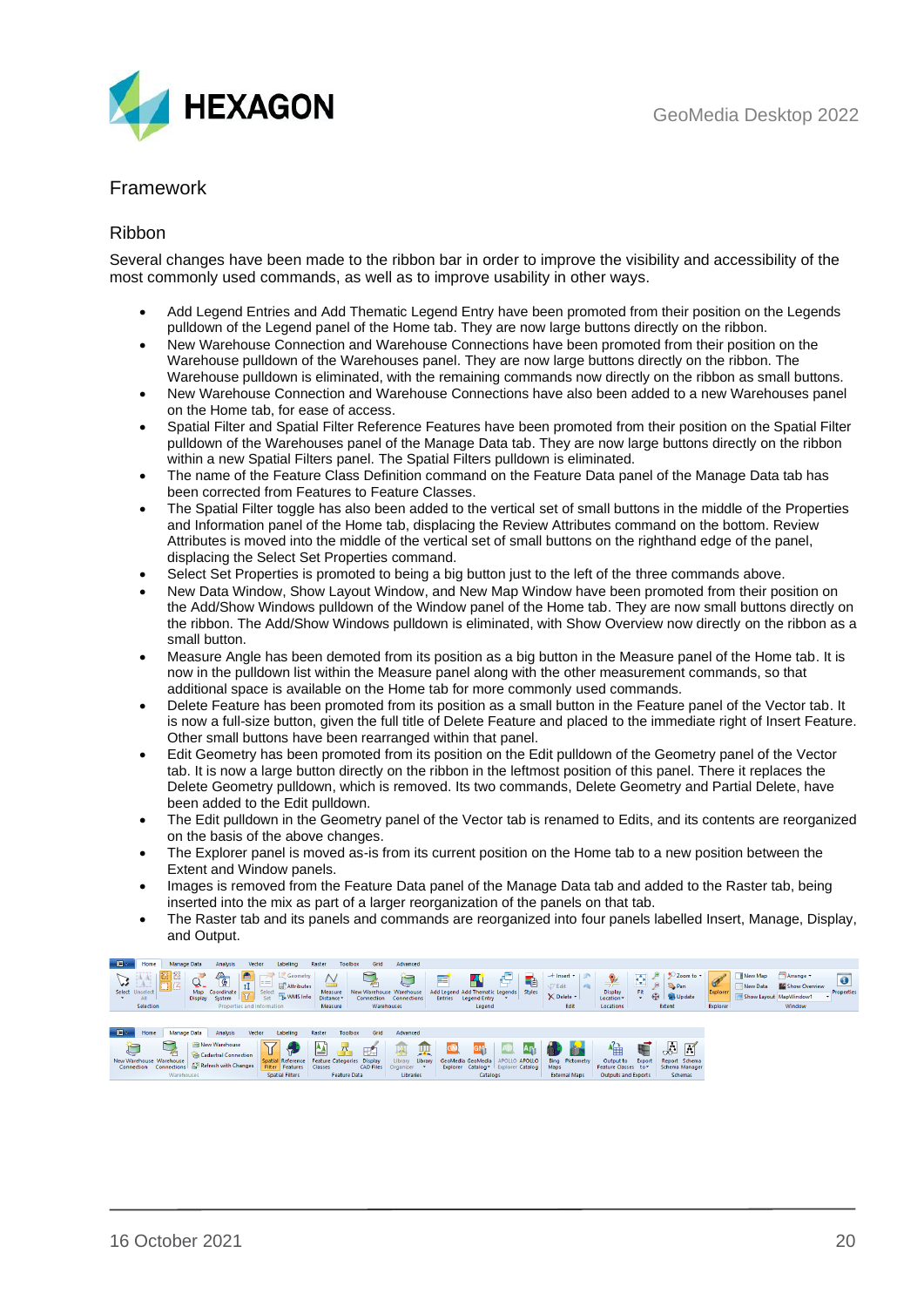



## <span id="page-20-0"></span>Customize Ribbon Command

This command now offers the ability to add dropdown listbox control types (such as the Window List) to a custom ribbon.

## <span id="page-20-1"></span>Explorer Window

This window now offers a Properties action on the context menu for spatial model results presented for each spatial model. This action displays a dialog presenting the name and location of the IFC file or raster file containing the data.



This window now offers a Rerun Asynchronously action on the context menu for spatial models. This action can run on multiple selected spatial models.



This window now offers a progress bar and Cancel button for spatial model jobs that are running asynchronously. This applies for spatial modeler jobs run asynchronously from the Run Spatial Model command, the Run action on the context menu for spatial models, and the Rerun Asynchronously action.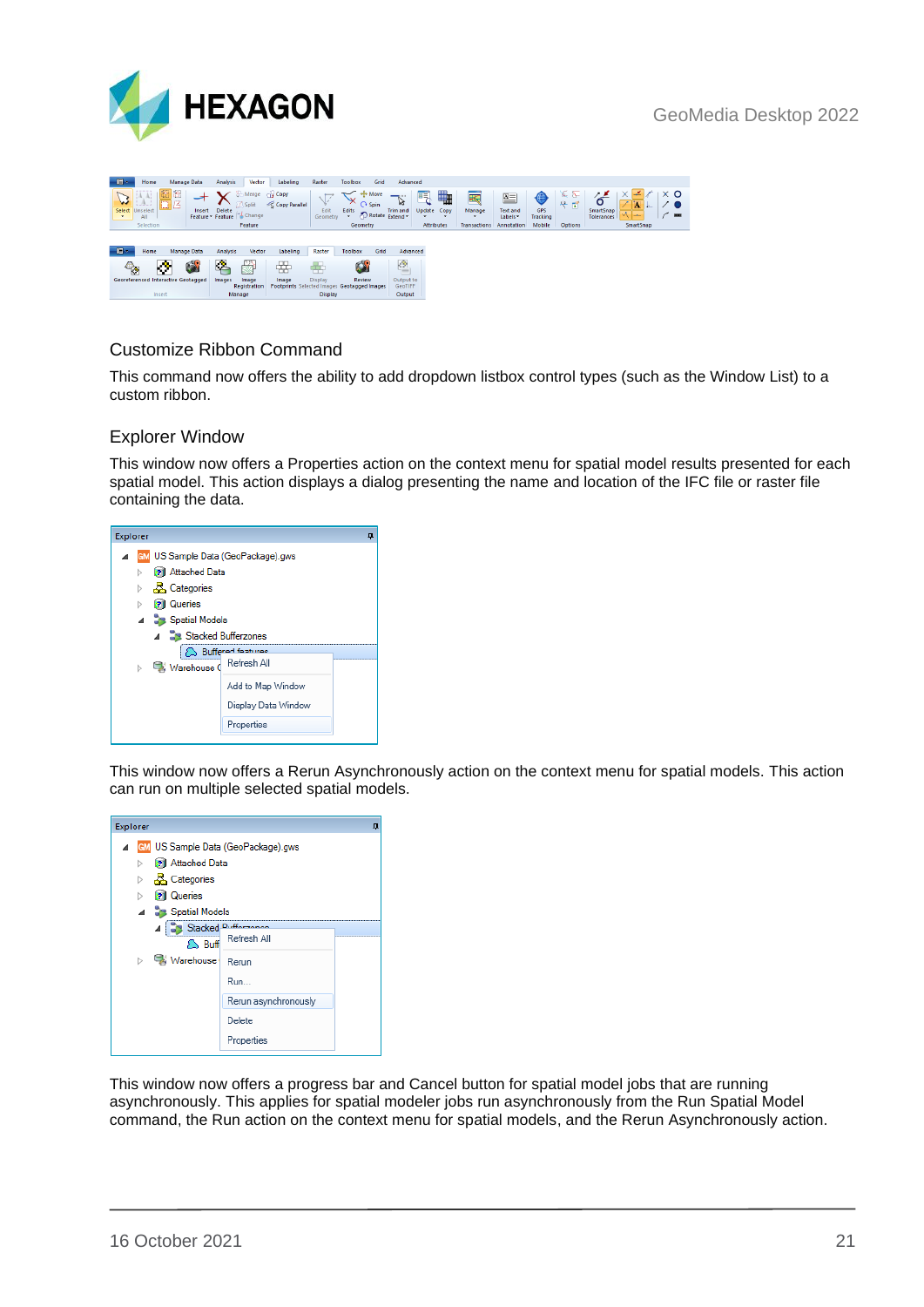



This window now offers a modal dialog for progress reporting and cancellation when models are run synchronously through either the Run or Rerun actions on the context menu for spatial models.

| <b>GM</b> Spatial Model Progress |  |
|----------------------------------|--|
| Processing Stacked Bufferzones   |  |
|                                  |  |
| Running spatial models [1/1]     |  |

## <span id="page-21-0"></span>Map Window

## <span id="page-21-1"></span>Mouse Wheel Zoom and Pan

The ability to zoom in via mouse wheel forward rotation, zoom out via mouse wheel backward rotation, and pan via mouse wheel down-drag-release is now extended beyond the Select Tool command to most modeless commands in the product line. Certain commands having an existing use of mouse wheel events in their functionality (e.g., Insert Text, Redigitize Text, Insert Interactive Label) retain their existing usage and do not support this.

## <span id="page-21-2"></span>Legend Entry Drag-and-Drop

The ability to drag one or more legend entries from the legend of one map window into the legend of another map window is now provided. Drag-and-drop can occur from and to both the Display Order and Groups tabs of the legend. The legend entries are inserted into the active tab of the target legend at the drop point indicated by the cursor, and are inserted at the top of the inactive tab of the target legend.

By default, a copy of each dropped legend entry is inserted into the target legend. If the Shift key is held down at the moment of drop, a move of each legend entry is performed instead.

The pre-existing ability to drag-and-drop legend entries within a legend remains unchanged.

#### <span id="page-21-3"></span>Review Attributes Command

The Review Attributes command has been redesigned as a tool for reviewing the attributes of features associated with a legend entry. You now select a legend entry on the dialog rather than a set of GeoWorkspace-resident features, eliminating any ambiguity surrounding which presentation of those features is being reviewed. Now the expected attributes will be displayed regardless of whether the legend entry is presenting a feature class, a query, features from categories, etc.

When customizing the set of attributes to be displayed on the dialog, that customization is remembered and carried with the legend entry into named legends and libraries and through drag-and-drop.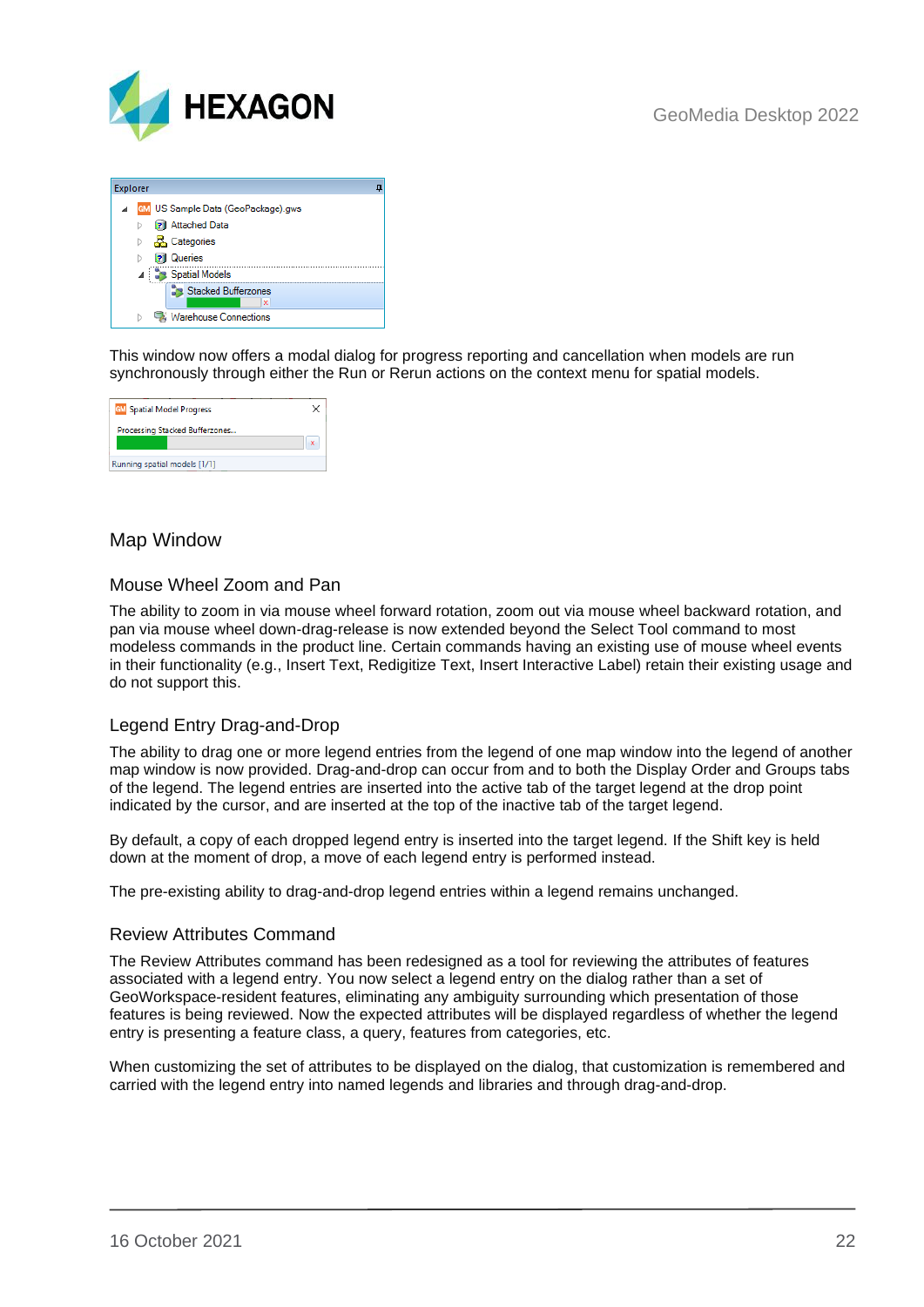

You can use the space bar to toggle mouse tracking on and off, so that the cursor can be used on the dialog to resize, scroll, copy data to the clipboard, and customize attributes being displayed without changing the feature being reviewed.



## <span id="page-22-0"></span>Data Capture

The Measure Distance/Area and Measure Angle commands now support the Intersection, Tangent, and Perpendicular vector snaps.

The Insert Dimension command now supports the Intersection and Perpendicular vector snaps.

The Copy Feature and Copy Parallel commands now support the Intersection vector snap.

#### <span id="page-22-1"></span>Legends

The Legends command no longer performs a Fit All when replacing the active legend of a map window.

#### <span id="page-22-2"></span>Style Definitions

Styles dialog now offers an "Import from -> OGC SLD/SE Style Definition…" action on its right-click context menu, which permits import of a single style from an SE-structured XML file, or one or more styles from an SLD-structured XML file.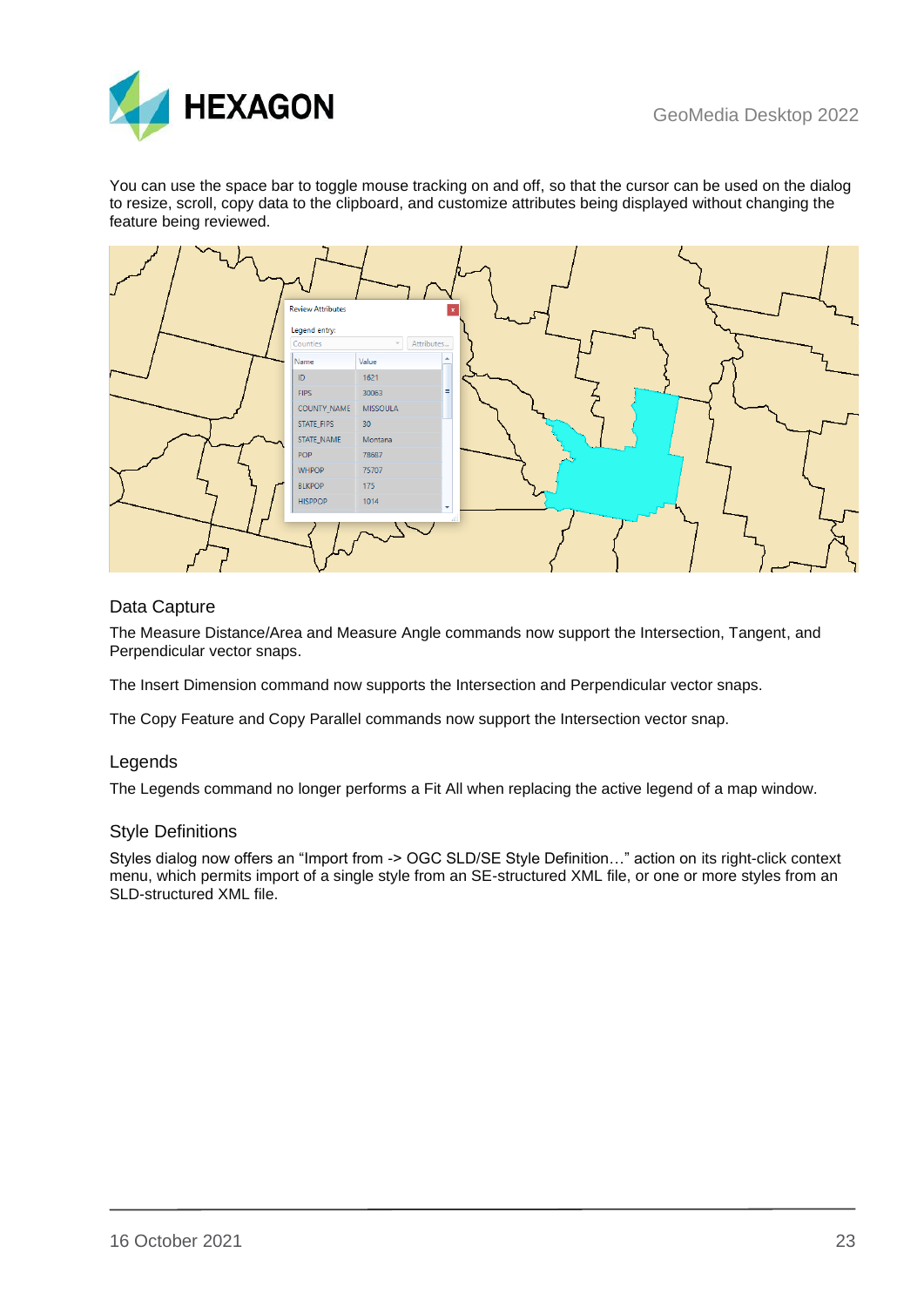

| <b>Styles</b> |                       |              |                                        |                 |                  |                      |               |            |                             | ×                                      |
|---------------|-----------------------|--------------|----------------------------------------|-----------------|------------------|----------------------|---------------|------------|-----------------------------|----------------------------------------|
| È.<br>New     | Y,<br>Cut             | 看<br>Copy    | t<br>Paste                             | 图<br>Properties | ※<br>Delete      | r.<br><b>Folders</b> |               | 囲.<br>View | Ò<br>$U_{\rm P}$            | 剕<br>Units                             |
| Folders       | $\boldsymbol{\times}$ | Path: Styles |                                        |                 |                  |                      |               | $\vert$    | Show: All Styles            | $\blacktriangledown$                   |
| Styles        |                       |              |                                        |                 | <b>New</b>       |                      | $\rightarrow$ |            |                             |                                        |
|               |                       |              |                                        |                 |                  |                      |               |            |                             |                                        |
|               |                       |              |                                        |                 | Cut<br>Copy      |                      |               |            |                             |                                        |
|               |                       | objects.     | No properties could be displayed for s |                 | Paste            |                      |               |            |                             |                                        |
|               |                       |              |                                        |                 | Rename           |                      |               |            |                             |                                        |
|               |                       |              |                                        |                 | <b>Export to</b> |                      | $\rightarrow$ |            |                             |                                        |
|               |                       |              |                                        |                 | Import from      |                      | У             |            |                             | ERDAS APOLLO Style Definition          |
|               |                       |              |                                        |                 | Delete           |                      |               |            |                             | GeoMedia Smart Client Style Definition |
|               |                       |              |                                        |                 | View             |                      | $\rightarrow$ |            | OGC SLD/SE Style Definition |                                        |
|               |                       |              |                                        |                 | Show             |                      | $\rightarrow$ |            |                             |                                        |
|               |                       |              |                                        |                 | Arrange Icons By |                      | $\rightarrow$ |            |                             |                                        |
|               |                       |              |                                        |                 | Properties       |                      |               |            |                             |                                        |
|               |                       |              |                                        |                 |                  |                      |               |            |                             | Close                                  |

## <span id="page-23-0"></span>Raster

External overviews are now supported. GeoMedia has always checked for internal overviews for raster data when loading them for display. It now also recognizes external overviews in cases where internal overviews do not exist. Examples:

- <basename>\*.r1, \*.r2, etc. (Overwatch, ERDAS convention, *RSET (Replace Extension)* option in the GenerateImagePyramid.gmdx spatial model)
- $\bullet$  <br/> <br/> <br/> <br/>
shasename>\*.r01, \*.r02, etc.
- <basename>.1, .2, etc. (LH, ERDAS convention, *Minifiles* option in the C:\Program Files\Hexagon\GeoMedia Professional\Spatial Modeler\etc\models\GenerateImagePyramid.gmdx spatial model)
- <basename>\*.rv1, \*.rv2, etc. (RemoteView convention)
- <basename>.R0.ext (.tif, .ntf, or .tfd) (NIL files)
- <basename.ext>.r1 (ERDAS convention, *RSET (Append after Extension)* option in the GenerateImagePyramid.gmdx spatial model)
- <basename>.r1<.ext> (ERDAS convention, *RSET (Insert before Extension)* option in the GenerateImagePyramid.gmdx spatial model)
- <basename>.rrd (ERDAS convention, *RRD* option in the GenerateImagePyramid.gmdx spatial model, GDAL supports)
- <basename.ext>.pyrx (ERDAS convention, *PYRX* option in the GenerateImagePyramid.gmdx spatial model, .pyrx file is actually ecw format)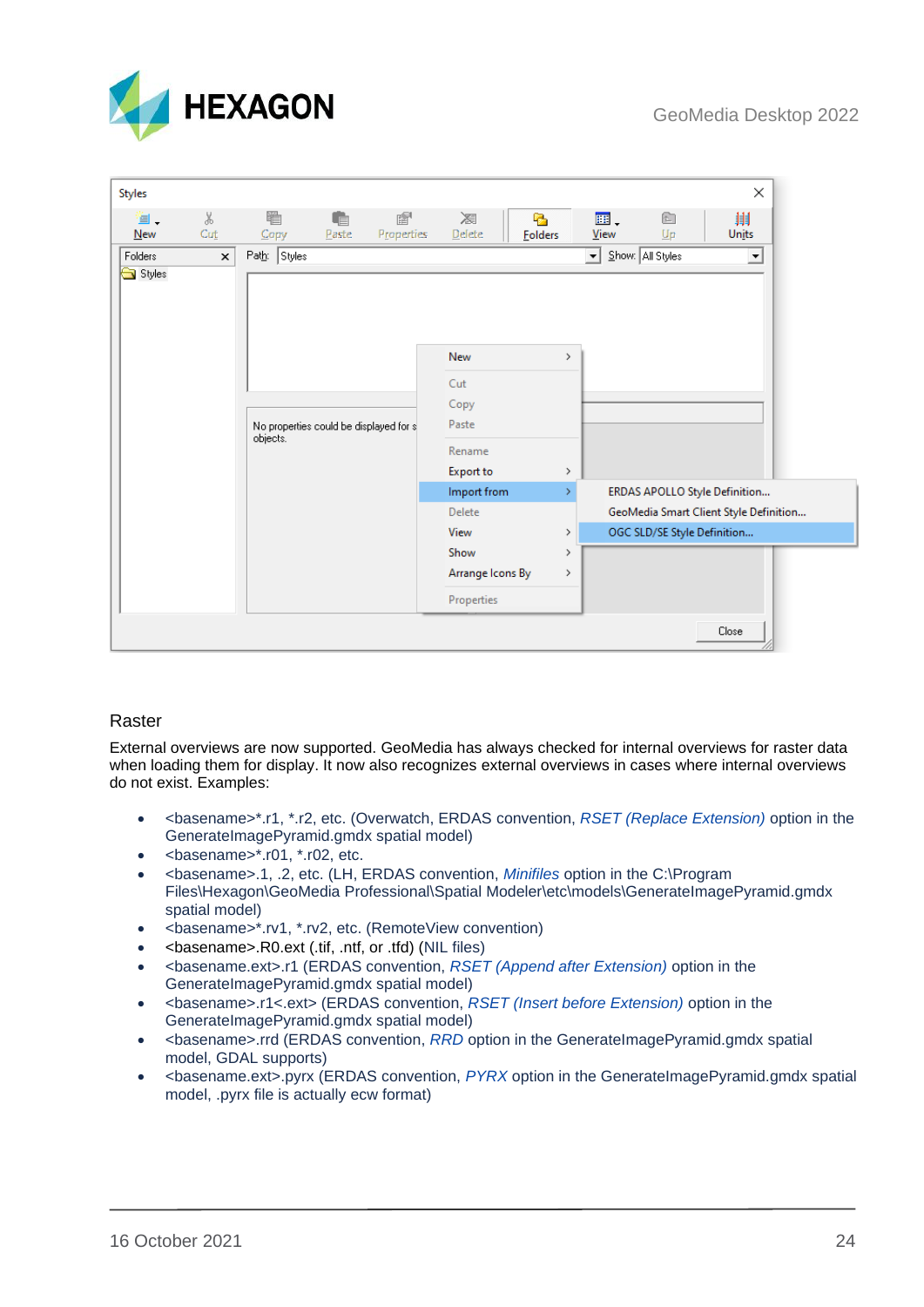

GeoTIFF tags within ECW v3 files are now read, interpreted, and used to georeference such files.

## <span id="page-24-0"></span>Layout Window

The Insert Object command now interacts with OLE in an improved manner, yielding better results especially on Windows 10 with Microsoft Office files for Word and Excel, with PDF files, and with JPG and other types of raster files. Because this is a change in the behavior of the Insert Object command, the benefits are seen only when this command is used for new insertions. Previously inserted objects do not benefit, but of course those objects may be deleted and inserted again.

The Convert To Graphics command for a legend now creates legend entry graphic keys using enhanced metafile (EMF) technology rather than metafile technology, with the result that those graphic keys presenting the legend entry symbology no longer disappear on Windows 10. Because this is a change in the behavior of the Convert To Graphics command, the benefits are seen only when this command is used for new legend conversions. Previously converted legends do not benefit, but of course they may be deleted and inserted again.

## <span id="page-24-1"></span>Functional Attributes

The CONCATENATE function now allows ordering by a text field or expression.

## <span id="page-24-2"></span>Spatial Modeling

#### <span id="page-24-3"></span>Run Spatial Model Command

The initial dialog of this command is now larger by default, and resizable.

| <b>Run Spatial Model</b>                                                                                                                                                                                                                                                                                                                                                                  |  |
|-------------------------------------------------------------------------------------------------------------------------------------------------------------------------------------------------------------------------------------------------------------------------------------------------------------------------------------------------------------------------------------------|--|
| Spatial Model file:                                                                                                                                                                                                                                                                                                                                                                       |  |
| C:\GeoWorkspaces\SpatialModels\AnalyzeGeometry.gmdx                                                                                                                                                                                                                                                                                                                                       |  |
| Output Spatial Model name:                                                                                                                                                                                                                                                                                                                                                                |  |
| Analyze Geometry                                                                                                                                                                                                                                                                                                                                                                          |  |
| Output Spatial Model description:                                                                                                                                                                                                                                                                                                                                                         |  |
| This parameterized model receives a set of features specified at runtime, and<br>makes various geometric computations according to the geometry type. The<br>model is created so as to run in Preview mode within Spatial Model Editor via<br>the Preview operator, or to run within GeoMedia with the "Analyzed Features"<br>Port Output operator representing the spatial model result. |  |
| Cancel<br>OK                                                                                                                                                                                                                                                                                                                                                                              |  |

On the initial dialog, the logic for generating the default output spatial model name is improved. If the .gmdx file does not have an internal name, then instead of defaulting to "Spatial Model," the default is now the .gmdx filename without its path or extension.

Upon OK on the initial dialog, the Model Parameters dialog is now displayed under all circumstances, even when there are no parameters defined for a model. This ensures that the user is aware that the model lacks parameters, and it offers the chance to run the model asynchronously.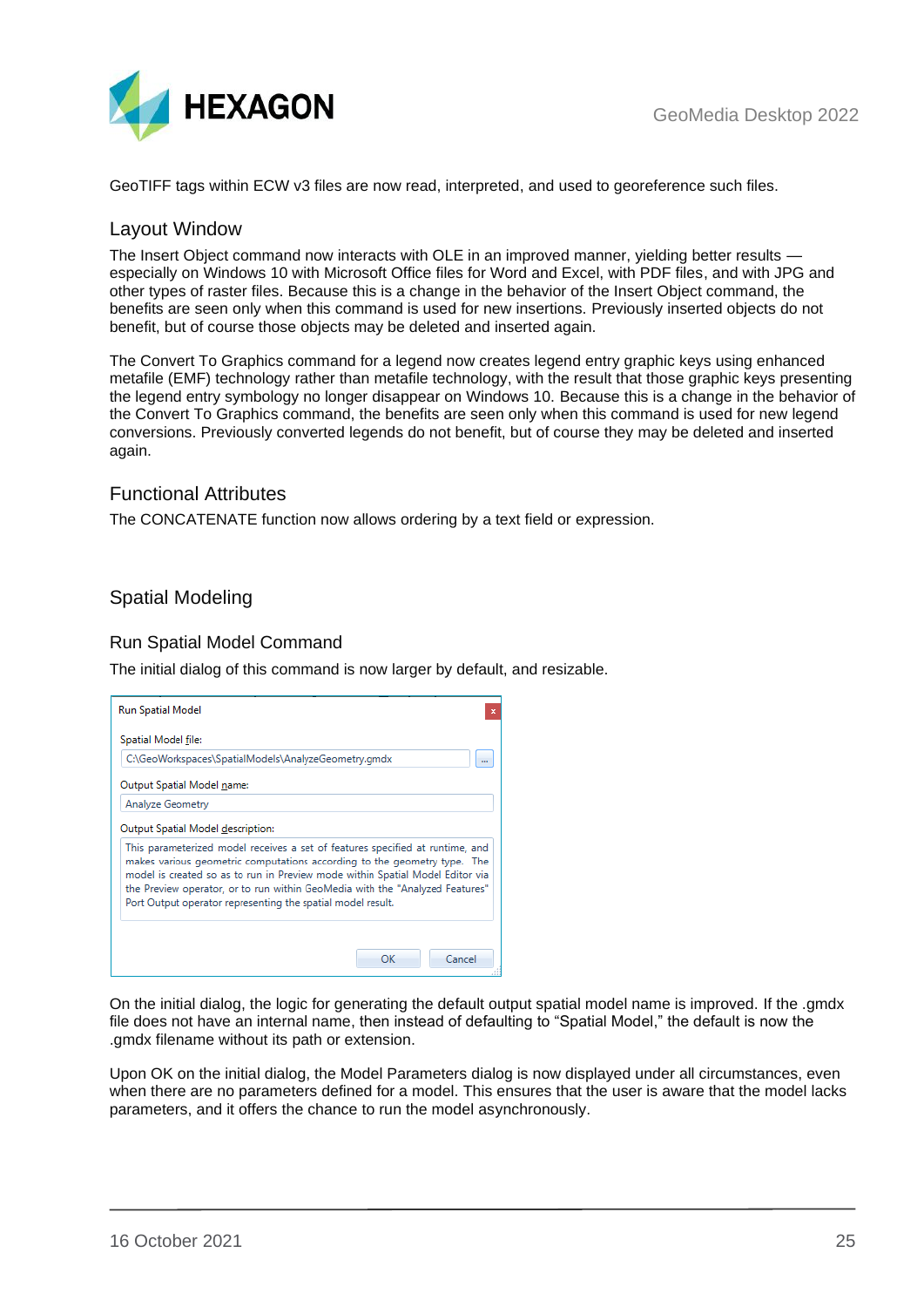

The Model Parameters dialog has several major usability improvements related to honoring the definitions of input parameters within the spatial model:

- Input parameters flagged as optional in the spatial model are now presented as optional in the dialog.
- Input parameters having default values defined in the spatial model are now presented with the default values in the dialog.
- Input parameters having a set of allowable values defined in the spatial model are now presented with a pulldown list of those values.
- When running a model that is parameterized to receive an input raster file, the command now remembers the last folder from which a raster file was selected during a GeoMedia session.

The Model Parameters dialog now offers the opportunity to run the model asynchronously via a checkbox at the bottom of the dialog. When run asynchronously, control is returned to GeoMedia while the spatial model runs independently. Multiple models may be run asynchronously in this manner. When a model is run asynchronously, its results are not automatically presented upon completion.

| <b>Model Parameters</b>       |   |                                        | $\mathbf{x}$ |
|-------------------------------|---|----------------------------------------|--------------|
| <b>Input Parameters</b>       |   | <b>Results</b>                         |              |
| Features to analyze*<br>m.    |   | Analyzed features<br>Analyzed features |              |
| Compute azimuth               |   |                                        |              |
| Compute bearing               |   |                                        |              |
| Compute height                |   |                                        |              |
| Compute geographic coordinate | Ξ |                                        |              |
| Compute projection coordinate |   |                                        |              |
| Compute length                |   |                                        |              |
| Compute area                  |   |                                        |              |
| Compute perimeter             |   |                                        |              |
| Compute shape                 |   |                                        |              |
| Measure type                  |   |                                        |              |
| ProjectedMeas<br>v            |   |                                        |              |
| Angle unit                    |   |                                        |              |
| Degree<br>$\sim$              |   |                                        |              |
| Area unit                     |   |                                        |              |
| SquareMeter<br>٧              |   | $\Box$<br>Run asynchronously           | OK<br>Cancel |

Progress reporting and cancellation capabilities are provided through the Explorer window while models are running asynchronously, and through a modal dialog while models are running synchronously.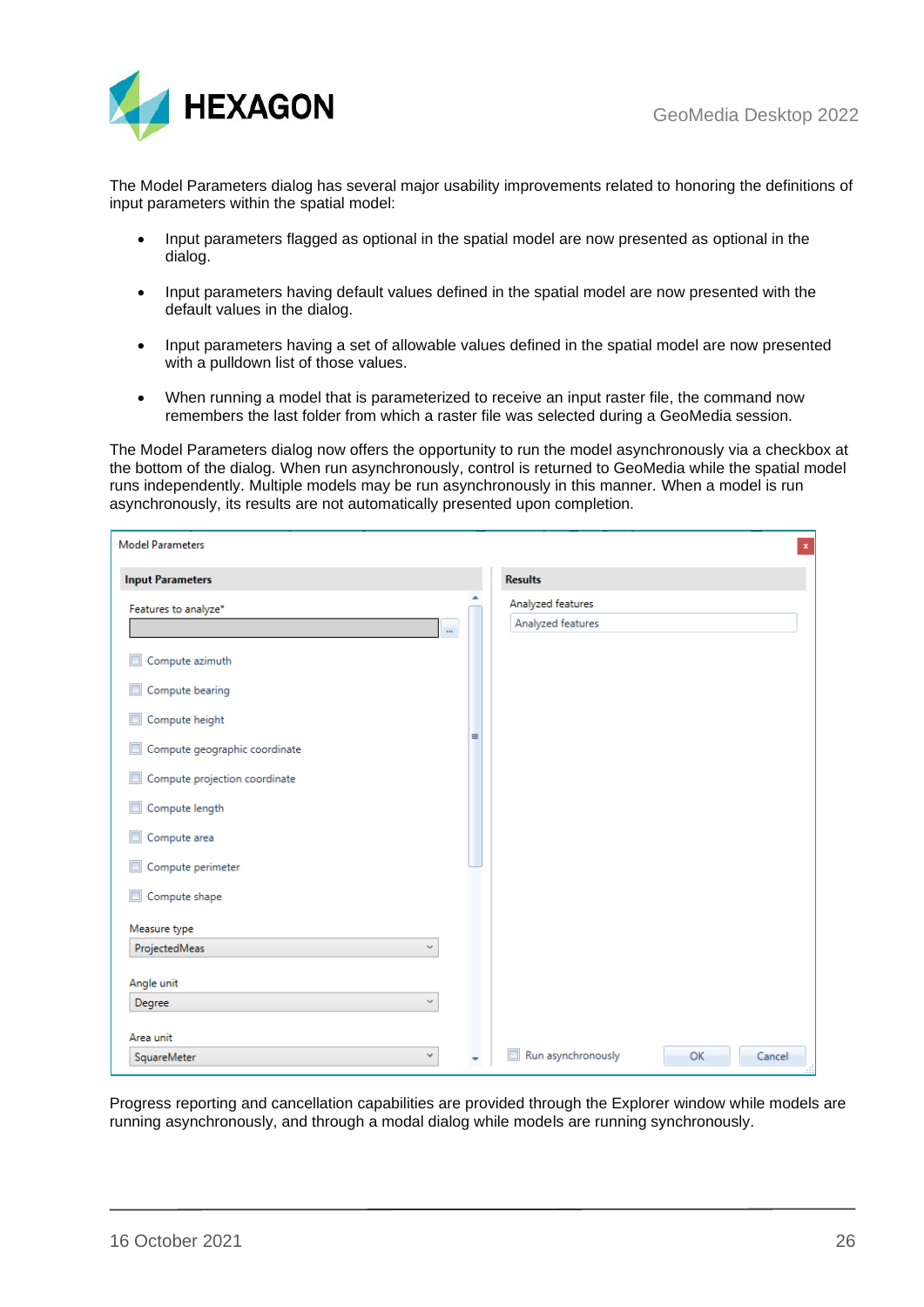

| <b>GM</b> Spatial Model Progress |  |
|----------------------------------|--|
| Processing Stacked Bufferzones   |  |
| Running spatial models [1/1]     |  |

## <span id="page-26-0"></span>Features Input Operator

This operator now supports SSL connections to Azure-resident PostGIS databases.

This operator no longer requires separate installation of Microsoft System CLR Types for Microsoft® SQL Server in order to access SQL Server databases.

This operator now supports CPG files that contain a code page indicator for shapefile datasets. With this improvement, shapefiles containing attribute data stored in code pages other than UTF-8 now have their attributes displayed correctly when the Show Attributes action is performed for layers in the Preview window of Spatial Model Editor.

## <span id="page-26-1"></span>Features Database Output Operator

This operator now supports SSL connections to Azure-resident PostGIS databases.

This operator no longer requires separate installation of Microsoft System CLR Types for Microsoft® SQL Server in order to output to SQL Server databases.

Performance of this operator is improved, especially for larger datasets. The degree of improvement will vary according to size and nature of the data as well as the configuration of the system, the database and the network. By way of example, we have seen sample times such as:

- Output to a GeoPackage database accelerated by 10-40 times.
- Output to a SQL Server database accelerated by 2 times.
- Output to an Oracle database accelerated by 2 times.

## <span id="page-26-2"></span>Filter By Geometries Operator

This operator now provides an ExcludedFeatures output port that allows the model builder to access those features from FeaturesIn that did not satisfy the filtering conditions.



This operator has also received some performance and memory usage improvements.

#### <span id="page-26-3"></span>Functional Attributes

The following new expression functions are available for use in defining functional attributes for operators such as Generate Functional Attributes, Merge Features, and Summarize Related Features operators:

• LINES. This expression function returns the boundaries of an area feature as linear features.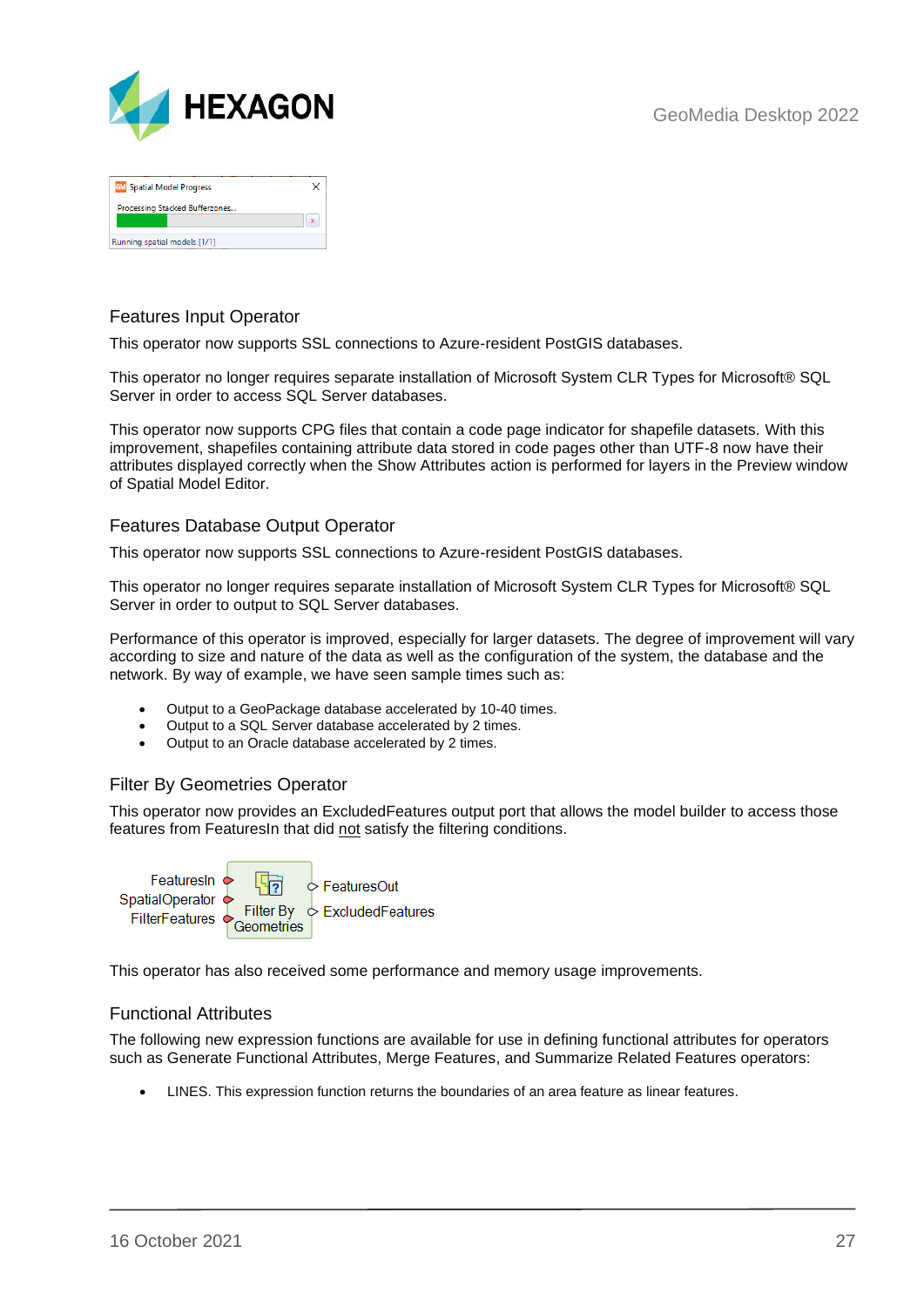



- INTERIORPOINT. This expression function returns the point most interior to the shape of the area (the center of the maximum inscribed circle).
- ARCORIGIN. This expression function returns the origin of the arc, i.e., the center of the circle upon which the arc is defined.
- ARCRADIUS. This expression function returns the radius of the arc, i.e., the distance from the center of the circle upon which the arc is defined, to the arc itself.
- HASARC. This expression function returns True if the geometry is an arc geometry, or is a composite geometry or geometry collection having at least one arc inside it. Otherwise it returns False.
- GEOMETRYTYPE. This expression function returns a number representing the type of a given geometry (e.g., an arc geometry or a polyline geometry).
- COMPONENTS. This expression function expands composite geometries into their individual components.
- SKELETON. This expression function returns one or more polyline geometries representing the total collapse of an area to linework, or a mixture of polylines and area geometries representing a partial collapse of an area to linework and smaller areas.
- MODE. This expression function returns the most frequently occurring or repetitive value.
- TRANSFORM. This expression function performs the transformation of a geometry from its native CRS (coordinate reference system) to a target CRS.
- CREATEPOINT. This expression function creates an oriented point geometry from attributes containing coordinate values.

## <span id="page-27-0"></span>New Operators

The following new feature analysis operators are delivered with all tiers of GeoMedia Desktop:

• Generate Topology Features. This operator provides functionality analogous to the Generate Base Geometry command (and TopoGeometryPipe) of GeoMedia Desktop. It also provides some functionality equivalent to the Insert Area By Face commands of GeoMedia Desktop.



• Classify Features. This operator classifies features by applying multiple attribute-based filters that assign them to corresponding classes.



• Attribute Statistics. This operator computes basic statistics for a numeric attribute, roughly equivalent to the Column Statistics command of GeoMedia Desktop.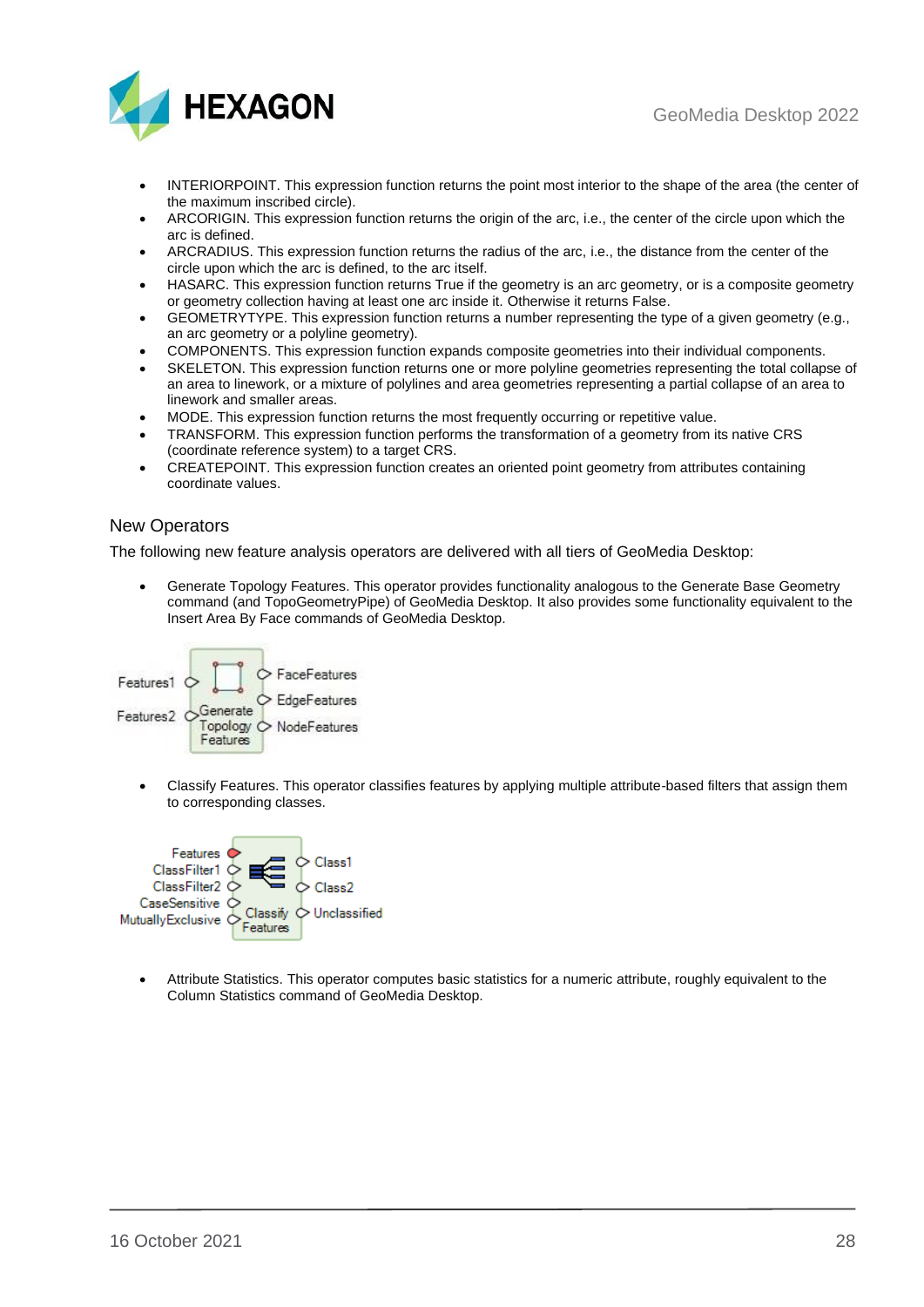



The following new grid operators are delivered with the Advantage and Professional tiers of GeoMedia Desktop:

• Calculate Flow Concentration. This operator is part of a collection of operators for hydrological analysis. It predicts stream paths, with runoff being assumed to flow downhill from pixel to pixel. It provides functionality analogous to the GeoMedia Grid Flow Concentration command found under Surface commands.



• Interpolate Using Kriging. This operator provides an interpolation method that uses the spatial correlation of known data samples to determine the weights for estimating unknown data values. It utilizes an enhanced version of the 2D kriging module from the Geo-statistical Software Library (GSLIB), a set of algorithms and methods created by the Geo-statistical Research team at Stanford University. The GSLIB defines a modular approach to kriging that analyses and prepares sample data to be interpolated into continuous data. The modeling requires substantial input from the user and requires the user to be very familiar with the data and with the practices of Geo-statistics. Interpolate Using Kriging performs the ordinary kriging process and relies on the user to set the property values to maximize the effectiveness of the interpolation. The Ordinary Kriging Suite command in the Grid component of GeoMedia Advantage/Professional, which implements the GSLIB approach, provides data analysis tools that can be used to determine these settings for a particular dataset.



• Define Continuity Model Parameters. This operator provides input to the Interpolate Using Kriging operator when the data to be kriged has anisotropic continuities that need to be defined or the data has a non-stationary mean. It defines a theoretical math model that best fits the semivariogram values of a sparse set of data samples in a specific direction of maximum continuity and produces a Dictionary that can be attached to Interpolate Using Kriging as input. Additionally, the Ordinary Kriging Suite command in the Grid component of GeoMedia Advantage/Professional provides data analysis tools that can be used to determine these settings for a particular dataset.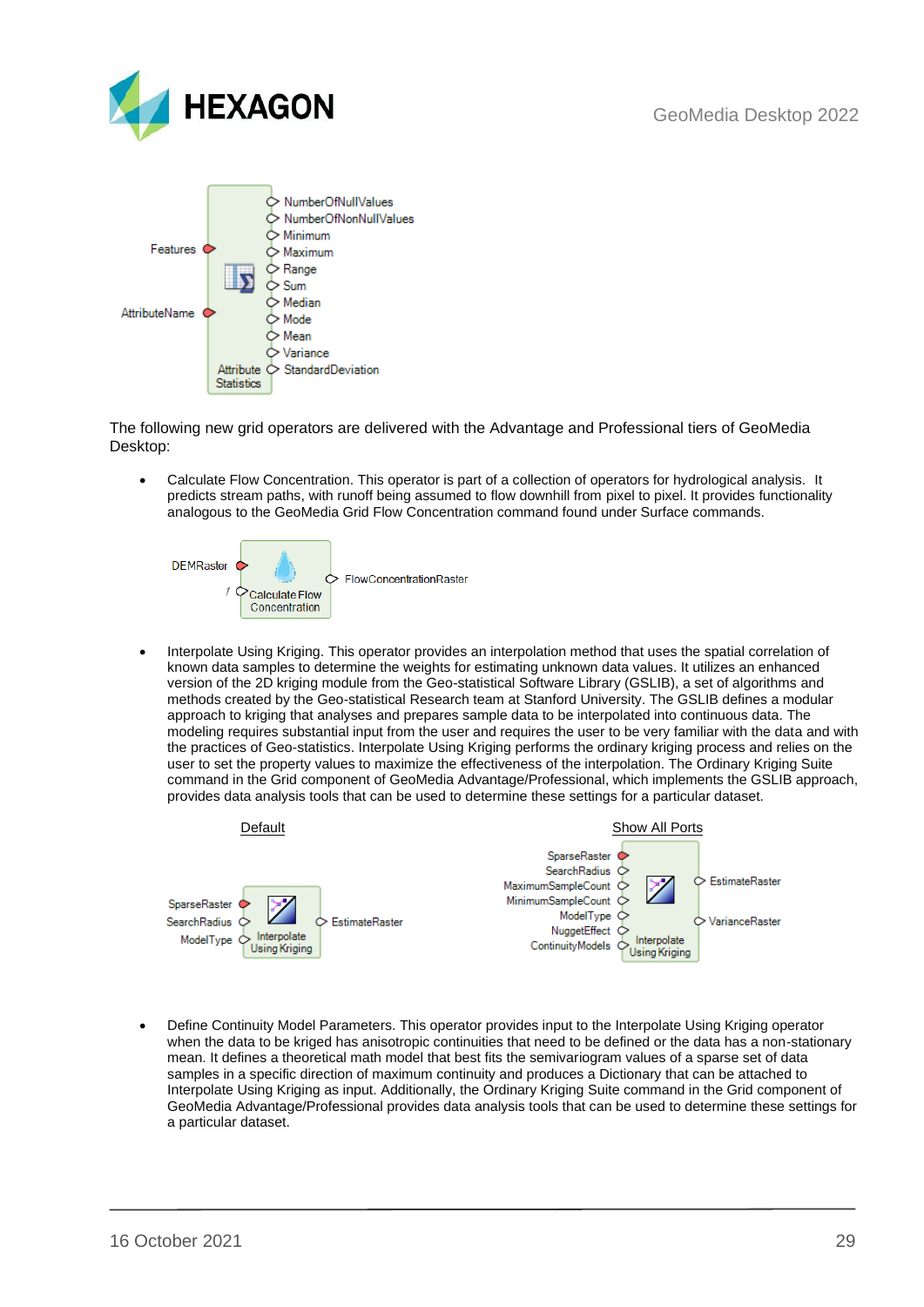



## <span id="page-29-0"></span>Sample Models

Two of the delivered sample models, MergeByAttribute.gmdx and Aggregation.gmdx, are improved to support nongraphic feature classes.

A new sample model, AnalyzeGeometry.gmdx, is delivered. It provides functionality equivalent to the Analyze Geometry command of GeoMedia and serves as another example of how to construct expressions for the Generate Functional Attributes operator.

## <span id="page-29-1"></span>Spatial Model Editor

The 64-bit version of Spatial Model Editor is now delivered and available from the Start menu.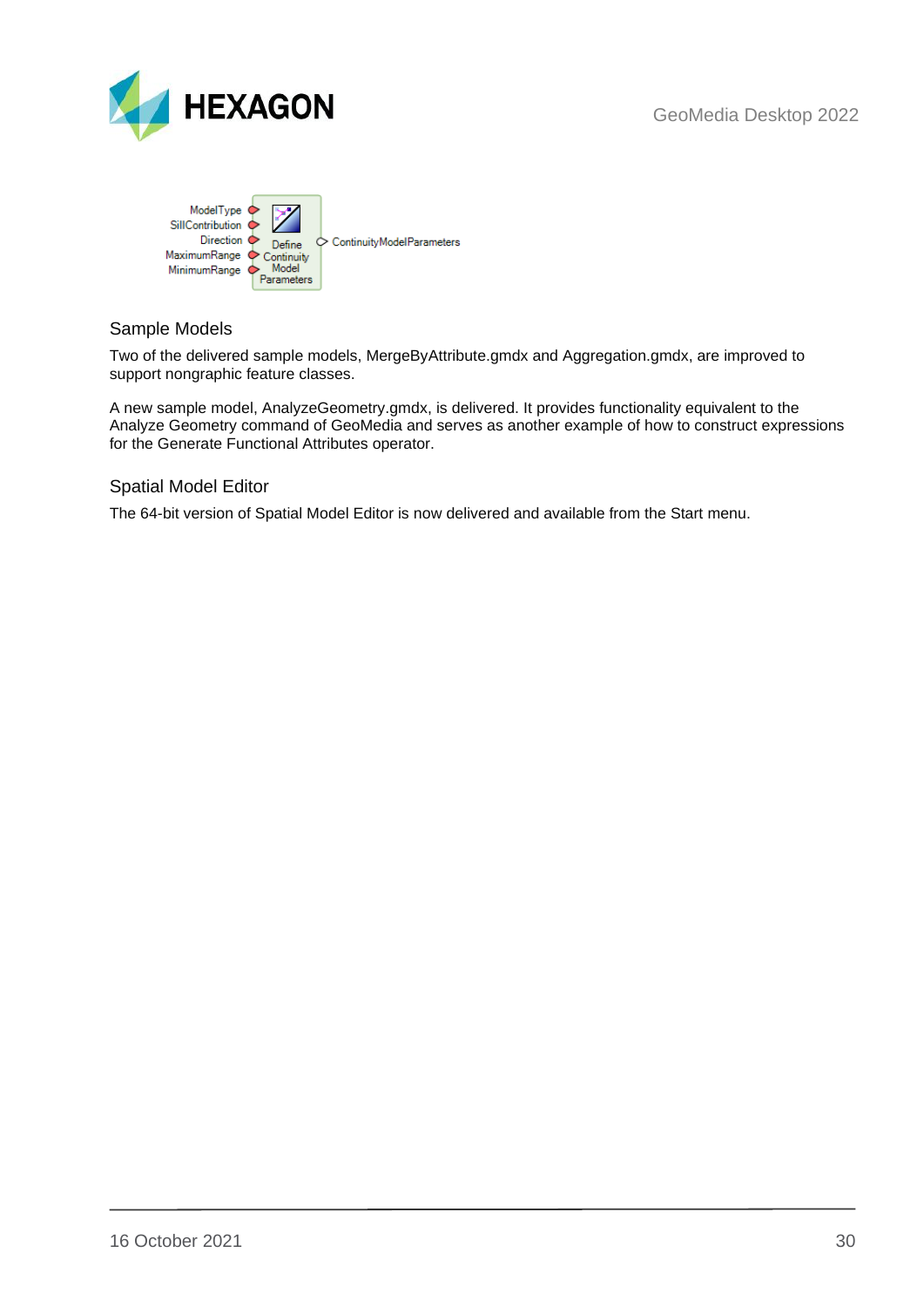

# <span id="page-30-0"></span>**System Requirements**

| Computer/Processor                           | Any x64-based processor                                                                                                                                                                                                                                                                                                                                                                                                                                                                                                                                                                                                                                                                                        |
|----------------------------------------------|----------------------------------------------------------------------------------------------------------------------------------------------------------------------------------------------------------------------------------------------------------------------------------------------------------------------------------------------------------------------------------------------------------------------------------------------------------------------------------------------------------------------------------------------------------------------------------------------------------------------------------------------------------------------------------------------------------------|
| Memory (RAM)                                 | 16 GB or more recommended                                                                                                                                                                                                                                                                                                                                                                                                                                                                                                                                                                                                                                                                                      |
| Disk Space                                   | 10 GB for software<br>Data storage requirements vary by mapping project <sup>1</sup>                                                                                                                                                                                                                                                                                                                                                                                                                                                                                                                                                                                                                           |
| Operating Systems <sup>2</sup>               | Windows <sup>®</sup> 10 (64-bit)<br>Windows Server® 2016 (64-bit) <sup>2</sup><br>Windows Server® 2019 (64-bit) <sup>2</sup><br>O                                                                                                                                                                                                                                                                                                                                                                                                                                                                                                                                                                              |
| Peripherals                                  | Software licensing requires an ethernet card                                                                                                                                                                                                                                                                                                                                                                                                                                                                                                                                                                                                                                                                   |
| Virtual Server and Virtual<br>App Technology | GeoMedia is a standard Windows application that has been shown to be compatible with a variety of<br>virtualization technologies such as VMware, Hyper-V, VirtualBox and XenApp. While running<br>GeoMedia in such environments is supported, any problems that uniquely occur in a virtualized<br>environment are considered to be issues with the virtualization software.                                                                                                                                                                                                                                                                                                                                   |
| Database Servers <sup>6</sup>                | Oracle® Server 12.1<br>Oracle <sup>®</sup> Server 12c (12.2.0.1)<br>Oracle® Server 18c (12.2.0.2)<br>Oracle® Server 19c (12.2.0.3)<br>SQL Server® and SQL Server® Express 2012<br>SQL Server® and SQL Server® Express 2014<br>SQL Server® and SQL Server® Express 2016<br>SQL Server® and SQL Server® Express 2017<br>SQL Server® and SQL Server® Express 2019<br>Azure SQL Database compatible with SQL Server® 2014, 2016, 2017 or 2019<br>PostgreSQL 9.6 with compatible version of PostGIS<br>PostgreSQL 10 with compatible version of PostGIS<br>PostgreSQL 11 with compatible version of PostGIS<br>PostgreSQL 12 with compatible version of PostGIS<br>PostgreSQL 13 with compatible version of PostGIS |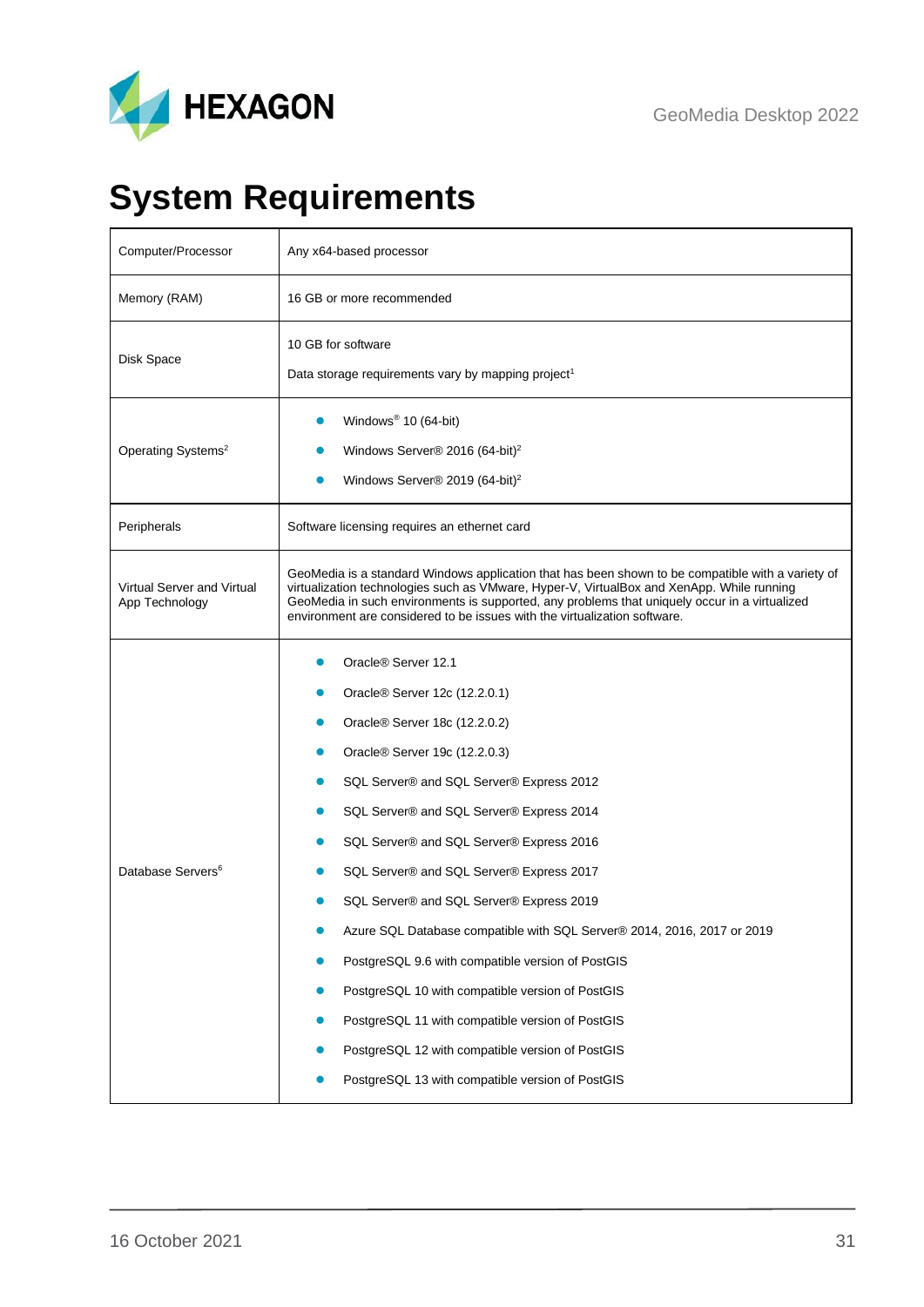

|                               | Oracle <sup>®</sup> Client 12.1, 32-bit <sup>3</sup> and 64-bit <sup>4</sup>           |
|-------------------------------|----------------------------------------------------------------------------------------|
|                               | Oracle <sup>®</sup> Server 12c (12.2.0.1), 32-bit <sup>3</sup> and 64-bit <sup>4</sup> |
| Database Clients <sup>6</sup> | Oracle <sup>®</sup> Server 18c (12.2.0.2), 32-bit <sup>3</sup> and 64-bit <sup>4</sup> |
|                               | Oracle® Server 19c (12.2.0.3), 32-bit <sup>3</sup> and 64-bit <sup>4</sup>             |
|                               | SQL Server Native Client 10.0 or higher <sup>5</sup>                                   |

## <span id="page-31-0"></span>System Requirements Notes

<sup>1</sup> Disk I/O is usually the slowest task in geospatial data processing. Faster hard disks improve productivity. Reading data from one disk, writing temporary data to a second disk, and writing data to a third disk improves performance. Disk arrays improve productivity, but some RAID options slow performance. Network disk drives are subject to network limitations.

<sup>2</sup> GeoMedia runs on 64-bit systems in 32-bit emulation mode.

<sup>3</sup> Oracle Data Access Components (ODAC) is required if using the Feature Accessor option for Oracle in the PublishIFC utility, or if using the Database Utilities utility to manage an Oracle warehouse. ODAC is normally delivered by the Oracle Client Administrator installer, but not by the Oracle InstantClient installer. ODAC contains many components, of which PublishIFC requires the Oracle Data Provider for .NET, and Database Utilities requires the Oracle Provider for OLEDB.

<sup>4</sup> GeoMedia requires Oracle 32-bit client software. Oracle 64-bit client software is used only when connecting to Oracle using Spatial Model Editor.

<sup>5</sup> SQL Server Native Client 10.0 or higher is needed in order for the Database Utilities utility to automatically create the correct GeoMedia metadata for date, time and datetime2 data types when using a SQL Server or SQL Server Spatial warehouse. You may get SQL Server Native Client 10.0 or higher from the corresponding Microsoft websites. If the SQL Server Native Client is not installed on the system, you need to manually choose Date as the data type from the dropdown combo box for these data types in the Feature Class Properties dialog and set the format properly.

6 In all cases of database software, support for a specific version is dropped in the GeoMedia context when the database vendor ends support for that version.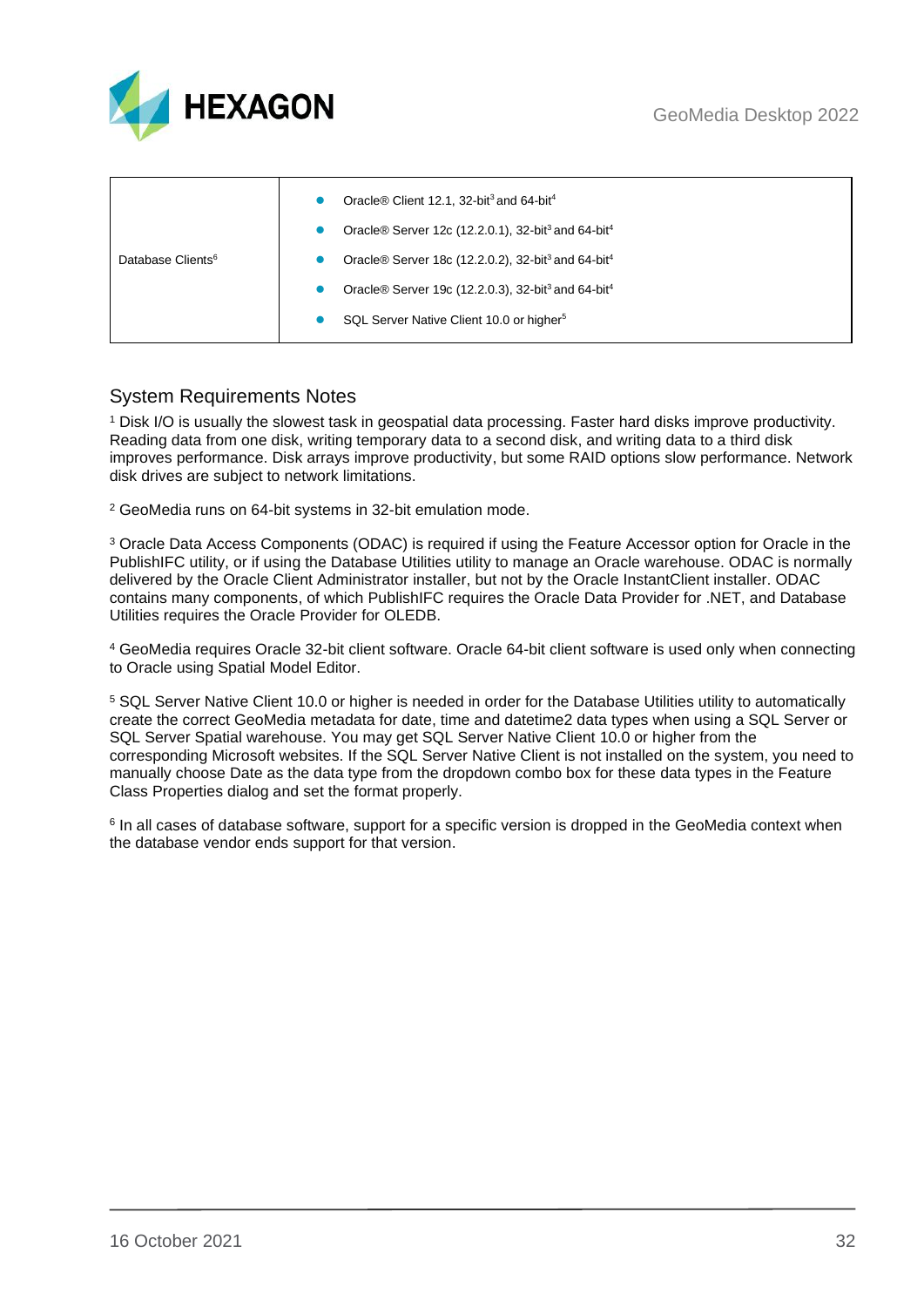

<span id="page-32-0"></span>

| <b>Support Ticket</b>                                                | <b>Description</b>                                                                                                                                                                                                           |
|----------------------------------------------------------------------|------------------------------------------------------------------------------------------------------------------------------------------------------------------------------------------------------------------------------|
| 00052913                                                             | The server name field is truncated in the New Warehouse Connection command for a PostGIS database with<br>an AWS server name.                                                                                                |
| 00012067                                                             | A coordinate system definition specified for AFM via the Feature Model command is not saved when<br>GCoordSystem is empty.                                                                                                   |
| 00046621<br>00043393<br>00040691                                     | The Select Set Properties dialog cannot be accessed on a single-monitor configuration if last positioned on an<br>extended monitor.                                                                                          |
| 00053948                                                             | Setting an angle of "0" for the definition of a Dash Line Style results in an error.                                                                                                                                         |
| 00006080                                                             | Database Utilities adds a space to the end of an assigned sequence number in Oracle.                                                                                                                                         |
| 00008532<br>00021310<br>00023037<br>00052277                         | Attribute Query returns incorrect results when there is a very large integer number used in the SQL where<br>clause.                                                                                                         |
| 00039428                                                             | Tag Attribute values from MicroStation V8 design files are missing on Windows 10.                                                                                                                                            |
| 00054319                                                             | After changing the warehouse connection name, the Explorer window changes the order and names of<br>connections.                                                                                                             |
| 00002583<br>00021042<br>00008419                                     | The ArcView data server does not properly serve 3D shapefile geometries that have a null Z value.                                                                                                                            |
| 00046065<br>00038521                                                 | Coordinate system transformation from EPSG:6991 (Israel Datum) to EPSG:4326 (WGS84 Datum) produces<br>an incorrect result.                                                                                                   |
| 00031817                                                             | The PostGIS data server has incorrect logic when parsing a combined spatial filter and attribute filter.                                                                                                                     |
| 00020089                                                             | When setting the coordinate systems projection to Krovak in the Define Coordinate System dialog, GeoMedia<br>uses EPSG:5513 instead of EPSG:5514.                                                                            |
| 00021095                                                             | The Oracle data server generates errors when inserting metadata for Oracle tables containing field or table<br>descriptions or comments that exceed 255 characters.                                                          |
| 00056458                                                             | Drag-and-drop of GeoPackage database with no GeoMedia metadata fails to add any feature class to the<br>legend.                                                                                                              |
| 00056337                                                             | A read-write connection to a SQL Server database with no metadata results in errors from Select Set<br>Properties or Display Data Window.                                                                                    |
| 00024575                                                             | An SVG symbol (1.1 version) with a path element fails to display.                                                                                                                                                            |
| 00020371<br>00019594<br>00002864<br>00020156<br>00038373<br>00049140 | The X (close) button of Measure Area dialog disappears if opening it a second time.                                                                                                                                          |
| 00013382                                                             | The ArcView data server in some cases does not properly serve non-graphic shape files (those with only a .dbf<br>file and no .shp file).                                                                                     |
| 00018278<br>00006615                                                 | The Review Attributes command does not properly present attributes from categorized features.                                                                                                                                |
| 00030211                                                             | The ArcView data server does not properly serve shapefiles that lack attributes.                                                                                                                                             |
| 00034127                                                             | The display of a certain shapefile in GeoMedia results in zingers.                                                                                                                                                           |
| 00054652<br>00053206                                                 | Label queries created through the Insert Label command using leader lines do not reposition the label when the<br>leader line is edited or moved.                                                                            |
| 00053291                                                             | Label queries created through the Insert Label command do not update the label when the attribute is edited.                                                                                                                 |
| 00053495                                                             | GeoMedia Help incorrectly references an Intergraph folder in the path "C:\Program<br>Files(x86)\Intergraph\GeoMedia Professional\" in several different help topics.                                                         |
| 00054859                                                             | The 'Connection Manager' dialog of Spatial Modeler fails to open a PostGIS connection when there is partial<br>GeoMedia metadata that can be used.                                                                           |
| 00054688                                                             | After inserting a new georeferenced image on a machine configured with German regional settings, the Width<br>style property for an area legend entry is displayed with a period instead of comma for the decimal separator. |
| 00020946<br>00021243                                                 | No tiles are displayed for a WMTS cite configured with TLS 1.2 only.                                                                                                                                                         |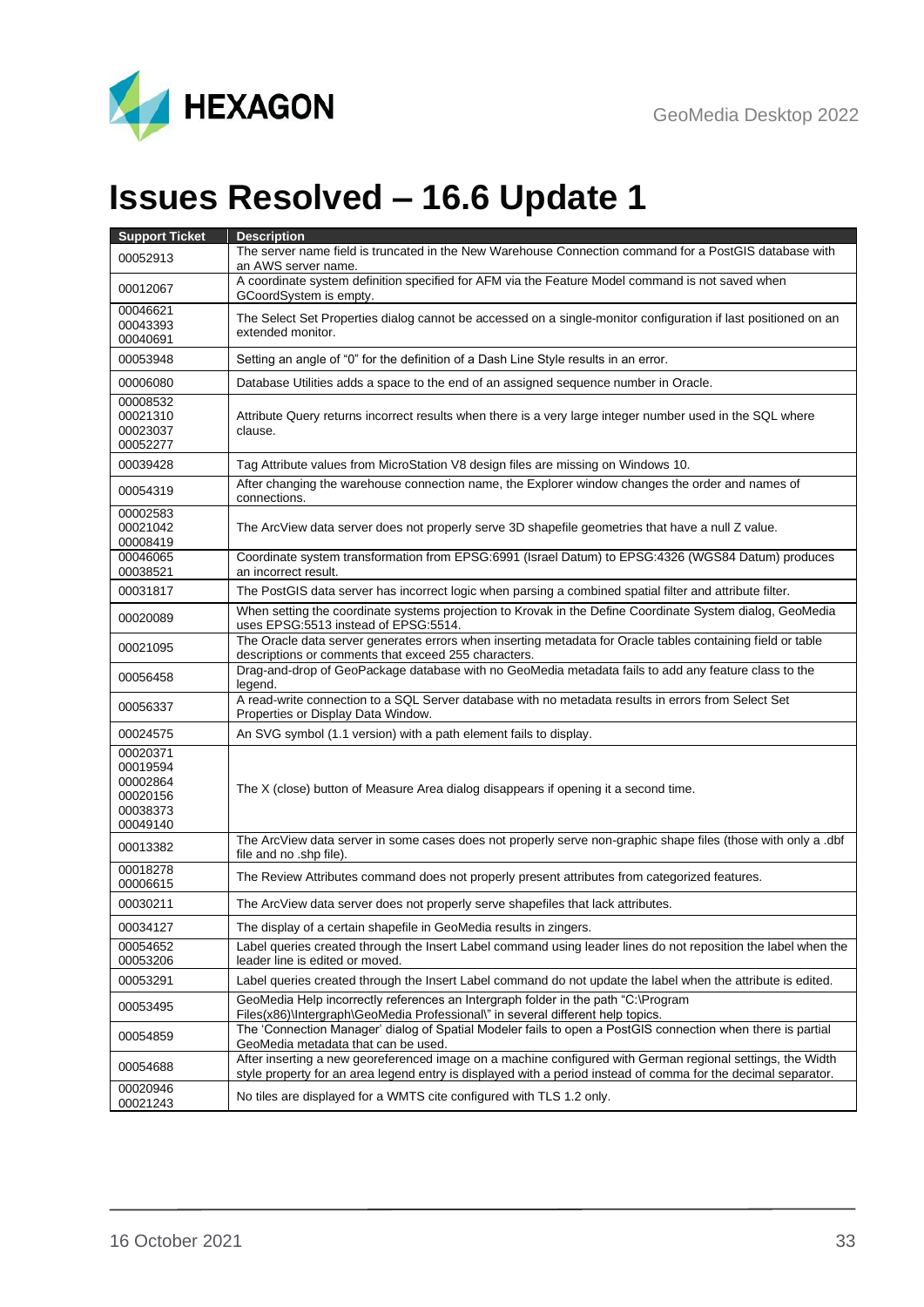

| 00015212                         | The Define Symbol File utility crashes while adding symbols from a MicroStation v8 design file.                                                                                                                    |
|----------------------------------|--------------------------------------------------------------------------------------------------------------------------------------------------------------------------------------------------------------------|
| 00024330                         | Keyboard arrow keys on the PostGIS connection properties dialog act as if using the tab key.                                                                                                                       |
| 00024492                         | The Report Warehouse Schema command does not present PostGIS feature classes in alphabetical order.                                                                                                                |
| 00024493                         | The Manage Attribute Validation Rules command does not present PostGIS feature classes in alphabetical<br>order when building rules.                                                                               |
| 00026043                         | The WMTS data server is unable to display data from an authenticated WMTS service.                                                                                                                                 |
| 00040532                         | The Change Feature Class command with 'Copy values from matching attributes' selected sometimes copies<br>the wrong value to the target attribute.                                                                 |
| 00043682                         | The WMTS data server fails to honour the image format setting from the Advanced Options dialog.                                                                                                                    |
| 00051595                         | The Union Features operator fails to preserve Z values from source features in output features if the source<br>CRS is not recognized.                                                                             |
| 00053240                         | The WMTS data server submits the URL with all lower-case characters, causing an authorization failure when<br>an access token is required for authentication.                                                      |
| 00046851<br>00037350             | The Feature Class Definition command allows definition of an Oracle feature class name with more than 24<br>characters for an Oracle 12.2 database, but afterwards GeoMedia can no longer connect to the database. |
| 00020786                         | The Select Set Properties command presents an incorrect picklist value for an attribute when the actual<br>attribute value is not in the picklist (due to workflow with the Change Feature Class command).         |
| 00053951                         | The WMTS data server does not properly read CRS from Supported CRS elements.                                                                                                                                       |
| 00041031<br>00002844             | Buttons disappears when the Database Utilities form is resized.                                                                                                                                                    |
| 00015731                         | Database Utilities allows insertion of feature class table names that are considered invalid by GDO.                                                                                                               |
| 00059289                         | Validate Feature Classes queries for the Advanced Feature Model (AFM) are not correctly updated when a<br>spatial filter is defined.                                                                               |
| 00058135                         | Use of an AutoCAD symbol file in a style definition yields an error.                                                                                                                                               |
| 00059242                         | The "Attributes" button on the Query Properties dialog of the Queries command fails to display the Attributes<br>dialog for a Union query.                                                                         |
| 00034325                         | Any change to a picklist value on the Select Set Properties dialog is not saved if the attribute name has a space<br>in it through use of the Categories command.                                                  |
| 00060327<br>00046851<br>00037350 | The Feature Class Definition command allows definition of an Oracle 12.2 feature class name with more than<br>24 characters, after which GeoMedia can no longer connect to the database.                           |
| 00059184<br>00057025             | The WFS data server presents no feature classes when accessing a WFS implementation through a client<br>proxy.                                                                                                     |

<span id="page-33-0"></span>

| <b>Support Ticket</b> | <b>Description</b>                                                                                                                                                                   |
|-----------------------|--------------------------------------------------------------------------------------------------------------------------------------------------------------------------------------|
| 00056415              | GeoMedia PDF export ignores settings for interior boundary tint styles.                                                                                                              |
| 00058202<br>00056416  | GeoMedia PDF export ignores dash caps option when custom line type is selected.                                                                                                      |
| 00061856              | The Default Height command does not permit the default height to be set on Windows 10 with a German<br>operating system having regional settings using a decimal separator of comma. |
| 00060839              | The GeoPackage data server is unable to create a feature class with a name having special Norwegian<br>characters.                                                                   |
| 00062778              | The GeoPackage data server does not properly report the case of non-GDO-compliant database identifiers<br>(table and field names).                                                   |
| 00060934              | The WMS data server does not properly handle the case of a WMS implementation requiring authentication<br>within layer requests.                                                     |
| 00063704              | The SQL Server capability of Database Utilities throws the error 'Cannot resolve the collation conflict' when<br>adding a view-based feature class involving aggregation.            |
| 00012265              | The SQL Server data server GDO presents the error message "Unable to fetch current record from cursor"<br>when deleting.                                                             |
| 00015658<br>00005727  | The SQL Server data server displays a message box stating "fetching data and the cursor" in a workflow<br>involved a delete.                                                         |
| 00064084              | The Oracle Object Model and Oracle LTT data servers crash in GeoMedia 2020 Update 1 when accessing<br>tables without GeoMedia metadata via OriginatingPipe.                          |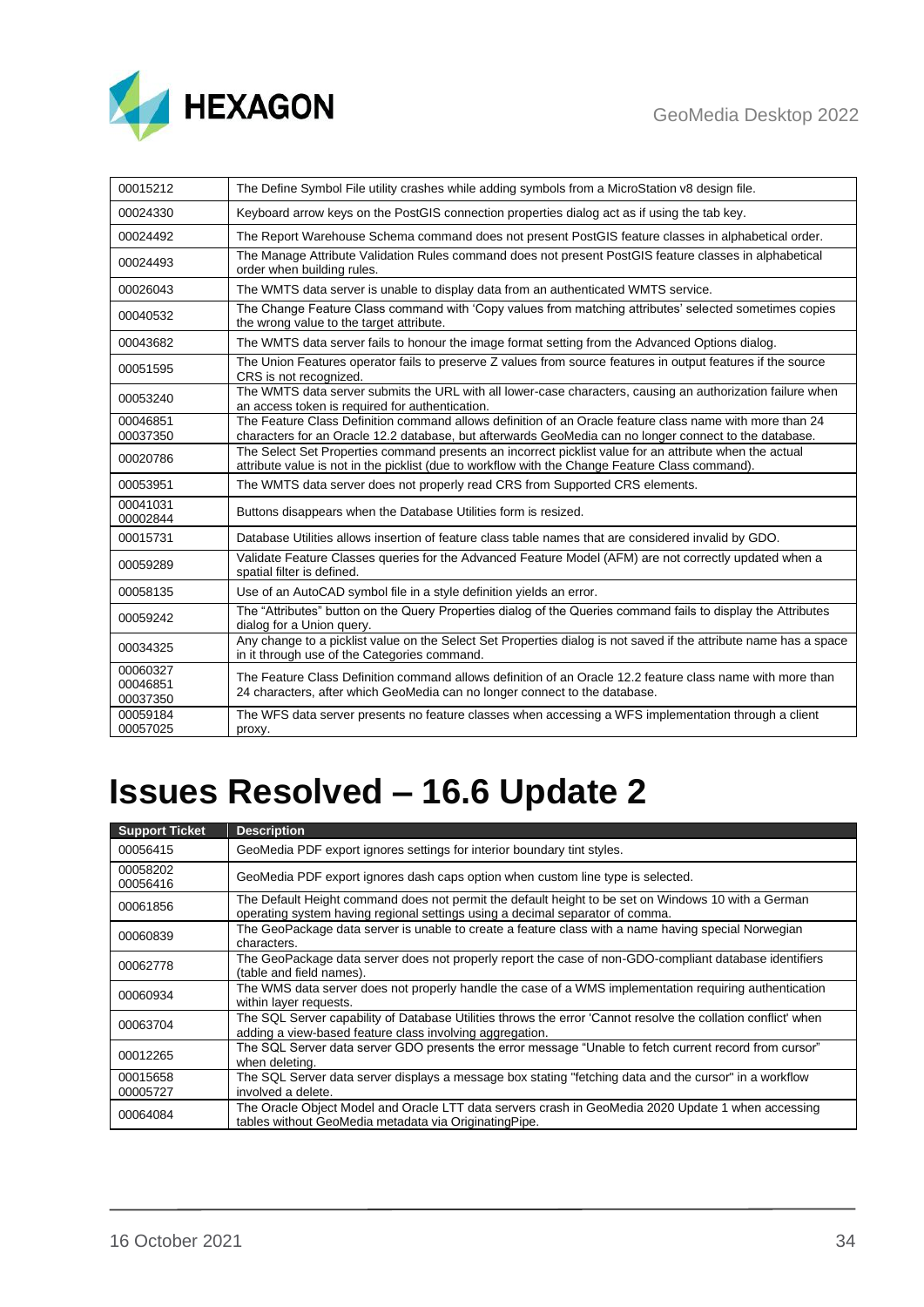

| 00017788                                                                         | Output to Feature Classes command fails after use Feature Class Definition to rename a SQL Server Spatial<br>feature class.                                                                                                            |
|----------------------------------------------------------------------------------|----------------------------------------------------------------------------------------------------------------------------------------------------------------------------------------------------------------------------------------|
| 00065088                                                                         | The Edit Feature Class Metadata capability fails in Database Utilities for the GeoMedia-format SQL Server<br>warehouse.                                                                                                                |
| 00065230<br>00064420<br>00064205<br>00053446<br>00060435                         | An edit to a legend entry title results in the refresh of all map windows and a change of the active map window.                                                                                                                       |
| 00064855<br>00041246<br>00052350<br>00057363<br>00029067<br>00057240<br>00036160 | The WFS data server shows no feature classes available from the warehouse connection. [Note: For certain<br>WFS implementations it may be necessary to use the new advanced option "Download feature classes and<br>process locally."] |
| 00049171<br>00043596                                                             | The WFS data server shows no feature classes available from the warehouse connection when a proxy server<br>is used.                                                                                                                   |
| 00066302<br>00020687<br>00068199                                                 | The Attribute Query command fails with an 'mscorlib' error under certain circumstances (e.g., when a spatial<br>filter is defined).                                                                                                    |
| 00058415                                                                         | The WFS data server fails to load feature classes after a spatial filter is applied.                                                                                                                                                   |
| 00058852                                                                         | The WFS data server connection fails a certain CRS configuration/syntax.                                                                                                                                                               |
| 00064269                                                                         | The delivery of GeoMedia Objects is missing PipeNetwork_tlb.dll and its associated files.                                                                                                                                              |
| 00065246<br>00065261                                                             | The CAD data server has a runtime error when listing available Tags in a CAD Server Schema file for<br>MicroStation v8.                                                                                                                |
| 00066344<br>00065248                                                             | The GeoMedia Desktop Configuration Wizard is not triggered after installation of GeoMedia Desktop 2020<br>Update 1 for any of GeoMedia Viewer, GeoMedia Essentials, or GeoMedia Advantage.                                             |
| 00066277                                                                         | The GeoPackage data server does not honour certain native GeoPackage metadata indicating that a feature<br>class should be served without geometry fields.                                                                             |
| 00066259                                                                         | The SQL Server Spatial data server returns information using the wrong spatial operator when using a<br>snapshot mode recordset.                                                                                                       |
| 00056992                                                                         | The Batch Plotting utility print capability does not set printer page size correctly for A2, A1, A0.                                                                                                                                   |
| 00034554                                                                         | The WFS data server fails to connect, with the error message 'Cannot find Comparison Operators element.'                                                                                                                               |
| 00065585                                                                         | The Validate Features command for Advanced Feature Model has a performance regression in GeoMedia<br>2020 Update 1.                                                                                                                    |
| 00068104                                                                         | The GeoPackage data server has memory leaks that affect the scalability of bulk table creation.                                                                                                                                        |
| 00068326                                                                         | The SQL Server data servers fail with Insert Feature for tables containing fields that disallow null values.                                                                                                                           |
| 00068658                                                                         | The SQL Server data servers fail when attempting to create text fields with a length greater than 255.                                                                                                                                 |
| 00068501                                                                         | The WMTS data server hangs when using an authenticated service implementation if the user fails to enter<br>username and password credentials on the Advanced dialog.                                                                  |
| 00065909                                                                         | The WFS data server hangs when performing an attribute query with an active spatial filter.                                                                                                                                            |
| 00066994                                                                         | The WFS data server fails when connected to a WFS Facade service when using an Attribute Query containing<br>more than one OR operator if a spatial filter is defined.                                                                 |
| 00069947                                                                         | The Library Organizer command crashes when copying a Search based on a spatial filter reference feature.                                                                                                                               |

<span id="page-34-0"></span>

| <b>Support Ticket</b> | <b>Description</b>                                                                 |
|-----------------------|------------------------------------------------------------------------------------|
| 00067628              |                                                                                    |
| 00064849              | Display of certain arc geometries generates ghost lines in the layout map graphic. |
| 00065334              |                                                                                    |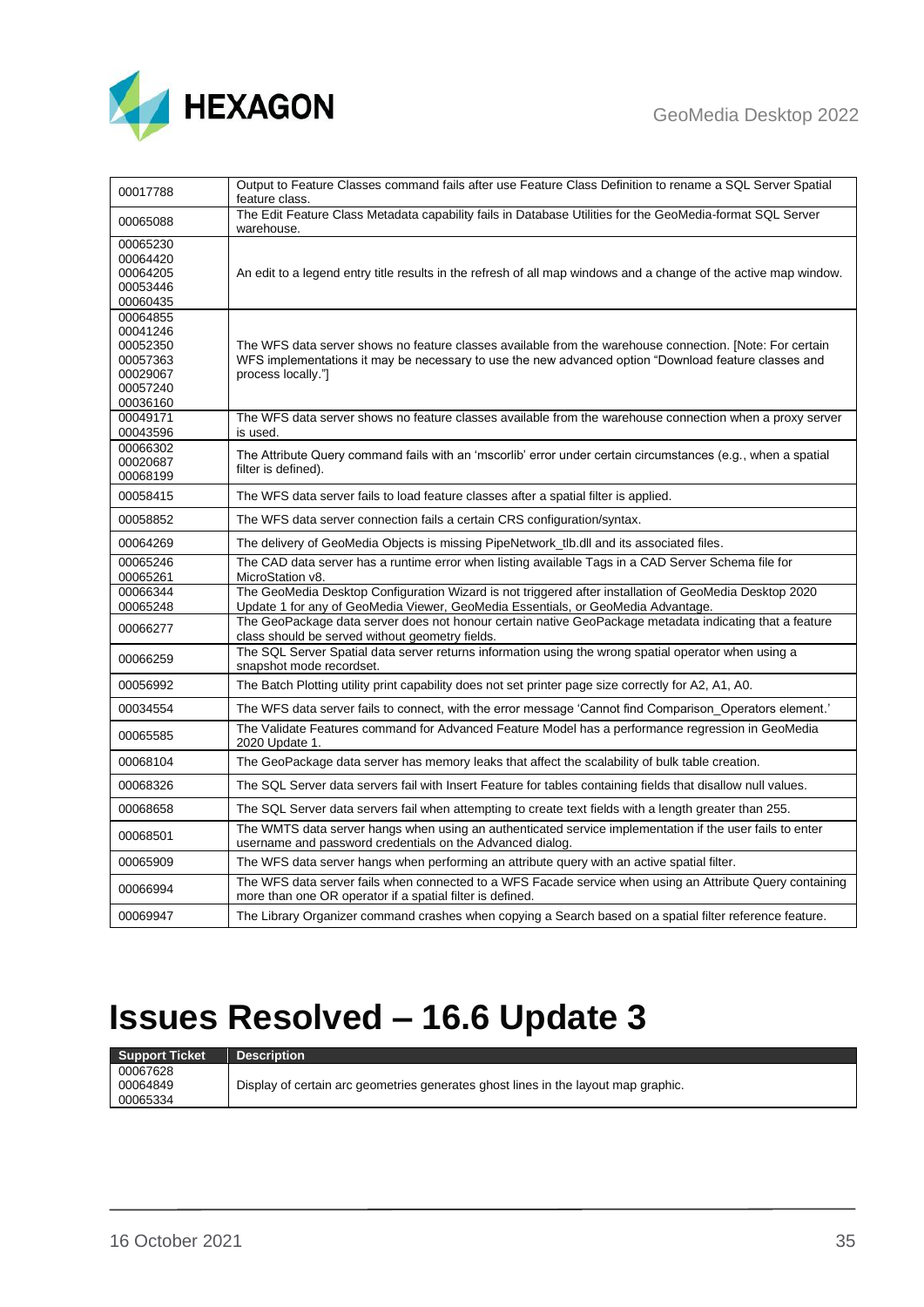

| 00005295<br>00005803<br>00005791 | The G/Technology Interoperability Utility errors when processing an area, line or point feature class when the<br>system is configured with German regional settings.                                   |
|----------------------------------|---------------------------------------------------------------------------------------------------------------------------------------------------------------------------------------------------------|
| 00009636                         | The G/Technology data server is unable to connect to a G/Technology database due to an unregistered Oracle<br>DLL.                                                                                      |
| 00065657                         | The Associations command fails to display Properties in read-only mode for Oracle LTT data when no revision<br>set is defined.                                                                          |
| 00066986                         | The Associations command fails with the message "Error accessing features" when a Functional Attributes<br>query result is selected as input.                                                           |
| 00068296                         | The Associate By Selection command displays a "bookmark" error if the selected features are from a category<br>and displayed through a thematic legend entry.                                           |
| 00068985                         | When placing features using the Advanced Feature Model, the expected feature association is not created if a<br>point feature is inserted first for the customer database.                              |
| 00071229                         | The Batch Plotting utility produces an error on the second run of an export when filtering on a query.                                                                                                  |
| 00070354<br>00073863             | In an application running with GeoMedia Objects, setting the SpatialFilter property on OriginatingPipe breaks<br>the functionality.                                                                     |
| 00074046                         | The option 'Relative to ticks' for the placement of labels in the Insert Cartographic Grid command is not<br>available with the German language pack.                                                   |
| 00071785                         | On the Style Properties dialog, when the Advanced tab is active, the dropdown menu for certain style<br>properties cannot be opened with the first click when configured with the German language pack. |
| 00071119                         | Installations of updates for GeoMedia Desktop and its language packs can fail under certain conditions when<br>installing on top of a prior update.                                                     |

<span id="page-35-0"></span>

| <b>Support Ticket</b>            | <b>Description</b>                                                                                                                                               |
|----------------------------------|------------------------------------------------------------------------------------------------------------------------------------------------------------------|
| 00078183                         | When a spatial filter is applied to a PostGIS database lacking GeoMedia metadata the filtering is performed via<br>the GeoMedia client rather than the database. |
| 00074412                         | Loading spatially filtered record sets is slower with PostGIS data server when compared to SQL Server Read-<br>Write (GDO) data server.                          |
| 00077418                         | PostGIS feature load and display times are twice as long as in version 2020.                                                                                     |
| 00078203                         | Output To Feature Classes command ignores the OTTSCommitInterval registry setting, so the default of 500 is<br>used regardless of the value specified.           |
| 00077907                         | OutputToTableService uses an unfiltered query to retrieve metadata.                                                                                              |
| 00077271<br>00082605             | The Delete Features command is very slow beginning with GeoMedia 2020 Update 2.                                                                                  |
| 00077088                         | A specific join query loads and displays 6x slower than version 2018 Update 5 when using PostGIS.                                                                |
| 00079060                         | Insert of JP2 RGBI files crashes GeoMedia Desktop.                                                                                                               |
| 00081208<br>00080130<br>00079642 | Unable to connect to G/Technology using GeoMedia Desktop 2020 Update 3 when logging is disabled.                                                                 |
| 00079675                         | Output To Feature Classes command with output to Oracle returns ORA-00972 : identifier is too long.                                                              |
| 00080476                         | Oracle read-write connection crashes when adding long feature names to legend.                                                                                   |
| 00082434                         | FSM symbols created with a previous version of GeoMedia are displayed incorrectly in GeoMedia 2020.                                                              |
| 00010004                         | The append option for Export to AutoCAD fails with no error when exporting points as block references.                                                           |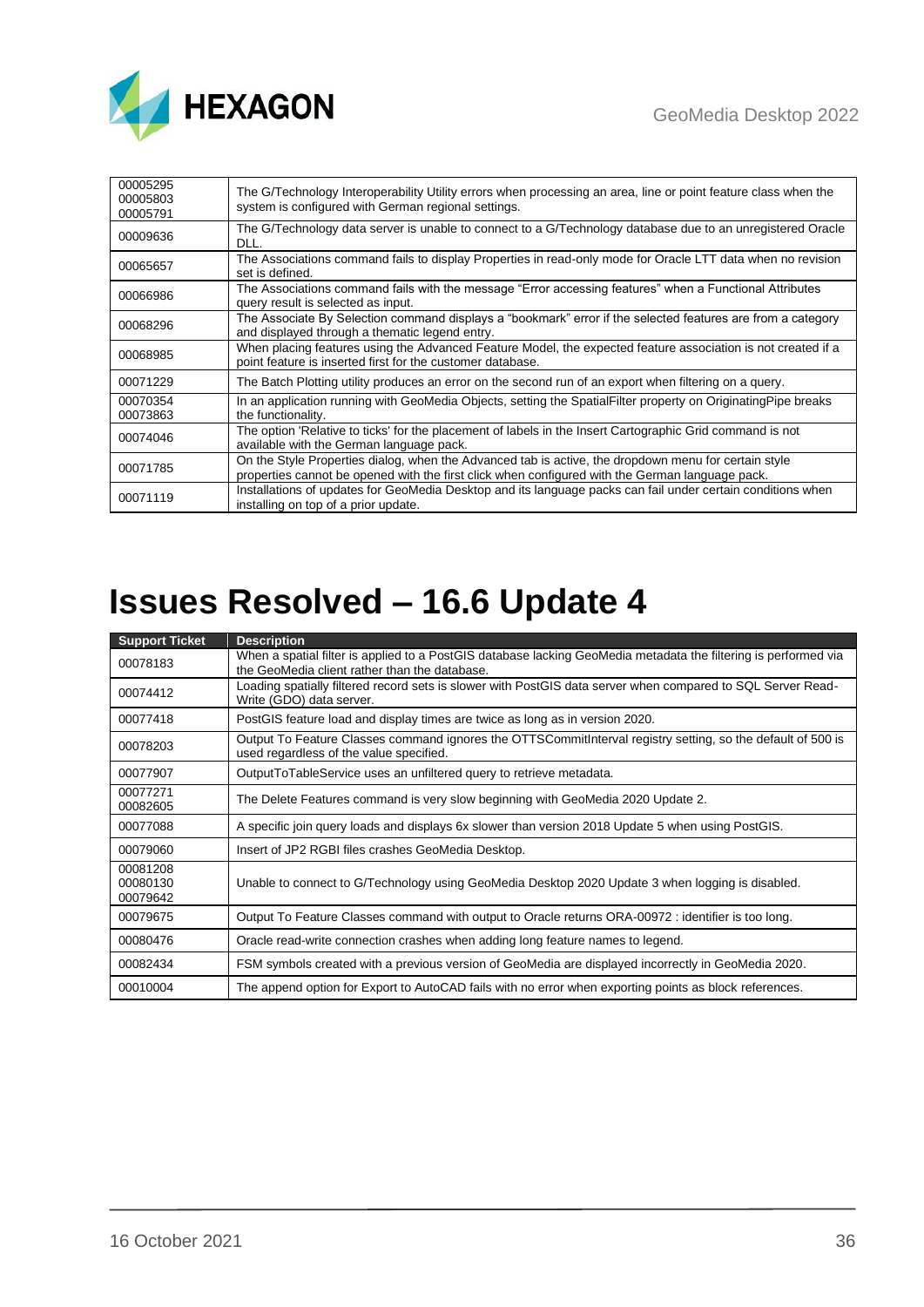

# <span id="page-36-0"></span>**Issues Resolved – 16.7**

| <b>Support Ticket</b> | <b>Description</b>                                                                                                                                                                                                           |
|-----------------------|------------------------------------------------------------------------------------------------------------------------------------------------------------------------------------------------------------------------------|
| 00021300              | An error related to "G3E_CONFIGURATIONS" is displayed during warehouse connection if the given Oracle<br>user/schema is not present.                                                                                         |
| 00039284              | If the ribbon bar is minimized, windows cannot be activated via the Window list on the Home ribbon tab.                                                                                                                      |
| 00032318<br>00012178  | The Measure Distance/Area and Measure Angle commands do not support the Intersection, Tangent, or<br>Perpendicular vector snaps.                                                                                             |
| 00020036              | The Copy Feature command does not support the Intersection vector snap.                                                                                                                                                      |
| 00020359              |                                                                                                                                                                                                                              |
| 00017118              |                                                                                                                                                                                                                              |
| 00010307<br>00016564  | The window list on the ribbon shows an incorrect list of windows when added to the Quick Access bar.                                                                                                                         |
| 00010194              |                                                                                                                                                                                                                              |
| 00020248              |                                                                                                                                                                                                                              |
| 00027270              |                                                                                                                                                                                                                              |
| 00060865              |                                                                                                                                                                                                                              |
| 00060497<br>00058875  | The Layout Insert Object command fails to insert objects for Microsoft Office documents on Windows 10.                                                                                                                       |
| 00039626              |                                                                                                                                                                                                                              |
| 00033440              |                                                                                                                                                                                                                              |
| 00021266              |                                                                                                                                                                                                                              |
| 00035155<br>00037410  |                                                                                                                                                                                                                              |
| 00039662              |                                                                                                                                                                                                                              |
| 00039877              | Layout Legend symbology fails to display after using Convert to Graphics command on Windows 10.                                                                                                                              |
| 00040530              |                                                                                                                                                                                                                              |
| 00041780              |                                                                                                                                                                                                                              |
| 00059536<br>00059496  |                                                                                                                                                                                                                              |
| 00002084              |                                                                                                                                                                                                                              |
| 00047210              |                                                                                                                                                                                                                              |
| 00044744              | When a JPG file is inserted into the layout window using the Insert Object command, the JPG file does not                                                                                                                    |
| 00026293              | display when the GeoWorkspace is reopened.                                                                                                                                                                                   |
| 00021198<br>00005419  |                                                                                                                                                                                                                              |
| 00060750              | Connection to a SQL Server database with partial GeoMedia metadata fails in Spatial Model Editor.                                                                                                                            |
| 00040051              | The orthogonal construction aid snaps to features even though no SmartSnaps are active.                                                                                                                                      |
| 00027201              | The Window List does not work from the Quick Access toolbar unless the Home tab is active.                                                                                                                                   |
| 00023345              | Perpendicular snap does not work for short segments.                                                                                                                                                                         |
| 00012378              | The ribbon tab Manage Data has a non-operational <spatial filter="" name=""> control.</spatial>                                                                                                                              |
| 00020038              |                                                                                                                                                                                                                              |
| 00013393<br>00004848  | The Edit Geometry command is inconsistent with other data capture commands in its logic for setting the width<br>of highlighting for a geometry being edited.                                                                |
| 00045599              |                                                                                                                                                                                                                              |
| 00062438              | The Create Buffer Zone operator fails with French regional settings.                                                                                                                                                         |
| 00063867              | When running the Insert Feature command, with AFM enabled for the connection, an error occurs when there                                                                                                                     |
| 00006205              | are closed connections.                                                                                                                                                                                                      |
| 00062225              | The Features Output operator crashes Spatial Model Editor when running a model with the Union Features<br>operator if the 'features in' source is direct from an Iterator operator. [Note: The fix to this problem overcomes |
|                       | the crash. The model still does not run successfully, but it presents the user with a message about the true<br>underlying issue which is an unknown CRS.]                                                                   |
| 00007378              |                                                                                                                                                                                                                              |
| 00003650<br>00010995  | Using the Windows list on the Home ribbon tab to change the active window does not work properly when the                                                                                                                    |
| 00019637              | Window group on the ribbon is collapsed.                                                                                                                                                                                     |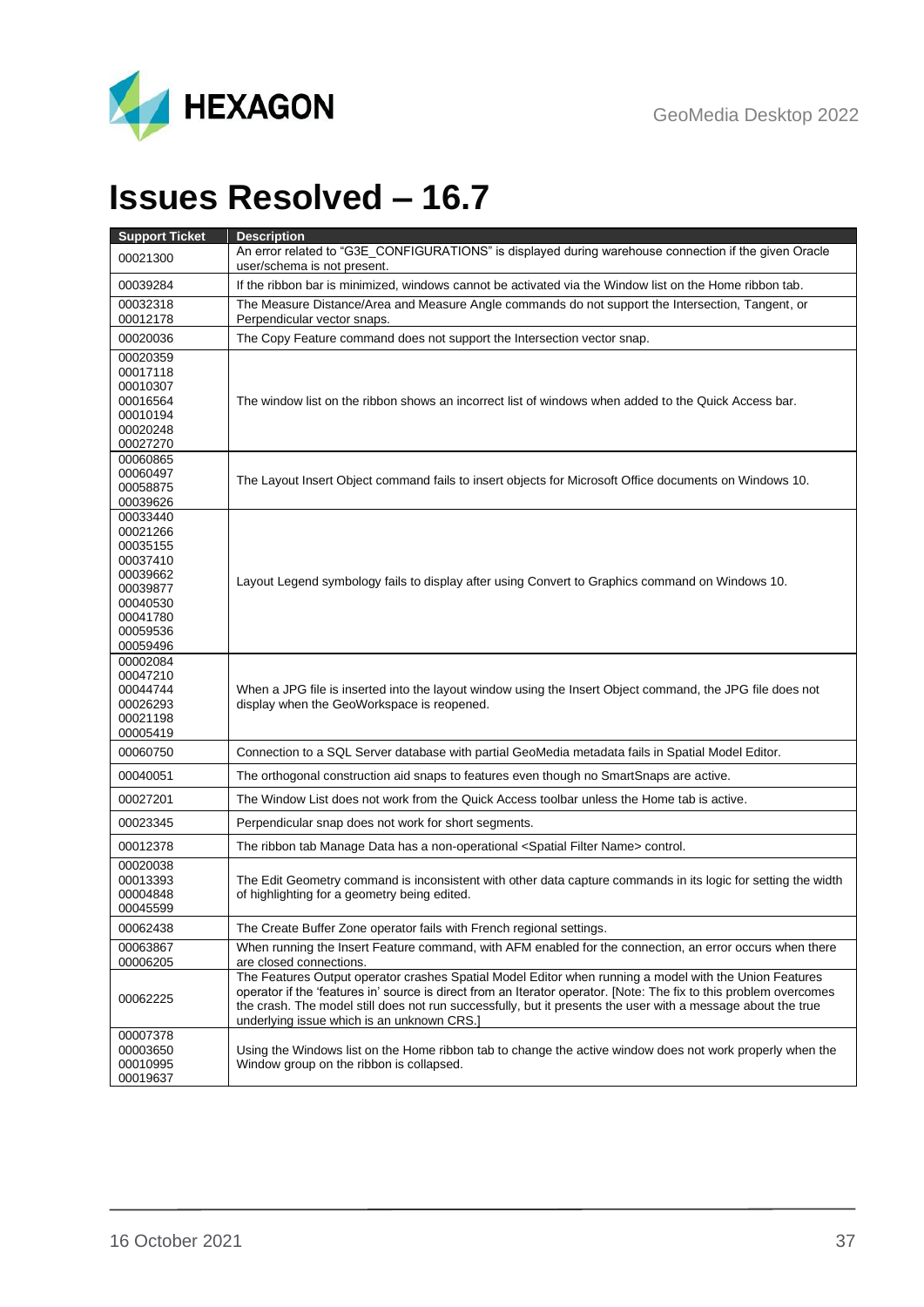

| <b>Support Ticket</b>            | <b>Description</b>                                                                                                                                                                        |
|----------------------------------|-------------------------------------------------------------------------------------------------------------------------------------------------------------------------------------------|
| 00004962<br>00009261<br>00028165 | The 'Window List' command is missing from the Customize Ribbon command dialog.                                                                                                            |
| 00058008                         | The Insert Geotagged Images command omits the first character of raster file name if files are stored in a root<br>folder (i.e., C:\ or D:\), resulting in a failure to insert the image. |
| 00064153                         | Inability to display/assign certain multi-band images to red, green, and blue display.                                                                                                    |
| 00060628                         | The Run Spatial Model command crashes if the input given to the Intersect Features operator within the model<br>has no feature instances.                                                 |
| 00062429                         | The Insert GeoTagged Images command fails when a named spatial filter is present in the GeoWorkspace.                                                                                     |
| 00062161                         | The Review Geotagged Images command presents an error message after moving the dialog.                                                                                                    |
| 00056382                         | The Review Geotagged Images command presents an error when an attached image is present in the map<br>window.                                                                             |
| 00062160                         | The Review Geotagged Images command presents an error when hovering over a Graphic Text feature.                                                                                          |
| 00060137                         | An inserted IMG raster file results in a black display in the map window.                                                                                                                 |
| 00009009                         | An inserted IMG raster file (8-bit colour index) does not display properly in the map window.                                                                                             |
| 00066962                         | The Import File command on the Grid ribbon tab fails to import an IMAGINE-created GeoTIFF file due to a<br>difference in the way that void values are specified by the two systems.       |
| 00052917                         | The mouse wheel pan capability of the Select Tool does not work on a virtual machine when polygonal<br>selection is active in map window.                                                 |
| 00020468                         | The Window List control in the Window panel of the Home ribbon tab cannot be used to make the layout<br>window active if the Window panel is shrunk to a single button on the ribbon.     |
| 00065164                         | For the Features Input operator of Spatial Modeler, a failure to connect occurs when there are various<br>metadata errors in the dataset.                                                 |
| 00068232                         | The Run Spatial Model crashes or outputs incorrect values if the Regional format setting is German (Germany).                                                                             |
| 00033555                         | The Import ASCII File command fails when using an ArcGrid ASC file with a comma delimiter in the German<br>environment and the German language pack installed.                            |
| 00062300                         | The method CanEnable is never called for a custom command created with the new command wizard.                                                                                            |
| 00062868                         | The WMTS data server crashes when making a connection to a specific WMTS service.                                                                                                         |
| 00065760<br>00055500             | The Label Manager command crashes when copying a legend entry containing persisted label information.                                                                                     |
| 00068062                         | The Toggle Dynamic Labeling command displays a message dialog that must be dismissed each time the view<br>changes if an offset style is defined on any legend entry.                     |
| 00034865                         | The 'Temporal Query' command for Oracle LTT returns an error for the source table named<br>CONDITION_HISTORY.                                                                             |
| 00019602                         | The Oracle LTT data server provides incorrect handling of deletions involving foreign keys and parents.                                                                                   |
| 00036722                         | The WMS data server fails to connect to a WMS implementation created by M.App Enterprise that other clients<br>can connect to successfully.                                               |
| 00006976                         | The right-click menu on for the Customize Ribbon command does not work.                                                                                                                   |
| 00018045                         | Display of circular traffic roundabouts composed of arcs is incorrect at certain display scales.                                                                                          |
| 00018770                         | The WMS data server cannot connect to a WMS service with umlauts in the WMS URL.                                                                                                          |
| 00013174                         | The WMS data server cannot connect to a WMS service due to a "[layer name] is not a valid name" message.                                                                                  |
| 00014854                         | The Customize Ribbon command inconsistently presents command names on the two command lists on its<br>dialog.                                                                             |
| 00070963<br>00077121             | The WMS data server fails to connect to a WMS service instance created from M.App Enterprise.                                                                                             |
| 00015580                         | The Review Attributes command does not properly support review of features from categories.                                                                                               |
| 00071306                         | The WMTS data server crashes with a certain dataset.                                                                                                                                      |
| 00057802                         | The Update Geometry Z Values on the Grid ribbon tab is very slow with a Geopackage connection.                                                                                            |
| 00063302                         | The Features Input operator in Spatial Model Editor cannot connect to a SQL Server database having a<br>Compound feature class with null geometries.                                      |
| 00070822                         | The .tfw file created by the 'Output to GeoTIFF' command is using a comma as the decimal separator for the<br>coordinates if the regional format is set to use a comma.                   |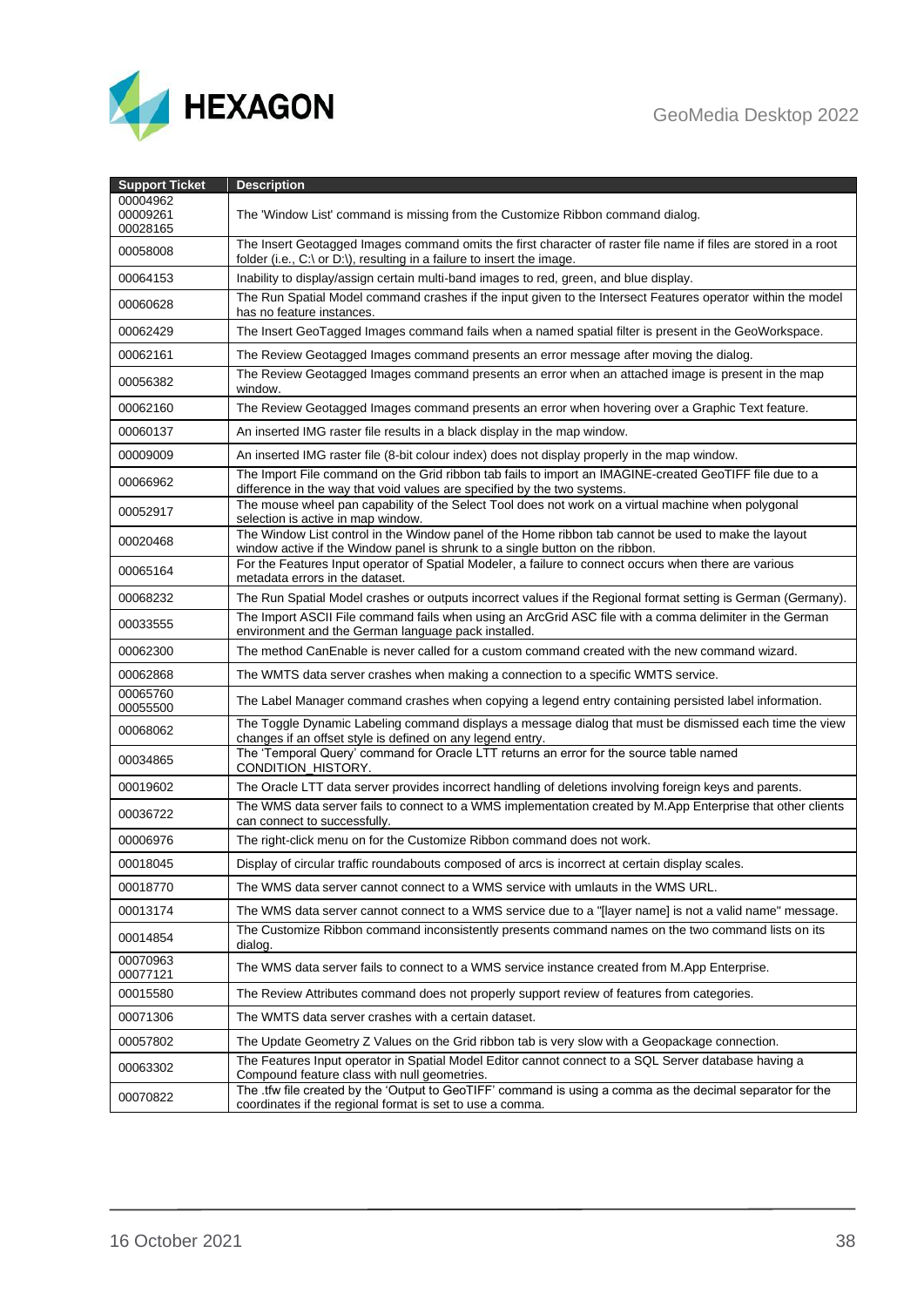## GeoMedia Desktop 2022



| <b>Support Ticket</b>            | <b>Description</b>                                                                                                                                                                                                                       |
|----------------------------------|------------------------------------------------------------------------------------------------------------------------------------------------------------------------------------------------------------------------------------------|
| 00070859                         | The startup splash screen does not correctly display diacritic characters that exist within the account name for<br>the 'Licensed To' entry.                                                                                             |
| 00063856                         | The Features Database Output operator of Spatial Modeler crashes with output to GeoPackage if there is no<br>geometry field on the input features.                                                                                       |
| 00022413                         | GeoMedia allows insert of unsupported IMAGINE .img format files, which are then rendered incorrectly.                                                                                                                                    |
| 00074050                         | In the Insert Cartographic Grid command, the Offset parameter 'Relative to neatline' has no affect in placement<br>when the option 'Rotated with ticks' is set.                                                                          |
| 00026117                         | The Trace command for the Advanced Feature Model fails if the data type of the primary key is Text.                                                                                                                                      |
| 00009954                         | The KML data server does not display specific data correctly.                                                                                                                                                                            |
| 00040592<br>00006559<br>00013834 | When invoking the commands Validate Connectivity, Search, Queued Edit, and possibly others, under certain<br>circumstances, an Invalid Argument error message is presented.                                                              |
| 00076344                         | SVG symbol display in the map no longer tolerates an invalid or incomplete symbol definition.                                                                                                                                            |
| 00076208                         | When using the SQL Server data servers, commands that copy attribute values fail to copy values for indexed<br>fields.                                                                                                                   |
| 00004990                         | The command Publish To Map creates an invalid KML file and fails to output .png files for some font styles.                                                                                                                              |
| 00071001                         | The command Search fails when searching an Oracle feature class for an attribute defined as an Oracle CLOB<br>data type that is mapped to a Memo field in GeoMedia.                                                                      |
| 00072861                         | Inserts, updates and deletes are not properly reflected in GeoWorkspace for a feature class in PostGIS that<br>has its primary key defined as UUID,                                                                                      |
| 00053407                         | The command Update Attributes truncates values greater than 255 characters when updating a Memo field.                                                                                                                                   |
| 00076080                         | Grid import fails to correctly set Z value when importing XYZ or TXT data if values are integer-based.                                                                                                                                   |
| 00071103                         | ExportToDesignFileService does not generate linkage types correctly in all cases.                                                                                                                                                        |
| 00077049                         | Features Input operator of Spatial Modeler fails to connect to SQL Server if there is no GeoMedia metadata<br>and at least one non-dbo owned table or view is present.                                                                   |
| 00076281                         | Features Input operator fails to connect to a certain PostGIS database lacking GeoMedia metadata.                                                                                                                                        |
| 00074427                         | The Load Data action on the LegendView control fails to update a legend entry that is in a Display Off state.                                                                                                                            |
| 00022540                         | The Convert To AFM action of the Feature Model command fails to transfer SFM-defined picklists to AFM-<br>defined picklists.                                                                                                             |
| 00078060                         | When creating a Functional Attributes query, the legend entry is incorrect compared to version 2018, and 'Error<br>from query interface for IID_IGMLocatedObejctsCollection' appears when cursor passes over geometry from<br>the query. |
| 00073268                         | WMTS data cannot be displayed in a standalone application.                                                                                                                                                                               |
| 00070605                         | Feature Caching fails for certain tables where no primary key is available.                                                                                                                                                              |
| 00063035                         | Certain dialogs are displayed with partial text and controls when running on a QHD+ display (3200 x 1800<br>display resolution) - Warehouse Connections command, APOLLO Catalog Connection command, Automated<br>Validation command.     |
| 00053762                         | Output to Feature Classes dialog fails to display correctly on high resolution (4K) monitors.                                                                                                                                            |
| 00049498                         | The AFM Picklist dropdown fails to display in a Data Window when the Value field and the Description field are<br>the same.                                                                                                              |
| 00044443                         | No picklist is available in the Update Attributes command after renaming an attribute using the Categories<br>command.                                                                                                                   |
| 00034969                         | Certain dialog buttons and controls are not visible on a 4K HD display for range thematics.                                                                                                                                              |
| 00033639                         | In the Attribute Query command, AFM Picklist values are not copied properly for queries against features in<br>categories.                                                                                                               |
| 00002862                         | In the Attribute Query command, picklist values are not displayed if categories are used.                                                                                                                                                |
| 00021971                         | In the Select Set Properties command, AFM Picklists fail to display for a Functional Attributes query.                                                                                                                                   |
| 00017417                         | On the Style Properties dialog, the Pattern Fill Style > Point style > Spacing units on the form are incorrect.                                                                                                                          |
| 00008544                         | Legend Entry Properties buttons are missing when monitor text size display is set to greater than 100%.                                                                                                                                  |
| 00011239                         | On the Style Properties dialog, when custom text size (DPI) is set to 110%, the Advanced tab dropdown list<br>fails.                                                                                                                     |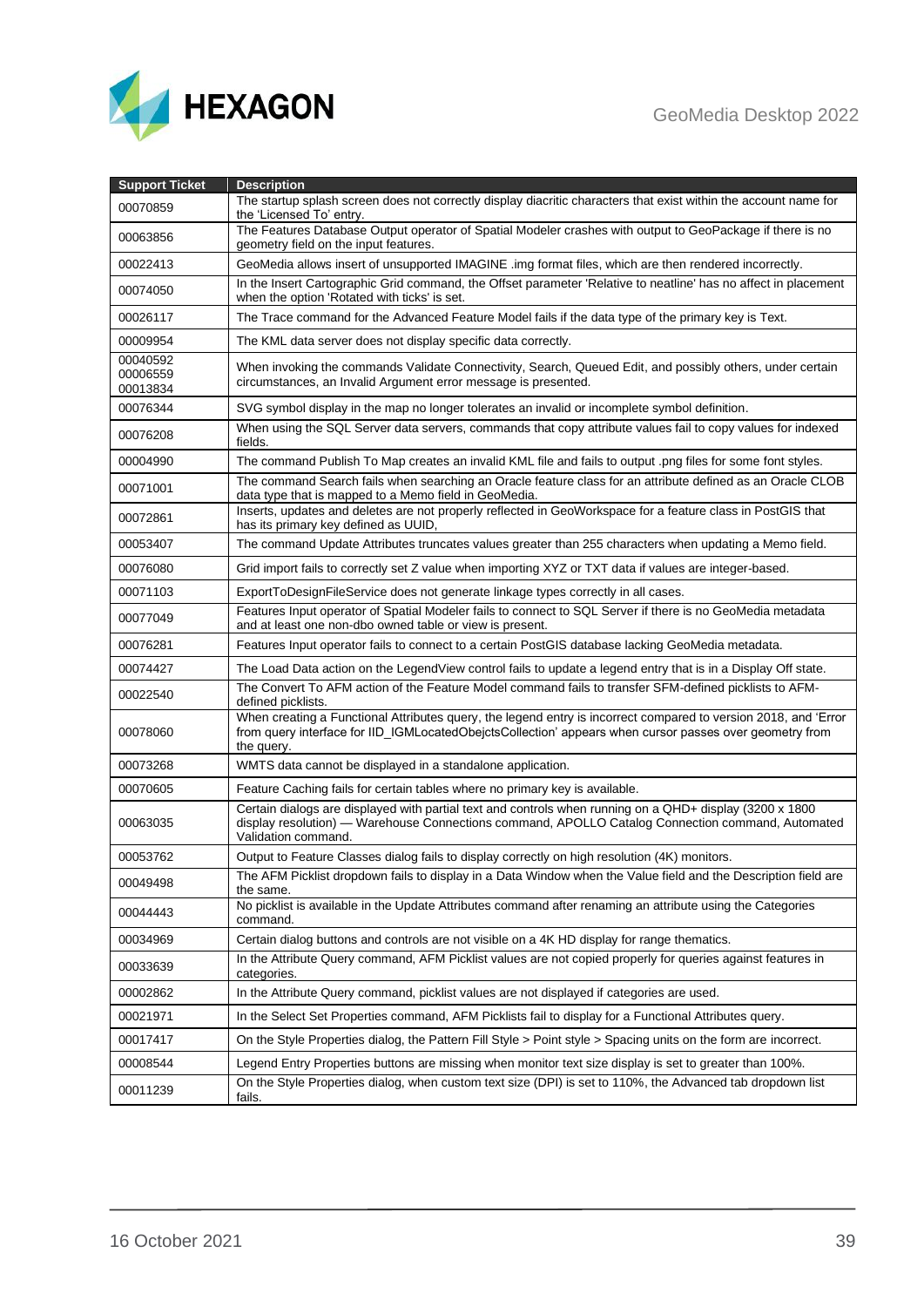



| <b>Support Ticket</b> | <b>Description</b>                                                                                                                         |
|-----------------------|--------------------------------------------------------------------------------------------------------------------------------------------|
| 00003649              | There is unreadable/truncated text in Label Manager dialog boxes when Display text size (DPI) is greater than                              |
| 00015299              | 100%.                                                                                                                                      |
| 00018199              | On the Thematics dialogs, some text is clipped in some forms when Control Panel sizing is not 100%.                                        |
| 00005050              | Export to Shapefile with "Picklist values as descriptions" checked fails to create shape files or log.                                     |
| 00017032              | In the Move command of the GeoMedia Essentials tier, moving text changes the tentative snap display of the<br>text.                        |
| 00034962              | Snap locks don't work for the Rotate command when using locked angle and attempting to snap to the base<br>point.                          |
| 00068652              | The ArcView data server has problems serving certain multipolygon geometry from a certain shapefile.                                       |
| 00077865              | The precision defined for a Functional Attribute is ignored on the Select Set Properties dialog.                                           |
| 00077656              | A particular image can't be inserted as a Geotagged image.                                                                                 |
| 00066365              | In the Select Set Properties command, the column width resets to 20 pixels when the dialog is suppressed or<br>interrupted during startup. |
| 00077084              | For GeoPackage warehouses, INTEGER values greater than 2147483647 are not served correctly.                                                |
| 00080359              | Invalid empty record sets are created when using certain attribute queries as input to the Aggregation<br>command.                         |
| 00077840              | Output to Feature Classes command crashes when the target Oracle connection has certain incorrect<br>metadata.                             |
| 00079675              | Output to Feature Classes command returns an Oracle error indicating that an identifier is too long.                                       |
| 00081522              | GeoPackage data server has problems when geometry is edited a second time through a specific API<br>workflow.                              |
| 00058124              | Unable to open a read-only GeoWorkspace when another GeoWorkspace is already open.                                                         |
| 00036067              | Dockable controls that are undocked disappear when the GeoWorkSpace does not have active focus.                                            |
| 00082509              | The Densify Geometry operator of Spatial Modeler fails with the Dutch (NL) Region format (list separator set to<br>semicolon).             |
| 00070770              | The Insert Traverse command crashes with a specific workflow.                                                                              |
| 00076379              | The Change Feature Class command fails to correctly copy attributes from an AutoNumber field to a matching<br>field name of type Long.     |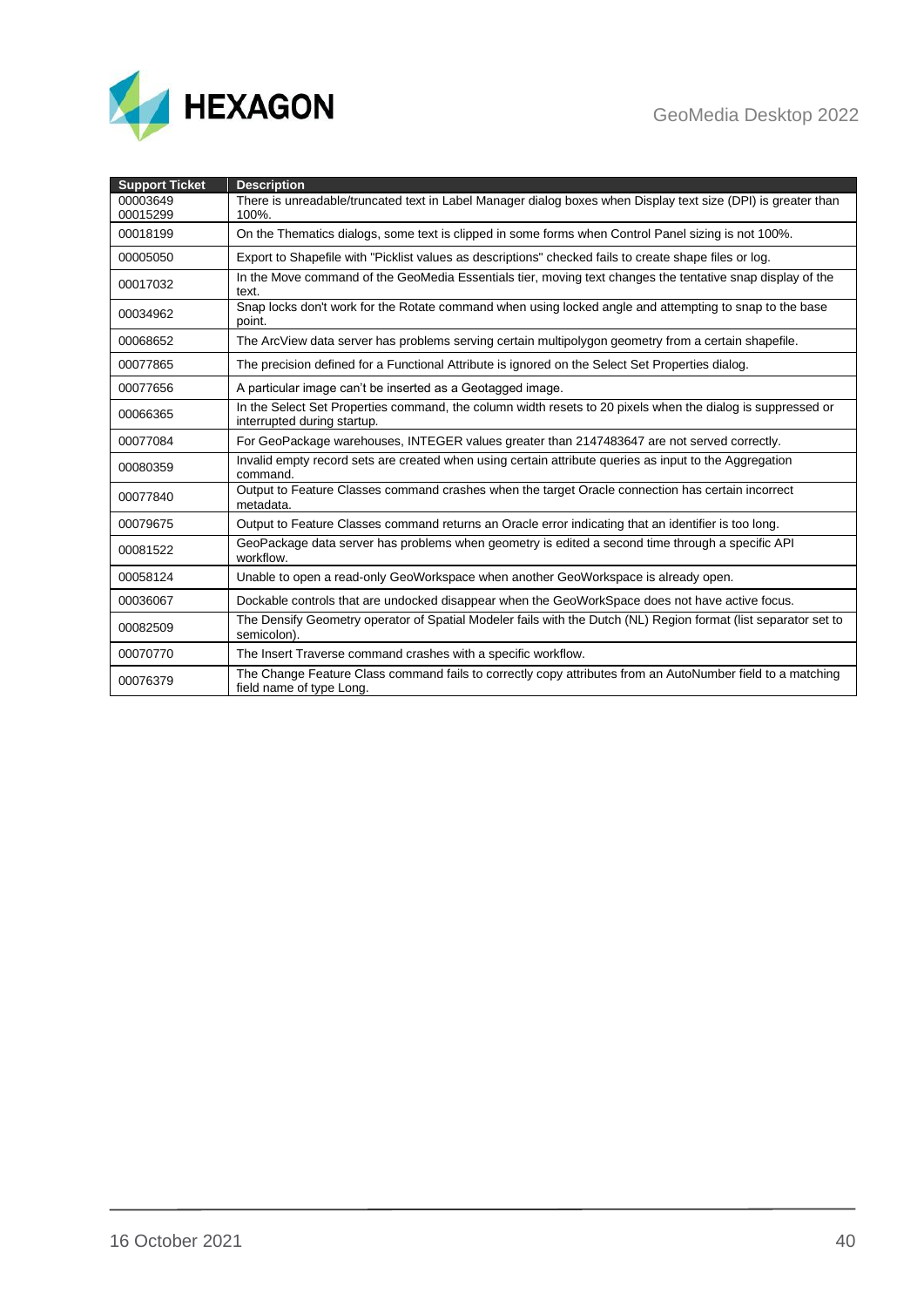GeoMedia Desktop 2022



# <span id="page-40-0"></span>**Contact Us**



<https://go.hexagongeospatial.com/contact-us-today>

# <span id="page-40-1"></span>**About Hexagon**

Hexagon is a global leader in digital reality solutions, combining sensor, software and autonomous technologies. We are putting data to work to boost efficiency, productivity, quality and safety across industrial, manufacturing, infrastructure, public sector, and mobility applications.

Our technologies are shaping production and people-related ecosystems to become increasingly connected and autonomous – ensuring a scalable, sustainable future.

Hexagon's Safety, Infrastructure & Geospatial division improves the performance, efficiency and resilience of vital services. Its Safety & Infrastructure solutions enable smart and safe cities. Its Geospatial software leverages the power of location intelligence.

Hexagon (Nasdaq Stockholm: HEXA B) has approximately 21,000 employees in 50 countries and net sales of approximately 3.8bn EUR. Learn more at [hexagon.com](https://hexagon.com/) and follow us [@HexagonAB.](https://twitter.com/hexagonab)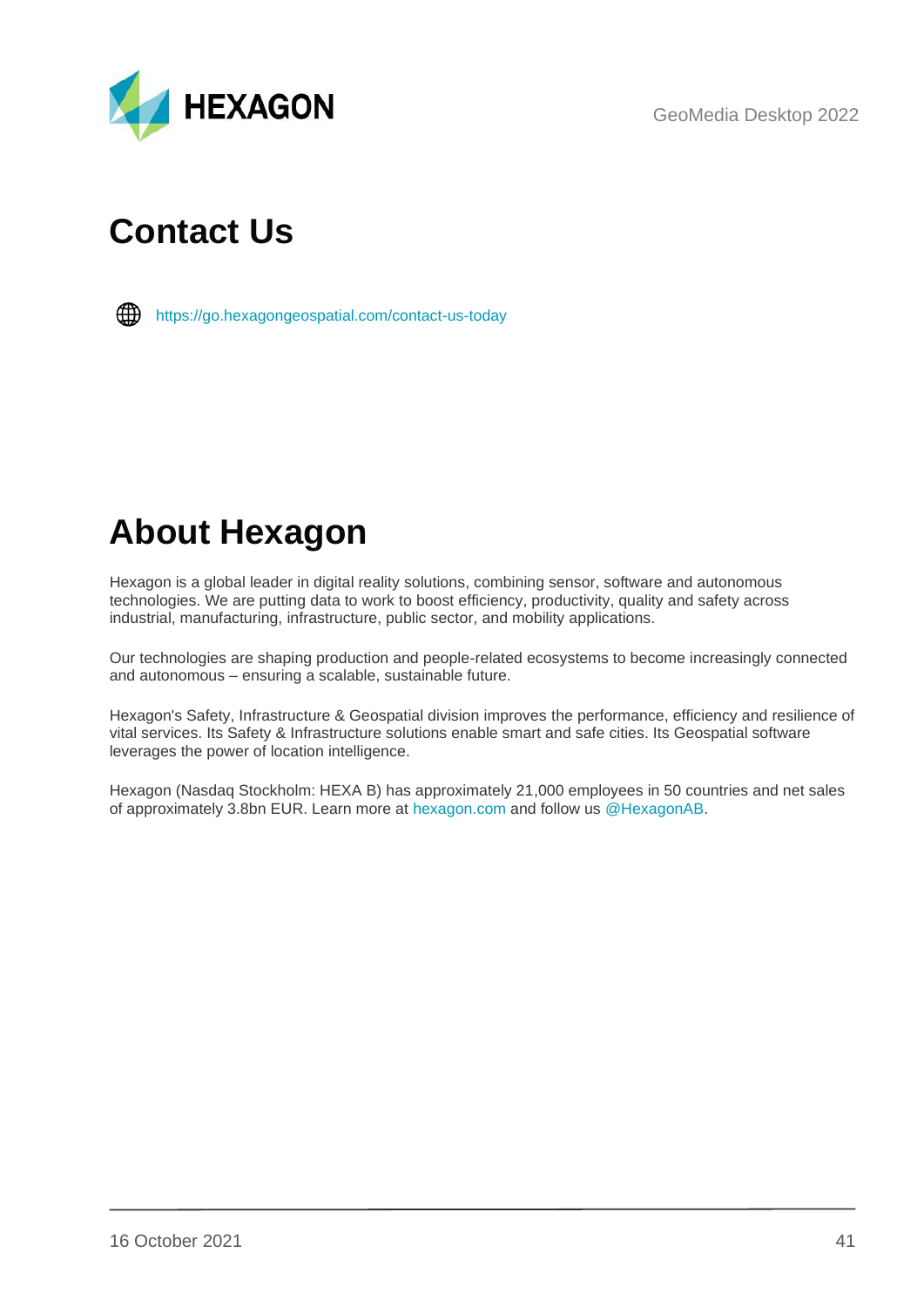

## Copyright

© 2021 Hexagon AB and/or its subsidiaries and affiliates. All rights reserved

Warning: The product made the subject of this documentation, including the computer program, icons, graphical symbols, file formats, audio-visual displays and documentation (including this documentation) (collectively, the "Subject Product") may be used only as permitted under the applicable software license agreement, and subject to all limitations and terms applicable to use of the Subject Product therein. The Subject Product contains confidential and proprietary information of Intergraph Corporation, a member of the Hexagon Group of companies ("Hexagon"), its affiliates, and/or third parties. As such, the Subject Product is protected by patent, trademark, copyright and/or trade secret law and may not be transferred, assigned, provided, or otherwise made available to any third party in violation of applicable terms and conditions cited further below.

## Terms of Use

By installing, copying, downloading, accessing, viewing, or otherwise using the Subject Product, you agree to be bound by the terms of the EULA found here: [https://www.hexagonsafetyinfrastructure.com/-](https://www.hexagonsafetyinfrastructure.com/-/media/Legal/Hexagon/SI/Licenses/EULA_SA_SIG-Eng_062021.pdf) [/media/Legal/Hexagon/SI/Licenses/EULA\\_SA\\_SIG-Eng\\_062021.pdf.](https://www.hexagonsafetyinfrastructure.com/-/media/Legal/Hexagon/SI/Licenses/EULA_SA_SIG-Eng_062021.pdf)

## **Disclaimers**

Hexagon and its suppliers believe the information in this publication is accurate as of its publication date. Hexagon is not responsible for any error that may appear in this document. The information and the software discussed in this document are subject to change without notice.

Language Translation Disclaimer: The official version of the Documentation is in English. Any translation of this document into a language other than English is not an official version and has been provided for convenience only. Some portions of a translation may have been created using machine translation. Any translation is provided "as is." Any discrepancies or differences occurring in a translation versus the official English version are not binding and have no legal effect for compliance or enforcement purposes. Hexagon disclaims any and all warranties, whether express or implied, as to the accuracy of any translation.

Reasonable efforts have been made to provide an accurate translation; however, no translation, whether automated or provided by human translators is perfect. If any questions arise related to the accuracy of the information contained in a translated version of Documentation, please refer to its official English version. Additionally, some text, graphics, PDF documents, and/or other accompanying material may not have been translated.

## Links To Third Party Websites

This Document may provide links to third party websites for your convenience and information. Third party websites will be governed by their own terms and conditions. Hexagon does not endorse companies or products to which it links.

Third party websites are owned and operated by independent parties over which Hexagon has no control. Hexagon shall not have any liability resulting from your use of the third party website. Any link you make to or from the third party website will be at your own risk and any information you share with the third party website will be subject to the terms of the third party website, including those relating to confidentiality, data privacy, and security.

Hexagon provides access to Hexagon international data and, therefore, may contain references or cross references to Hexagon products, programs and services that are not announced in your country. These references do not imply that Hexagon intends to announce such products, programs or services in your country.